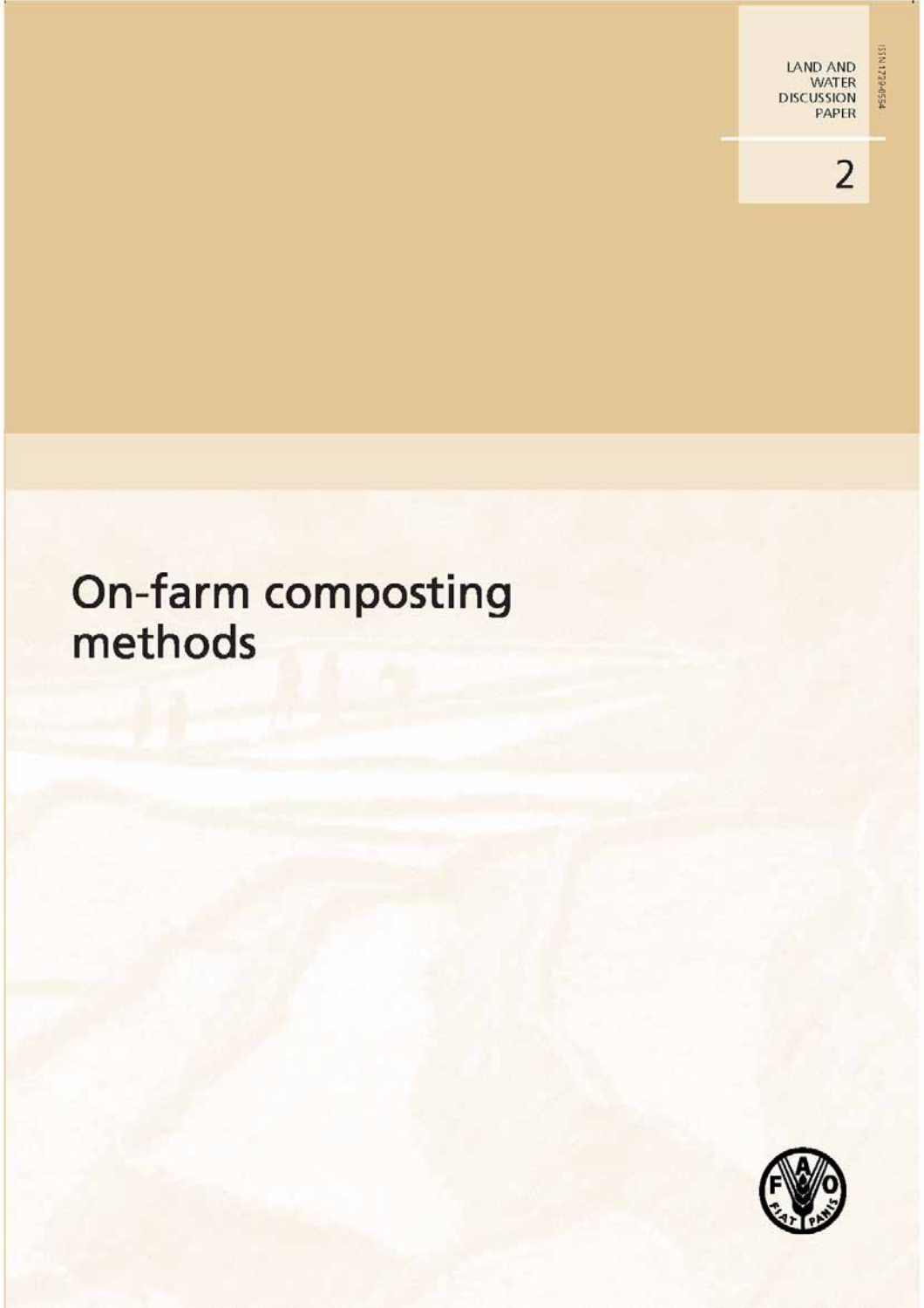#### **Copies of FAO publications can be requested from:**

SALES AND MARKETING GROUP Information Division Food and Agriculture Organization of the United Nations Viale delle Terme di Caracalla 00100 Rome, Italy

**E-mail:** publications-sales@fao.org **Fax:** (+39) 06 57053360 **Web site:** http://www.fao.org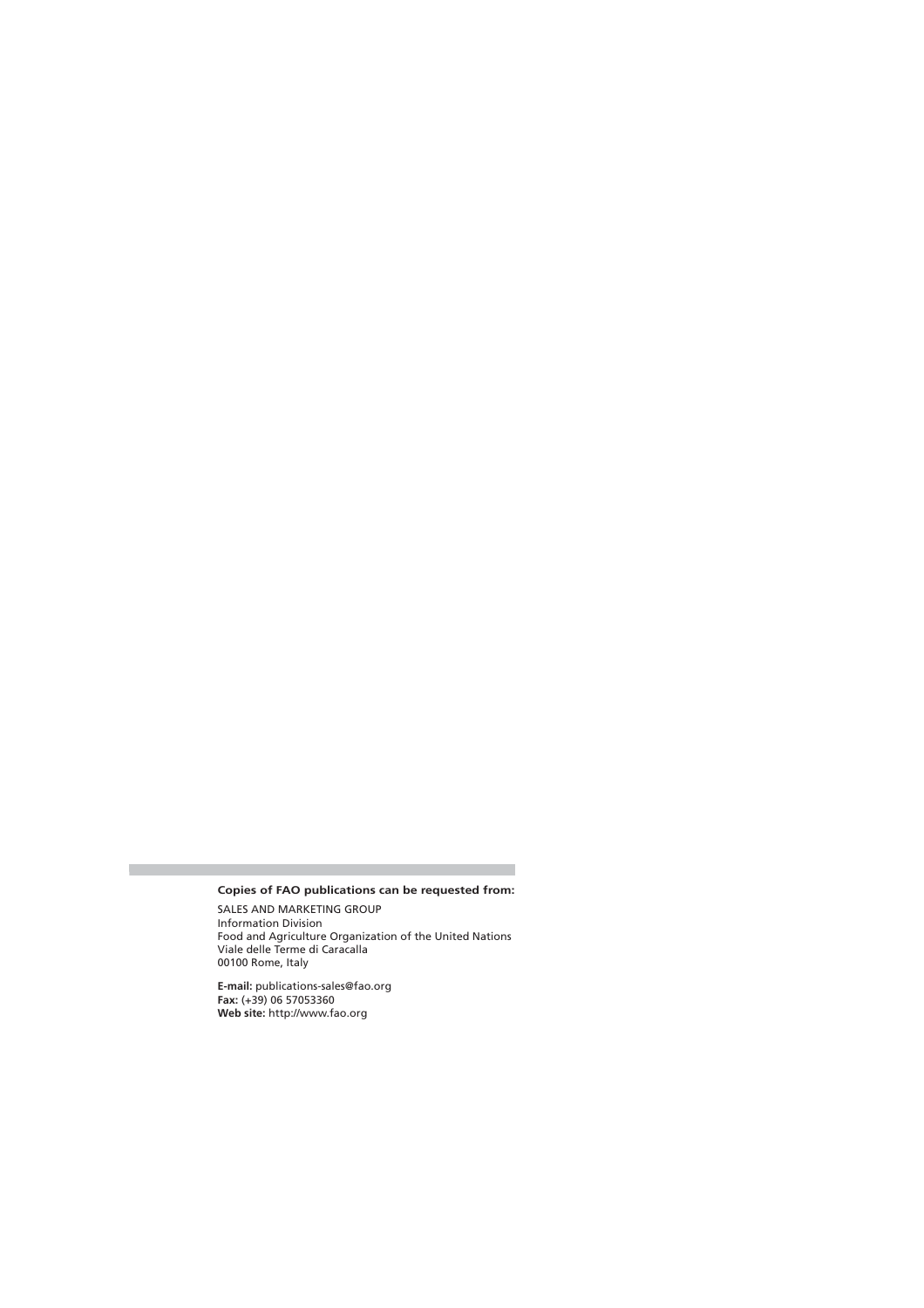## On-farm composting methods

LAND AND **WATER** DISCUSSION PAPER

 $by$ **R.V.** Misra FAO Consultant **8.N.** Roy FAO Land and Water Development Division Rome and H. Hiraoka FAO Regional Office for Asia and the Pacific Bangkok

FOOD AND AGRICULTURE ORGANIZATION OF THE UNITED NATIONS Rome, 2003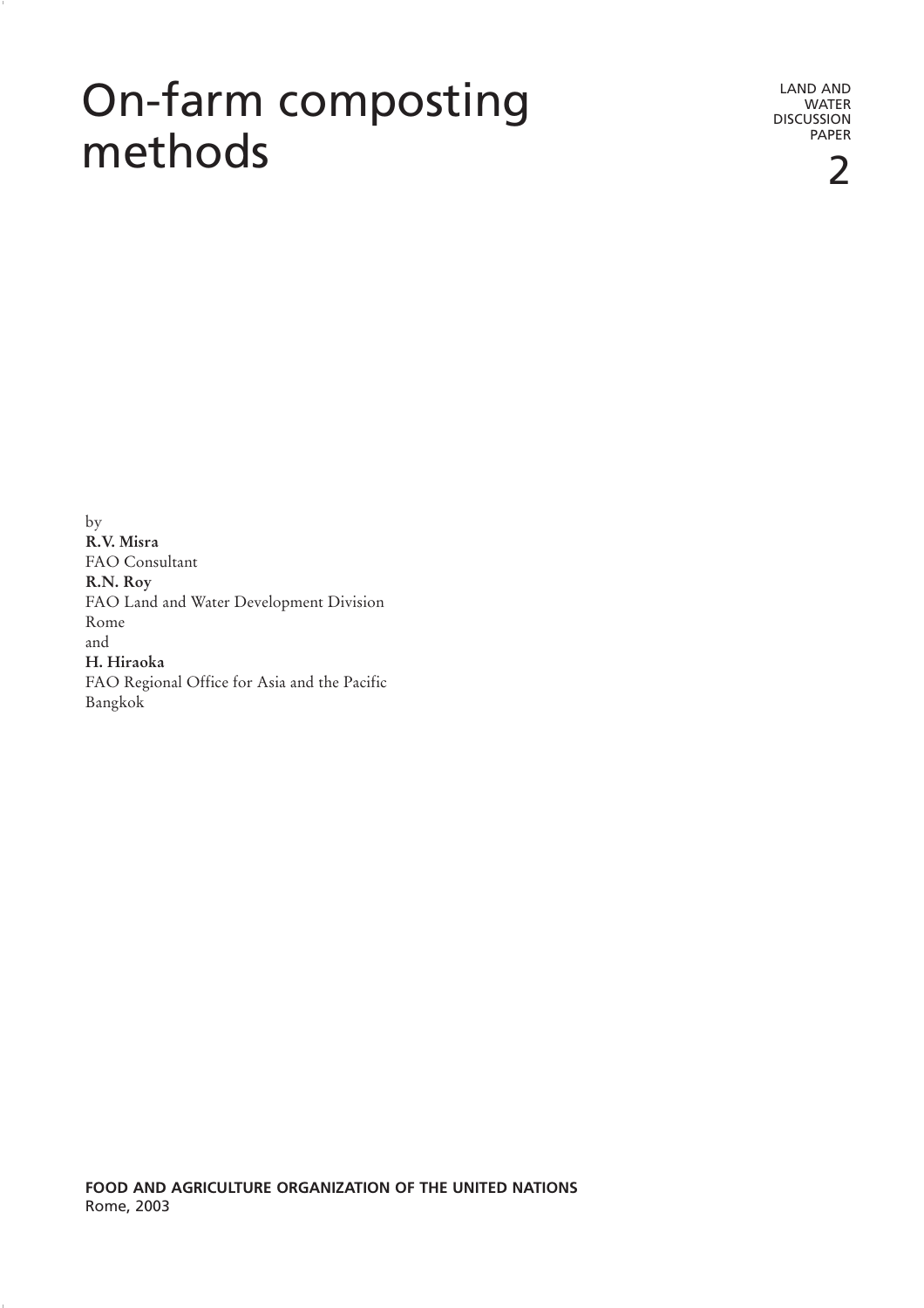The designations employed and the presentation of material in this information product do not imply the expression of any opinion whatsoever on the part of the Food and Agriculture Organization of the United Nations concerning the legal or development status of any country, territory, city or area or of its authorities, or concerning the delimitation of its frontiers or boundaries.

All rights reserved. Reproduction and dissemination of material in this information product for educational or other non-commercial purposes are authorized without any prior written permission from the copyright holders provided the source is fully acknowledged. Reproduction of material in this information product for resale or other commercial purposes is prohibited without written permission of the copyright holders. Applications for such permission should be addressed to:

 $\overrightarrow{\text{Chief}}$ Publishing Management Service Information Division  $FAO$ Viale delle Terme di Caracalla, 00100 Rome, Italy or by e-mail to: copyright@fao.org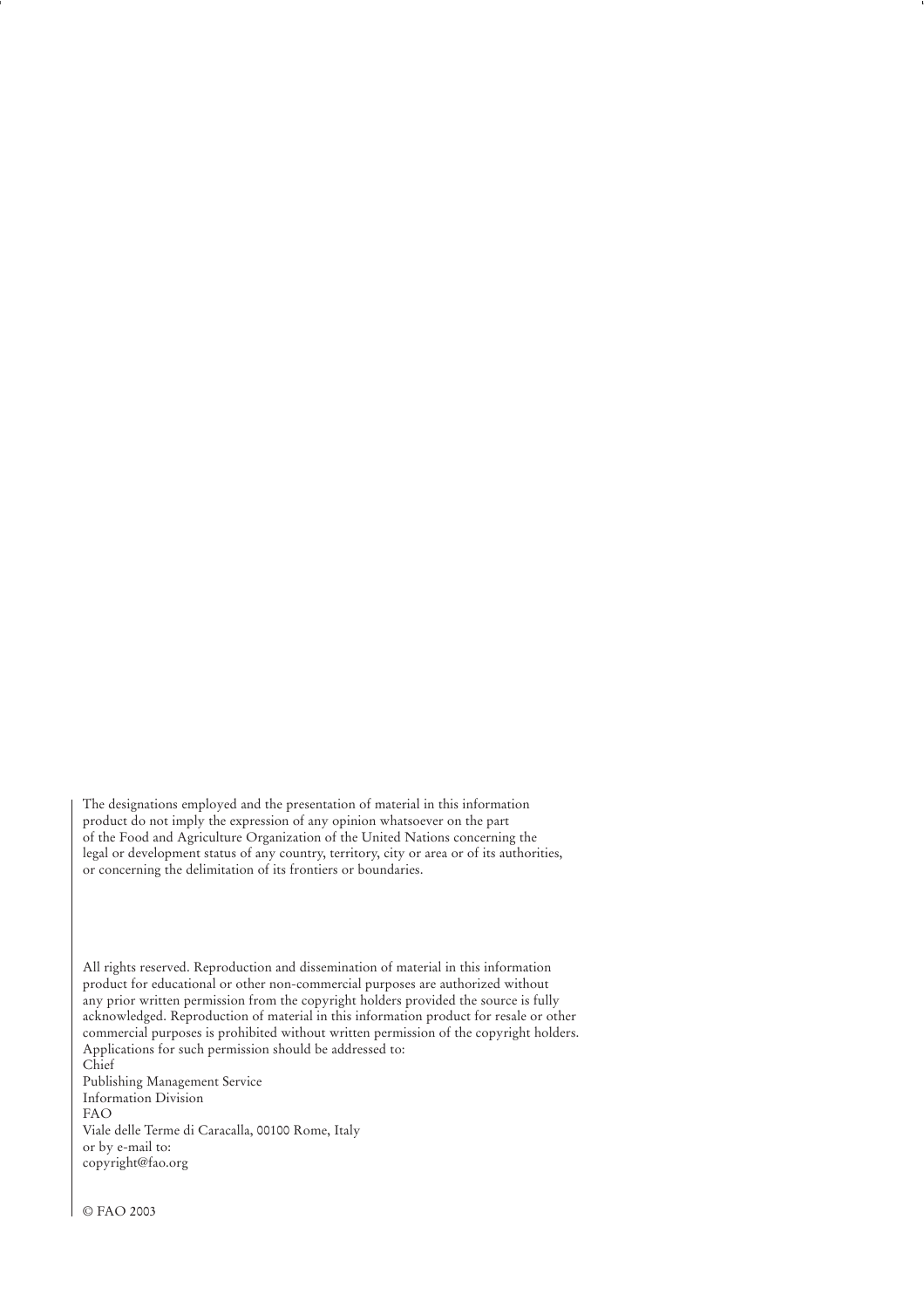## **Contents**

| <b>LIST OF TABLES</b>                                | V                        |
|------------------------------------------------------|--------------------------|
| <b>LIST OF FIGURES</b>                               | V                        |
| LIST OF PLATES                                       | V                        |
| <b>ACKNOWLEDGEMENTS</b>                              | vi                       |
| PREFACE                                              | Vİİ                      |
| <b>ACRONYMS</b>                                      | viii                     |
| <b>EXECUTIVE SUMMARY</b>                             | ix                       |
| 1. COMPOSTING PROCESS AND TECHNIQUES                 | 1                        |
| Types of composting                                  | $\mathbf{1}$             |
| The aerobic composting process                       | $\overline{c}$           |
| Factors affecting aerobic composting                 | $\mathfrak{Z}$           |
| Aeration                                             | $\overline{\mathbf{3}}$  |
| Moisture                                             | $\overline{\mathbf{3}}$  |
| Nutrients                                            | $\overline{\mathbf{3}}$  |
| Temperature                                          | $\overline{\mathbf{3}}$  |
| Lignin content                                       | $\mathfrak{Z}$           |
| Polyphenols                                          | $\overline{4}$           |
| pH value                                             | $\overline{\mathcal{L}}$ |
| Techniques for effective aerobic composting          | $\overline{\mathcal{L}}$ |
| Improved aeration                                    | 4                        |
| Inoculation                                          | $\mathfrak s$            |
| Supplemental nutrition                               | 5                        |
| Shredding                                            | 6                        |
| Other measures                                       | 6                        |
| 2. SMALL-SCALE COMPOSTING                            | 7                        |
| <b>Traditional methods</b>                           | $\tau$                   |
| Anaerobic composting                                 | $\tau$                   |
| Aerobic composting through passive aeration          | 8                        |
| Rapid methods                                        | 10                       |
| Aerobic high temperature composting                  | 10                       |
| Aerobic high temperature composting with inoculation | 14                       |
| IBS rapid composting                                 | 16                       |
| Compost enrichment                                   | 19                       |
| 3. LARGE-SCALE COMPOSTING                            | 21                       |
| Wind-row composting                                  | 21                       |
| Turned wind-rows                                     | 21                       |
| Passively aerated wind-rows                          | 22                       |
| Aerated static pile                                  | 23                       |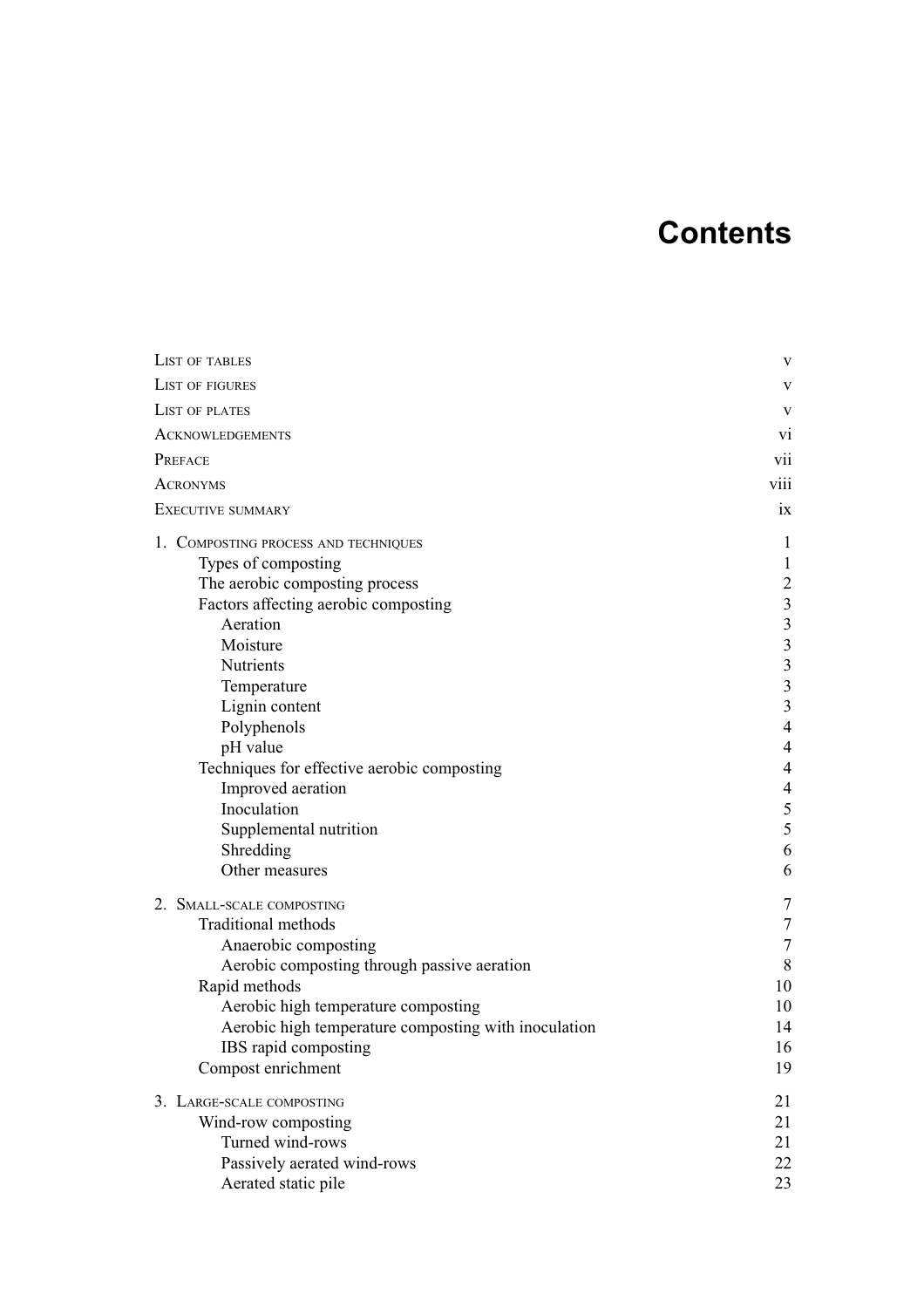| In-vessel composting                                              | 24 |
|-------------------------------------------------------------------|----|
| Bin composting                                                    | 24 |
| Passively aerated bin composting of municipal waste in Phnom Penh | 25 |
| Rectangular agitated beds                                         | 26 |
| <b>Silos</b>                                                      | 27 |
| Rotating drums                                                    | 27 |
| Transportable containers                                          | 28 |
| 4. VERMICOMPOSTING                                                | 29 |
| Types of worms                                                    | 29 |
| Case studies                                                      | 30 |
| Vermicomposting in the Philippines                                | 30 |
| Vermicomposting in Cuba                                           | 31 |
| Vermiculture in India                                             | 31 |
| Enhancing vermicompost production                                 | 33 |
| Integrating traditional composting and vermicomposting            | 33 |
| <b>REFERENCES</b>                                                 | 35 |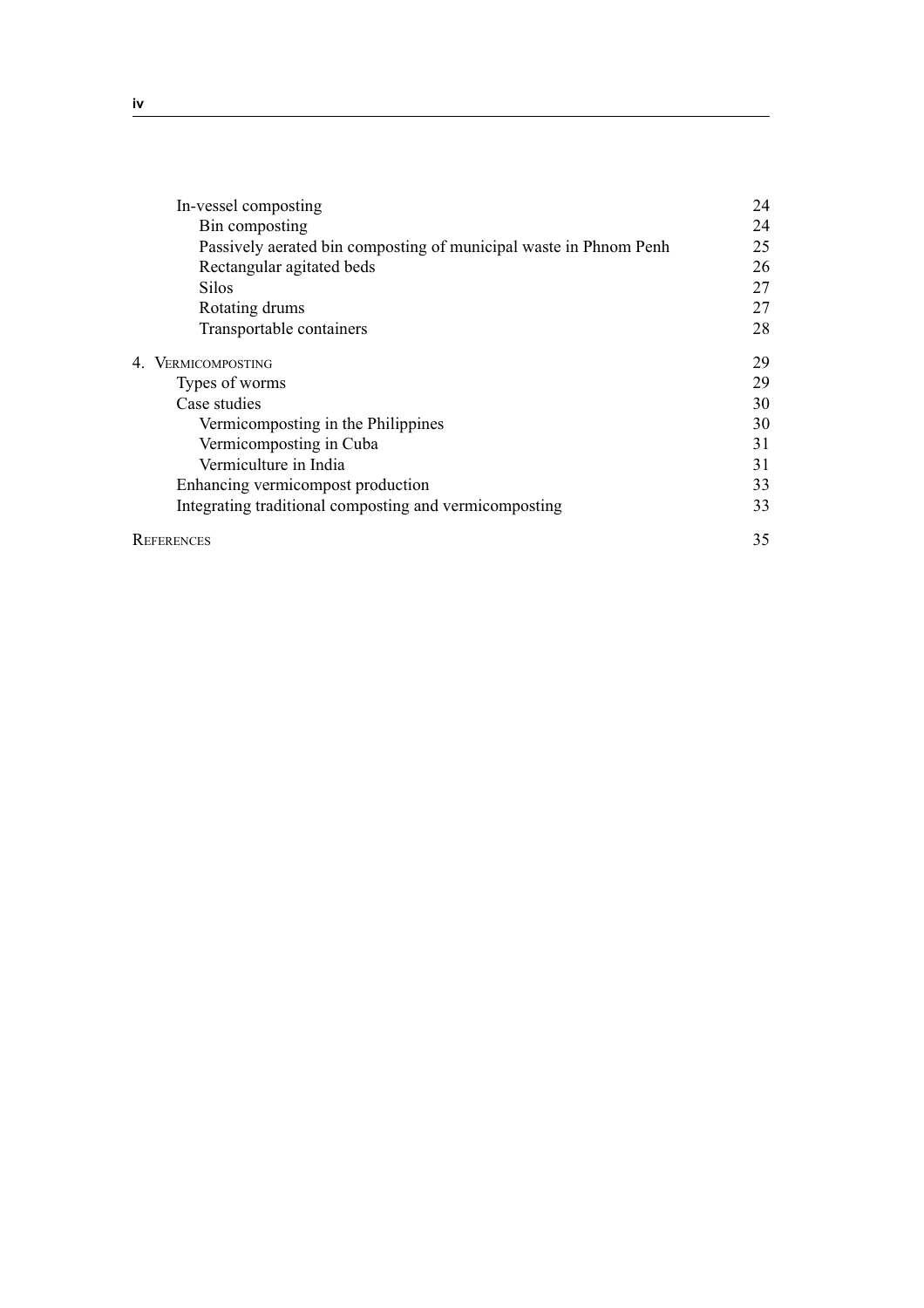## **List of tables**

1. Salient features of selected small-scale aerobic composting techniques 6

**List of figures**

| 1. Temperature changes and fungi populations in wheat straw compost |    |
|---------------------------------------------------------------------|----|
| 2. Ecuador heap composting                                          |    |
| 3. Aerated static pile layout                                       | 23 |
| 4. Rectangular agitated bed composting system                       | 26 |

## **List of plates**

| 1. Tipping organic wastes into a pit; they are spread out into an even layer.  | 10 |
|--------------------------------------------------------------------------------|----|
| 2. EM-based quick composting in Myanmar                                        | 14 |
| 3. Compost pits                                                                | 15 |
| 4. Compost pile in preparation                                                 | 16 |
| 5. The pile is covered with a plastic sheet after attaining the desired height | 16 |
| 6. The pile is being turned                                                    | 16 |
| 7. Wind-rows on a farm                                                         | 21 |
| 8. Bin composting                                                              | 25 |
| 9. Close-up of worm culture                                                    | 29 |
|                                                                                |    |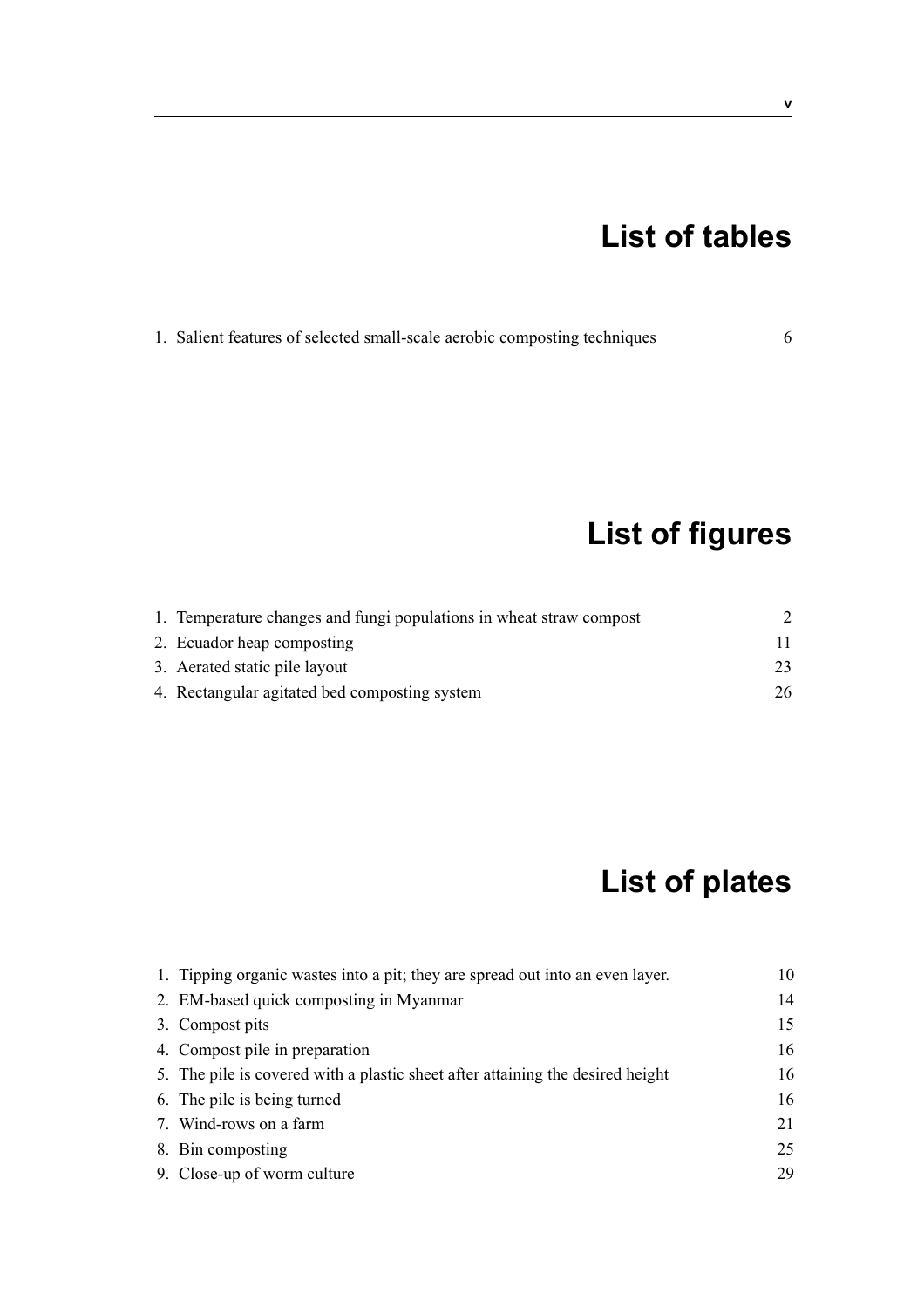## **Acknowledgements**

This document has benefited from contributions made by various participants to the electronic conference on the subject. Special thanks are extended to R.N. Roy and R.V. Misra for their contribution towards the conceptualization and initiation of the electronic conference and this review. Thanks are also due to H. Hiraoka for his suggestions and contributions.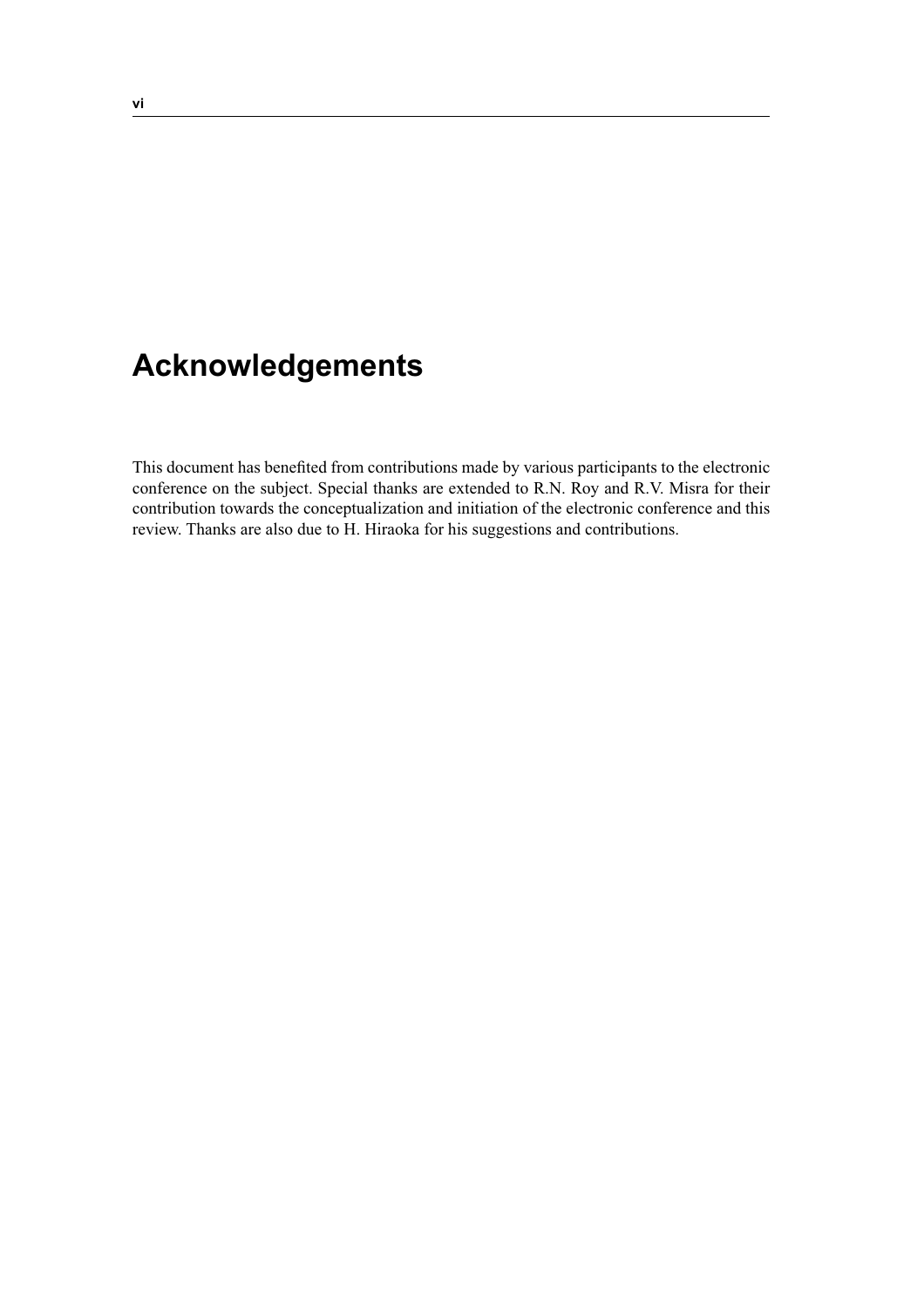## **Preface**

Composting is an attractive proposition for turning on-farm organic waste materials into a farm resource. However, farmers in many parts of the world, and especially in developing countries, are unable to make the best use of the composting opportunities available to them. This is because they face various constraints, among them a lack of awareness on efficient expeditious labour-saving technology.

Various workers have used a range of approaches to composting technology for different situations. However, the information on recently evolved composting methodologies, especially those suited to small farmers, remains scattered and needs consolidation. In order to address this issue, the Land and Water Development Division (AGL), FAO, organized an electronic conference titled 'Organic recycling: on-farm composting methods' from May 2002 to March 2003. The conference provided a platform for institutions/agencies and scientists to share information and exchange ideas, views and experiences on the subject. A background document reviewing approaches and methodologies was made available to the participants as a starting point for discussions.

This publication is the outcome of an amalgamation of the technical contents of the background paper, the inputs of the electronic conference and its further reinforcement by the literature update and analysis. The publication presents an overview of on-farm composting methodologies with special emphasis on rapid composting processes suited to small farmers in developing countries. It highlights the features of the various approaches and the improvements made to them over time.

The aim of the publication is to provide up-to-date information on compost production methodologies to the scientific community, extension workers, non-governmental organizations, farming communities and other stakeholders concerned with agricultural development. Furthermore, it is intended as an instrument for promoting the wide-scale adoption of efficient, rapid composting technologies, with the ultimate objectives of improving soil productivity in developing countries and protecting the environment from degradation.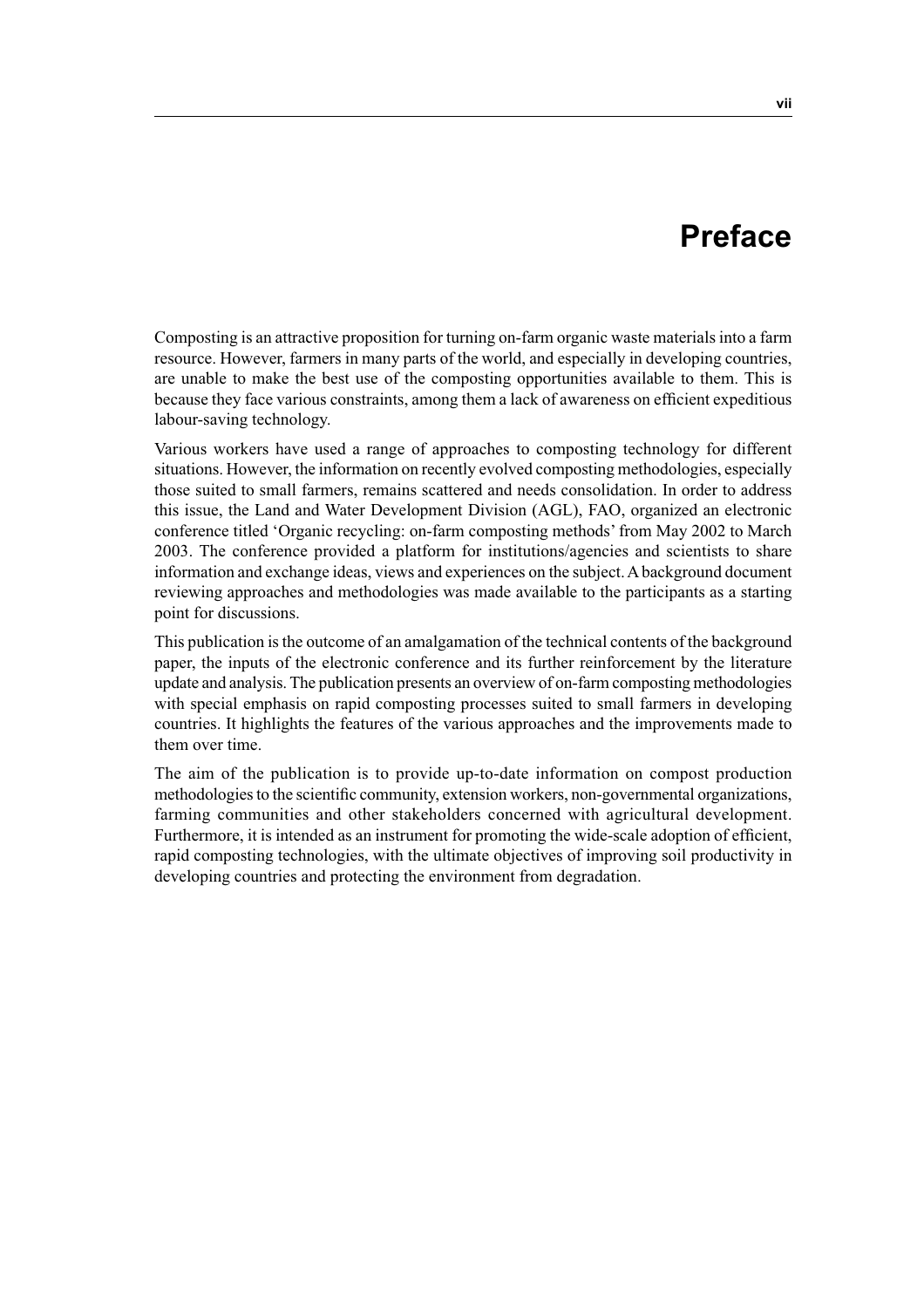## **Acronyms**

| C               | Carbon                                            |
|-----------------|---------------------------------------------------|
| <b>CFA</b>      | Compost fungus activator                          |
| CO <sub>2</sub> | Carbon dioxide                                    |
| EM              | Effective micro-organism                          |
| <b>IBS</b>      | Institute of Biological Sciences, the Philippines |
| K               | Potassium                                         |
| N               | Nitrogen                                          |
| NGO             | Non-governmental organization                     |
| O               | Oxygen                                            |
| P               | Phosphorus                                        |
|                 |                                                   |

<u> 1989 - Johann Barn, mars ann an t-Amhain Aonaich an t-Aonaich an t-Aonaich ann an t-Aonaich ann an t-Aonaich</u>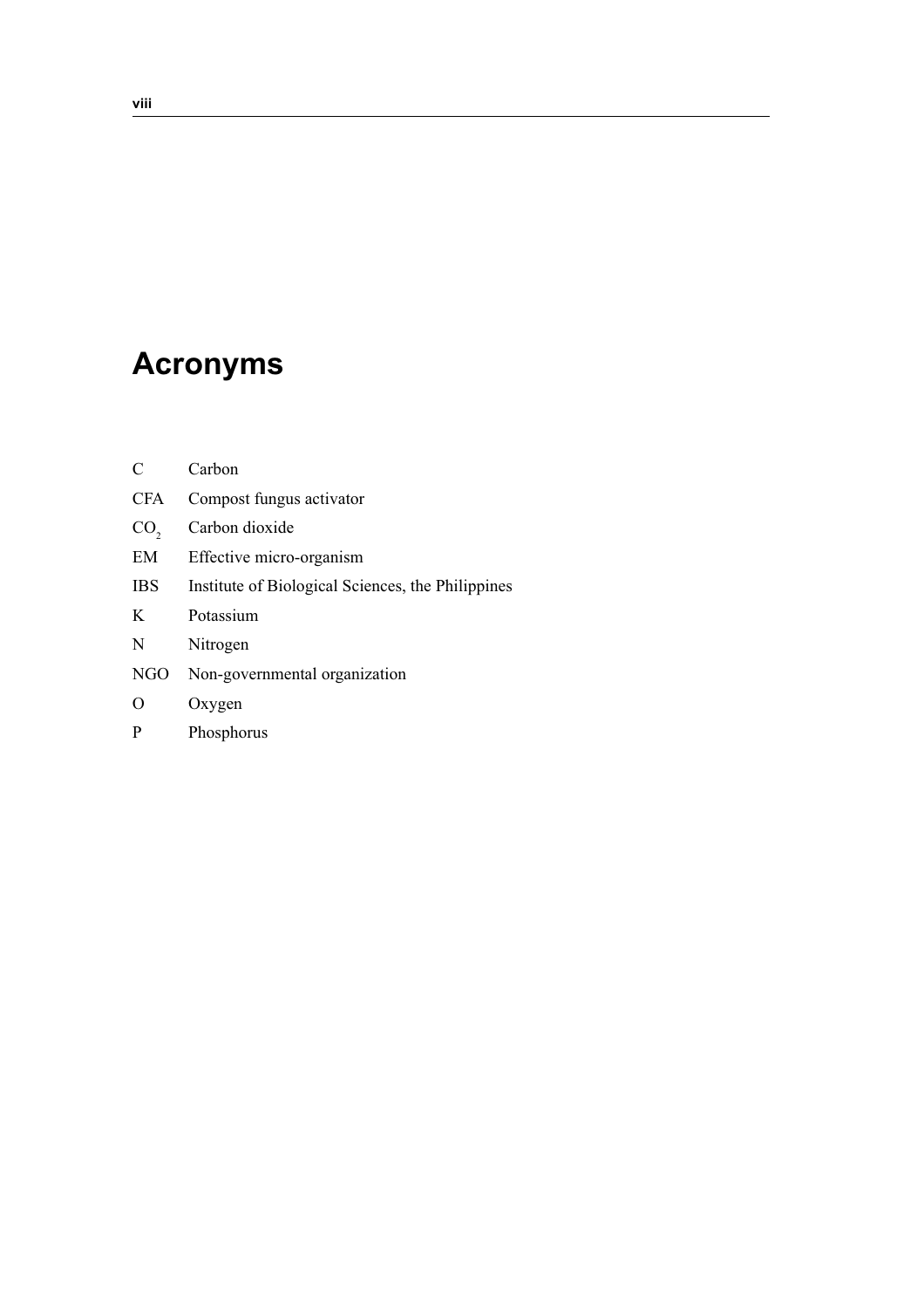## **Executive summary**

Growing concerns relating to land degradation, the inappropriate use of inorganic fertilizers, atmospheric pollution, soil health, soil biodiversity and sanitation have rekindled global interest in organic recycling practices such as composting. The potential of composting to turn on-farm waste materials into a farm resource makes it an attractive proposition. Composting offers benefits such as enhanced soil fertility and soil health that engender increased agricultural productivity, improved soil biodiversity, reduced ecological risks and a better environment. However, many farmers, and especially those in developing countries find themselves at a disadvantage as they fail to make the best use of organic recycling opportunities. These farmers work under various constraints relating to: a lack of knowledge on efficient expeditious technology; long time spans; intense labour, land and investment requirements; and economic factors.

As there is an extensive literature on composting methodology, this review presents only a selective and brief account of the salient approaches. It makes a broad distinction between small-scale and large-scale composting practices. While small-scale production systems normally employ infrastructure and techniques that are technically and financially more feasible to farmers, large-scale systems require investment for containers and/or turning, as well as greater knowledge and skills to control the process. Therefore, the former may serve individual small-scale composters as technology packages that are fine-tuned to suit specific circumstances, and the latter as a means to meet quantum requirements of an individual or group of individuals.

The review also makes a distinction between traditional and rapid composting practices. The distinction is based mainly on the difference between those practices adopted as a convention and recent introductions for expediting the process that entail individual or combined application of treatments such as shredding and frequent turning, mineral nitrogen compounds, effective microorganisms, use of worms, cellulolytic organisms, forced aeration and mechanical turnings.

Traditional methods generally adopt an approach based on anaerobic decomposition or one based on aerobic decomposition using passive aeration through measures such as little and infrequent turnings or static aeration provisions such as perforated poles/pipes. These processes take several months. On the other hand, using the recently developed techniques mentioned above, rapid methods expedite the aerobic decomposition process and reduce the composting period to about four to five weeks. Most of these methods include a high temperature period and this adds further value to the product by eliminating pathogens and weed seeds.

Traditional methods based on passive composting involve stacking the material in piles or pits to decompose over a long period with little agitation and management. Using this approach, the Indian Bangalore method permits anaerobic decomposition for a larger part of operations and requires six to eight months to produce compost. The method is mainly used to treat urban wastes in the developing world. A similar method employed on large farms in the Western Hemisphere is passive composting of manure piles. The active composting period in this process may take one to two years.

The Indian Indore methods enhance passive aeration slightly through a few turnings, thereby permitting aerobic decomposition and enabling production in a time span of about four months.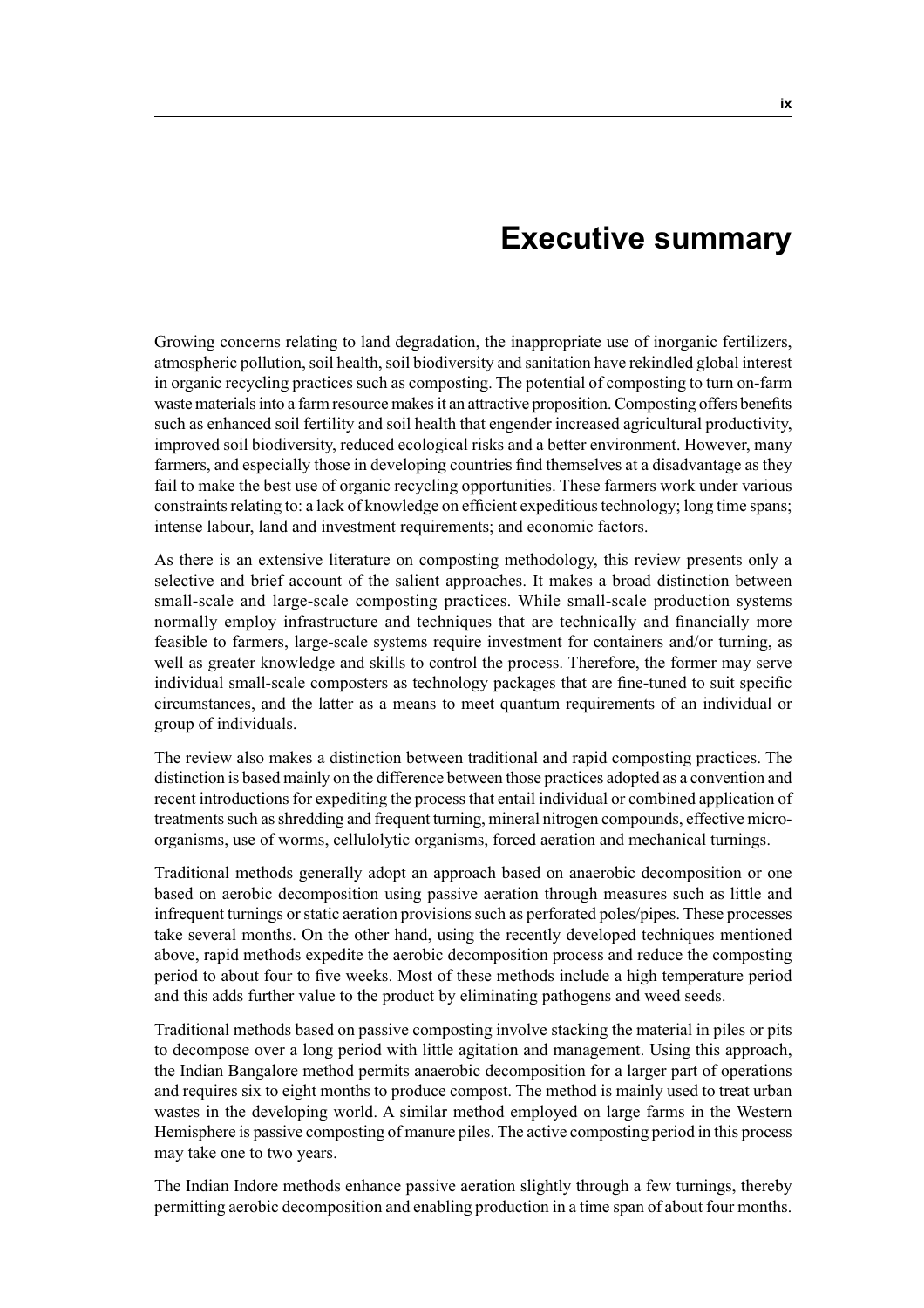The Chinese rural composting pit method uses a passive aeration approach through turnings to provide output in two to three months. The above methods are in widespread use in the developing world. Although the labour requirements for these methods are high, they are not capital intensive and do not require sophisticated infrastructure and machinery. Small farmers find them easy to practice, especially where manual labour is not a constraint. However, the low turnover and longer time span are the major drawbacks of these methods.

Rapid methods such as Berkley rapid composting and North Dakota State University hot composting involve accelerated aerobic decomposition using a range of measures: chopping raw materials into small pieces; using mineral compounds such as ammonium sulphate, chicken manure, and urine; and turning the material on a daily basis. While chopping without much mechanical support may be possible on a small scales, mechanization may be necessary for largescale applications. While the Berkley rapid composting method claims an active composting period of two to three weeks owing to its extremely frequent turning, the North Dakota State University hot composting method may take four to six weeks.

The EM-based quick composting process involves aerobic decomposition of rice husk/bran, rice straw and cow dung as raw materials in pits or on a flat surface; and uses effective microorganisms (EMs) as activator to expedite the decomposition process. The use of EMs as activator reduces the composting period from 12 to 4 weeks. An example of a method based on cellulolytic culture is the rapid composting approach developed by the Institute of Biological Sciences in the Philippines. Its salient features include: chopping of vegetative organic materials, stacking of materials in wind-rows, passive aeration through air ducts, and the use of cellulose decomposing fungus (*Trichoderma harzianum*). The process takes about four weeks.

Turned wind-rows have been in use on large farms for some time, especially in the developed world. The wind-rows are turned periodically using a bucket loader or special turning machine. The turning operation mixes the composting materials, enhances passive aeration and provides congenial conditions for aerobic decomposition. Composting operations may take up to eight weeks. Passively aerated wind-rows eliminate the need for turning by providing air to the materials via pipes, which serve as air ducts. The active composting period lasts 10–12 weeks.

Mechanical forced aeration methods such as the aerated static pile approach reduce composting time significantly, allow for higher, broader piles, and have lower land requirements compared with turned wind-row and passively aerated wind-row methods. However, there is little experience of using aerated static piles with agricultural wastes. The technology is commonly used for treating municipal sewage sludge. The active composting period may range from three to five weeks.

Mechanical forced aeration and accelerated mechanical turning methods such as in-vessel composting are specially-designed commercial systems whose potential advantages include: reduced labour, weatherproofing, effective process control, faster composting, reduced land requirements, and quality output. Among these systems, bin composting and rectangular agitated beds have become established on some large farms in the developed world. Bin composting involves: provision for forced aeration in the bin floor; little turning of the composting material; and the transfer of material from one bin to another. Although the initial high investment and recurring operation and maintenance costs involved in bin composting could limit its adoption, there are practices such as passively aerated bin composting of municipal waste (in Phnom Penh) that are technically and financially affordable for the developing world.

In addition, there is another recently introduced approach called vermicomposting. Vermicomposting is not composting as such because it is not the decomposition of organic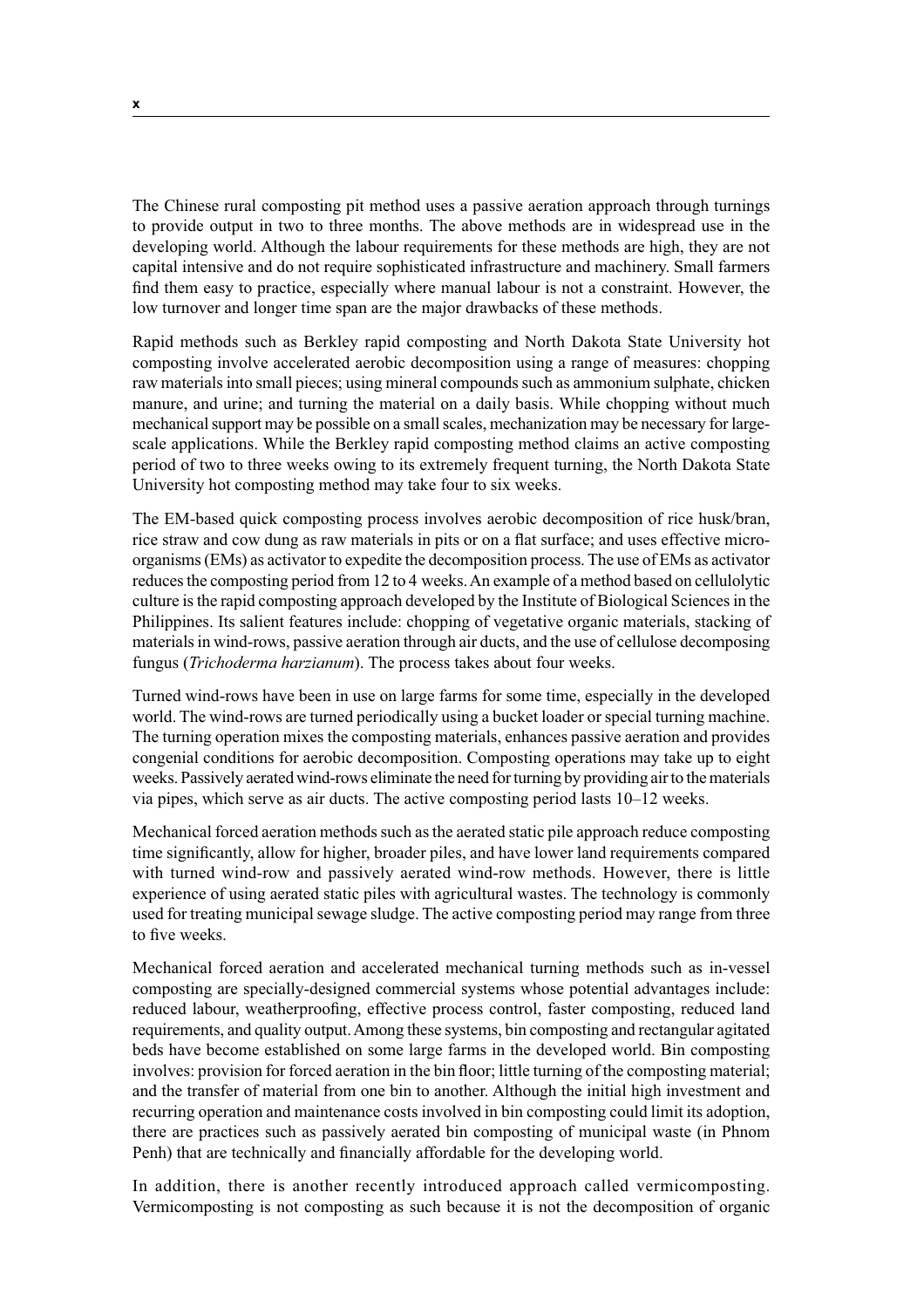materials by micro-organisms, but enzymatic degradation through the digestive system of earthworms. It is the casts of the worms that are utilized. Vermicomposting results in highquality compost and does not require physical turning of the material. In order to maintain aerobic conditions and limit the temperature rise, the bed or pile of materials needs to be of limited size. Temperatures need to be regulated to favour the growth and activity of worms. However, it has a lower turnover than other rapid methods and the composting process takes 6–12 weeks.

In some circumstances, a combination of aerobic decomposition, anaerobic decomposition and vermicomposting may be useful for the more effective production of high-quality compost. Integrating traditional composting and vermicomposting is one such example. In this approach, while the high temperature ensures better quality through the destruction of pathogens and weed seeds, worms perform the roles of turning and maintaining an aerobic condition, thereby reducing the need for investment and labour.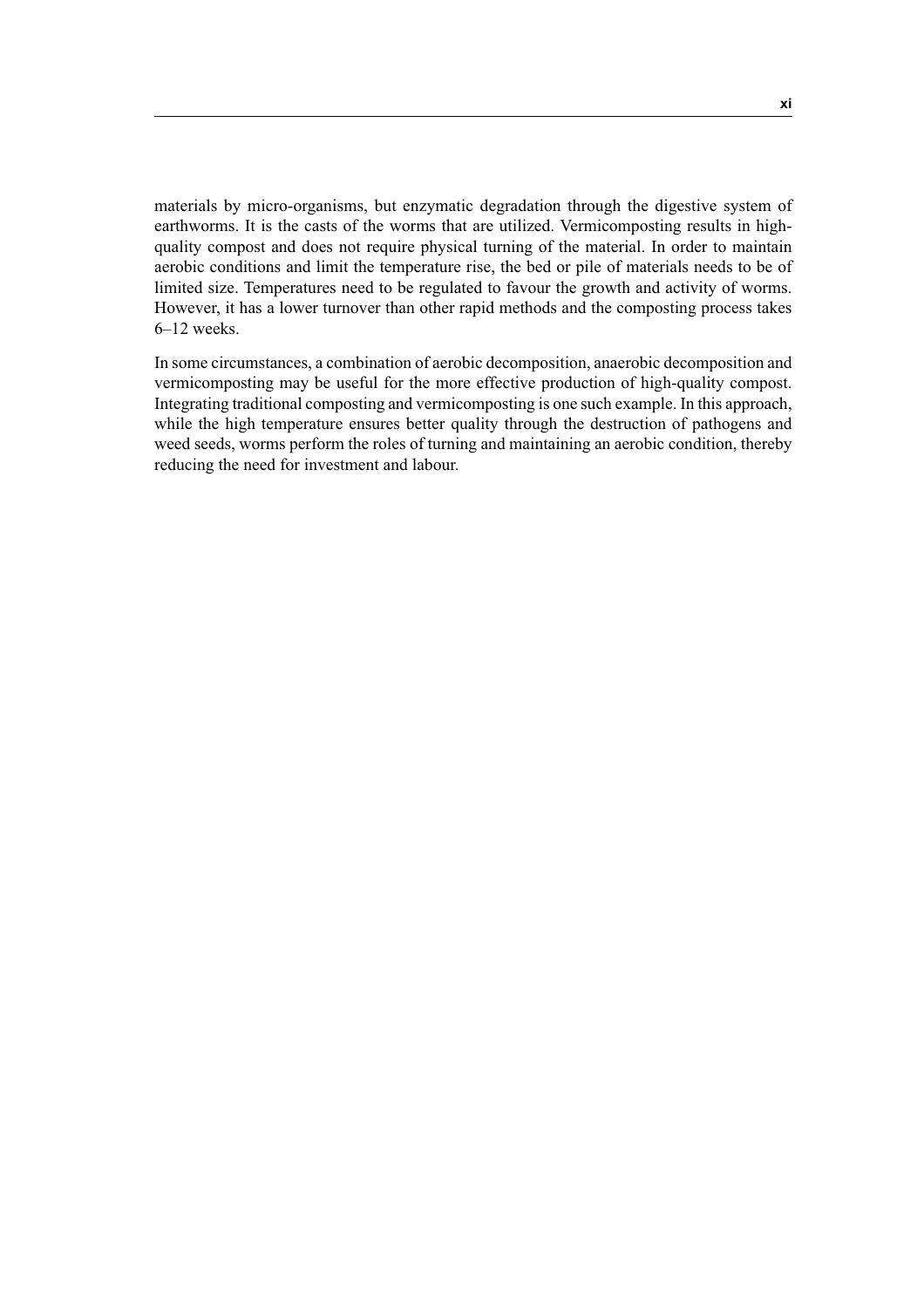## Chapter 1 **Composting process and techniques**

Composting is the natural process of 'rotting' or decomposition of organic matter by microorganisms under controlled conditions. Raw organic materials such as crop residues, animal wastes, food garbage, some municipal wastes and suitable industrial wastes, enhance their suitability for application to the soil as a fertilizing resource, after having undergone composting.

Compost is a rich source of organic matter. Soil organic matter plays an important role in sustaining soil fertility, and hence in sustainable agricultural production. In addition to being a source of plant nutrient, it improves the physico-chemical and biological properties of the soil. As a result of these improvements, the soil: (i) becomes more resistant to stresses such as drought, diseases and toxicity; (ii) helps the crop in improved uptake of plant nutrients; and (iii) possesses an active nutrient cycling capacity because of vigorous microbial activity. These advantages manifest themselves in reduced cropping risks, higher yields and lower outlays on inorganic fertilizers for farmers.

#### **TYPES OF COMPOSTING**

Composting may be divided into two categories by the nature of the decomposition process. In anaerobic composting, decomposition occurs where oxygen (O) is absent or in limited supply. Under this method, anaerobic micro-organisms dominate and develop intermediate compounds including methane, organic acids, hydrogen sulphide and other substances. In the absence of O, these compounds accumulate and are not metabolized further. Many of these compounds have strong odours and some present phytotoxicity. As anaerobic composting is a low-temperature process, it leaves weed seeds and pathogens intact. Moreover, the process usually takes longer than aerobic composting. These drawbacks often offset the merits of this process, viz. little work involved and fewer nutrients lost during the process.

Aerobic composting takes place in the presence of ample O. In this process, aerobic microorganisms break down organic matter and produce carbon dioxide  $(CO_2)$ , ammonia, water, heat and humus, the relatively stable organic end product. Although aerobic composting may produce intermediate compounds such as organic acids, aerobic micro-organisms decompose them further . The resultant compost, with its relatively unstable form of organic matter , has little risk of phytotoxicity. The heat generated accelerates the breakdown of proteins, fats and complex carbohydrates such as cellulose and hemi-cellulose. Hence, the processing time is shorter. Moreover, this process destroys many micro-organisms that are human or plant pathogens, as well as weed seeds, provided it undergoes sufficiently high temperature. Although more nutrients are lost from the materials by aerobic composting, it is considered more efficient and useful than anaerobic composting for agricultural production. Most of this publication focuses on aerobic composting.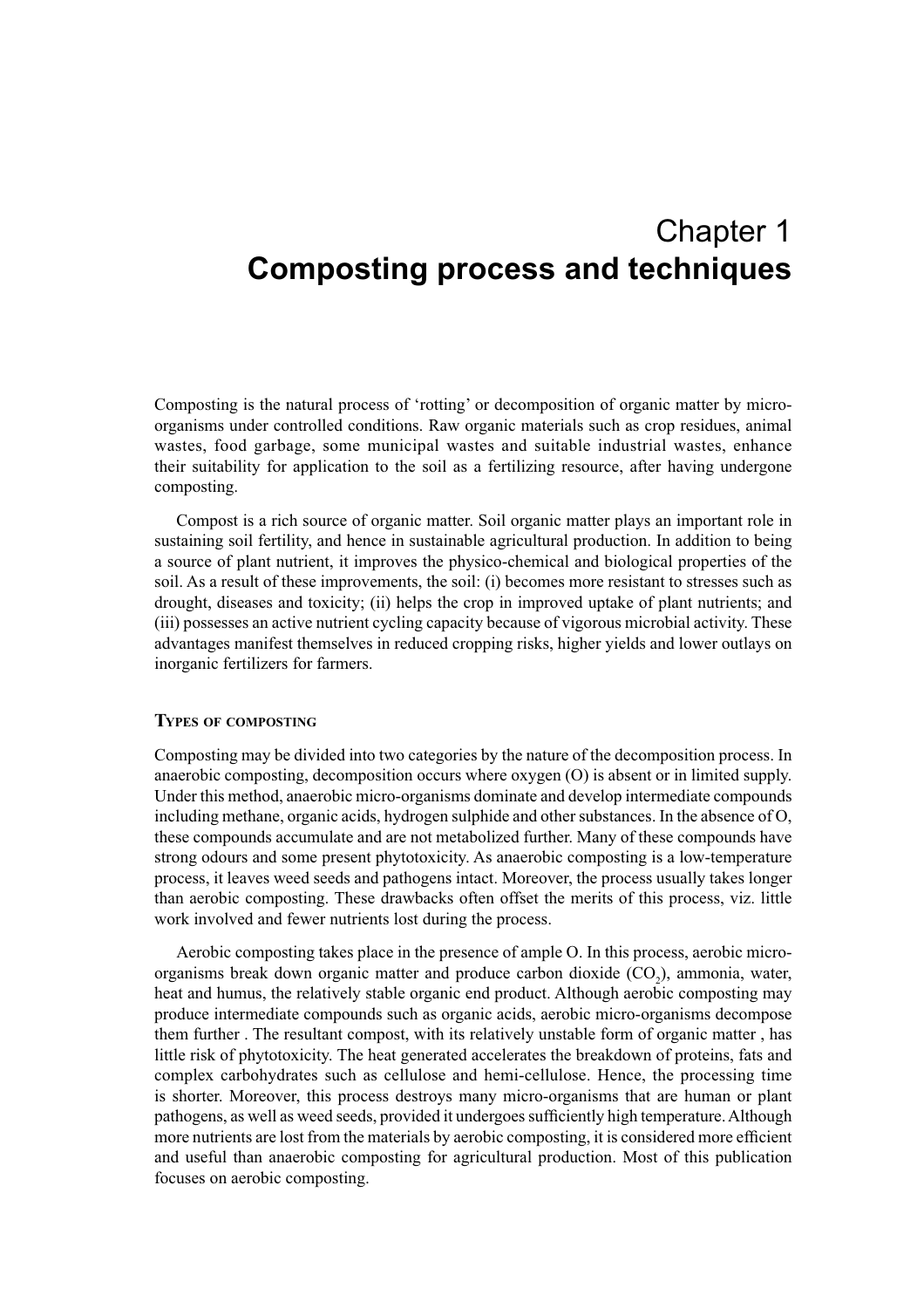Composting objectives may also be achieved through the enzymatic degradation of organic materials as they pass through the digestive system of earthworms. This process is termed vermicomposting.

#### **THE AEROBIC COMPOSTING PROCESS**

The aerobic composting process starts with the formation of the pile. In many cases, the temperature rises rapidly to 70–80  $\degree$ C within the first couple of days. First, mesophilic organisms (optimum growth temperature range =  $20-45$  °C) multiply rapidly on the readily available sugars and amino acids (Figure 1). They generate heat by their own metabolism and raise the temperature to a point where their own activities become suppressed. Then a few thermophilic fungi and several thermophilic bacteria (optimum growth temperature range  $= 50-70$  °C or more) continue the process, raising the temperature of the material to  $65^{\circ}$ C or higher. This peak heating phase is important for the quality of the compost as the heat kills pathogens and weed seeds.

The active composting stage is followed by a curing stage, and the pile temperature decreases gradually. The start of this phase is identified when turning no longer reheats the pile. At this stage, another group of thermophilic fungi starts to grow. These fungi bring about a major phase of decomposition of plant cell-wall materials such as cellulose and hemi-cellulose. Curing of the compost provides a safety net against the risks of using immature compost such as nitrogen (N) hunger, O deficiency , and toxic effects of organic acids on plants.

Eventually, the temperature declines to ambient temperature. By the time composting is completed, the pile becomes more uniform and less active biologically although mesophilic organisms recolonize the compost. The material becomes dark brown to black in colour. The particles reduce in size and become consistent and soil-like in texture. In the process, the amount



Note:

Solid line = temperature; broken line = mesophilic fungi population; dotted line = thermophilic fungi population; left yaxis = fungal populations (logarithm of colony forming units (cfu) per gram of compost plated onto agar); right y-axis  $=$  temperature in centre of compost. a, b, c and  $d =$  heating phases. Source: http://helios.bto.ed.ac.uk/bto/microbes/thermo.htm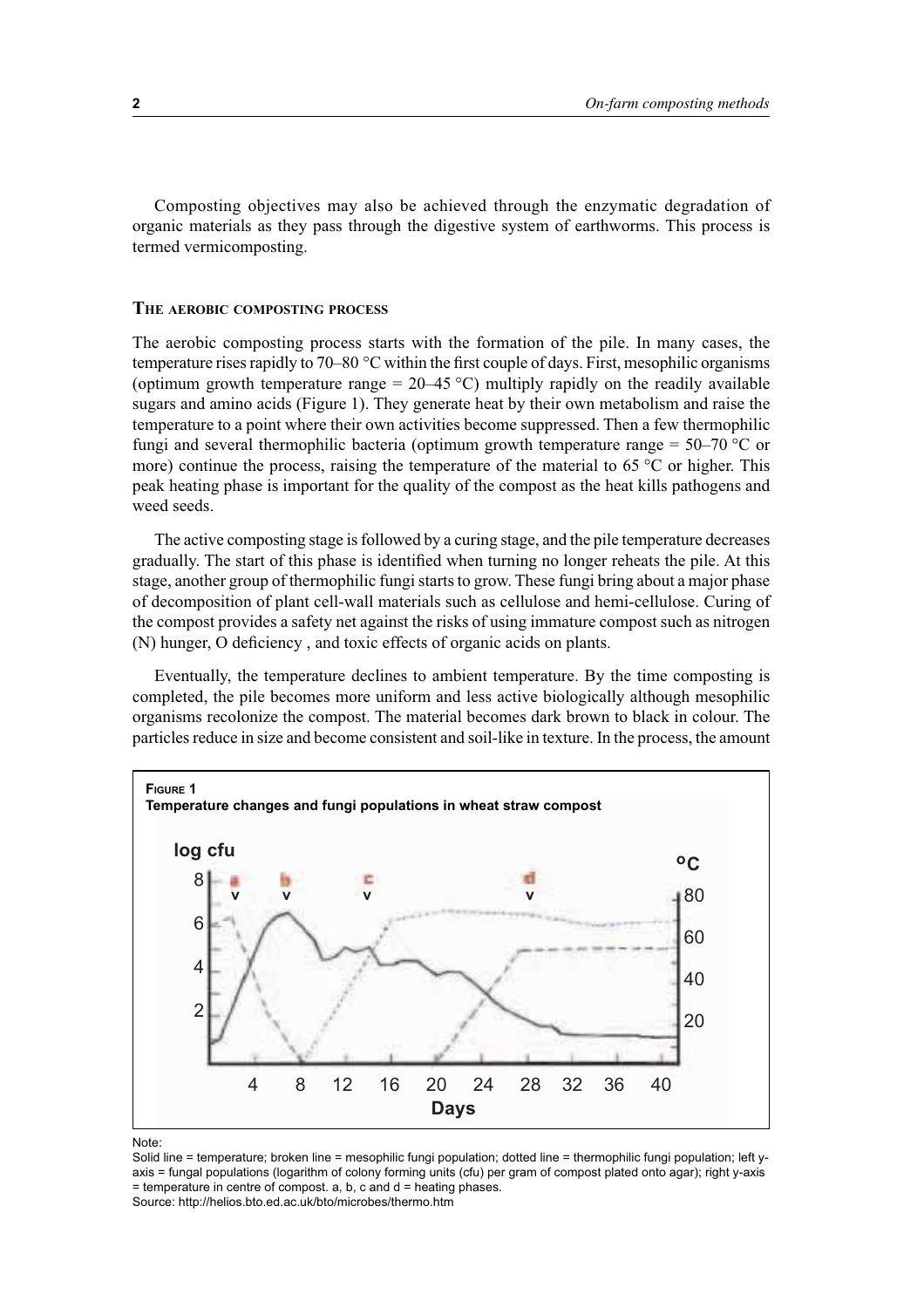of humus increases, the ratio of carbon to nitrogen (C:N) decreases, pH neutralizes, and the exchange capacity of the material increases.

#### **FACTORS AFFECTING AEROBIC COMPOSTING**

#### **Aeration**

Aerobic composting requires large amounts of O, particularly at the initial stage. Aeration is the source of O, and, thus, indispensable for aerobic composting. Where the supply of O is not sufficient, the growth of aerobic micro-organisms is limited, resulting in slower decomposition. Moreover, aeration removes excessive heat, water vapour and other gases trapped in the pile. Heat removal is particularly important in warm climates as the risk of overheating and fire is higher. Therefore, good aeration is indispensable for efficient composting. It may be achieved by controlling the physical quality of the materials (particle size and moisture content), pile size and ventilation and by ensuring adequate frequency of turning .

#### **Moisture**

Moisture is necessary to support the metabolic activity of the micro-organisms. Composting materials should maintain a moisture content of 40–65 percent. Where the pile is too dry, composting occurs more slowly, while a moisture content in excess of 65 percent develops anaerobic conditions. In practice, it is advisable to start the pile with a moisture content of 50–60 percent, finishing at about 30 percent.

#### **Nutrients**

Micro-organisms require C, N, phosphorus (P) and potassium (K) as the primary nutrients. Of particular importance is the C:N ratio of raw materials. The optimal C:N ratio of raw materials is between 25:1 and 30:1 although ratios between 20:1 and 40:1 are also acceptable. Where the ratio is higher than 40:1, the growth of micro-organisms is limited, resulting in a longer composting time. A C:N ratio of less than 20:1 leads to underutilization of N and the excess may be lost to the atmosphere as ammonia or nitrous oxide, and odour can be a problem. The C:N ratio of the final product should be between about 10:1 and 15:1.

#### **Temperature**

The process of composting involves two temperature ranges: mesophilic and thermophilic. While the ideal temperature for the initial composting stage is 20–45 °C, at subsequent stages with the thermophilic organisms taking over, a temperature range of 50–70 °C may be ideal. High temperatures characterize the aerobic composting process and serve as signs of vigorous microbial activities. Pathogens are normally destroyed at 55 °C and above, while the critical point for elimination of weed seeds is 62 °C. Turnings and aeration can be used to regulate temperature.

#### **Lignin content**

Lignin is one of the main constituents of plant cell walls, and its complex chemical structure makes it highly resistant to microbial degradation (Richard, 1996). This nature of lignin has two implications. One is that lignin reduces the bioavailability of the other cell-wall constituents,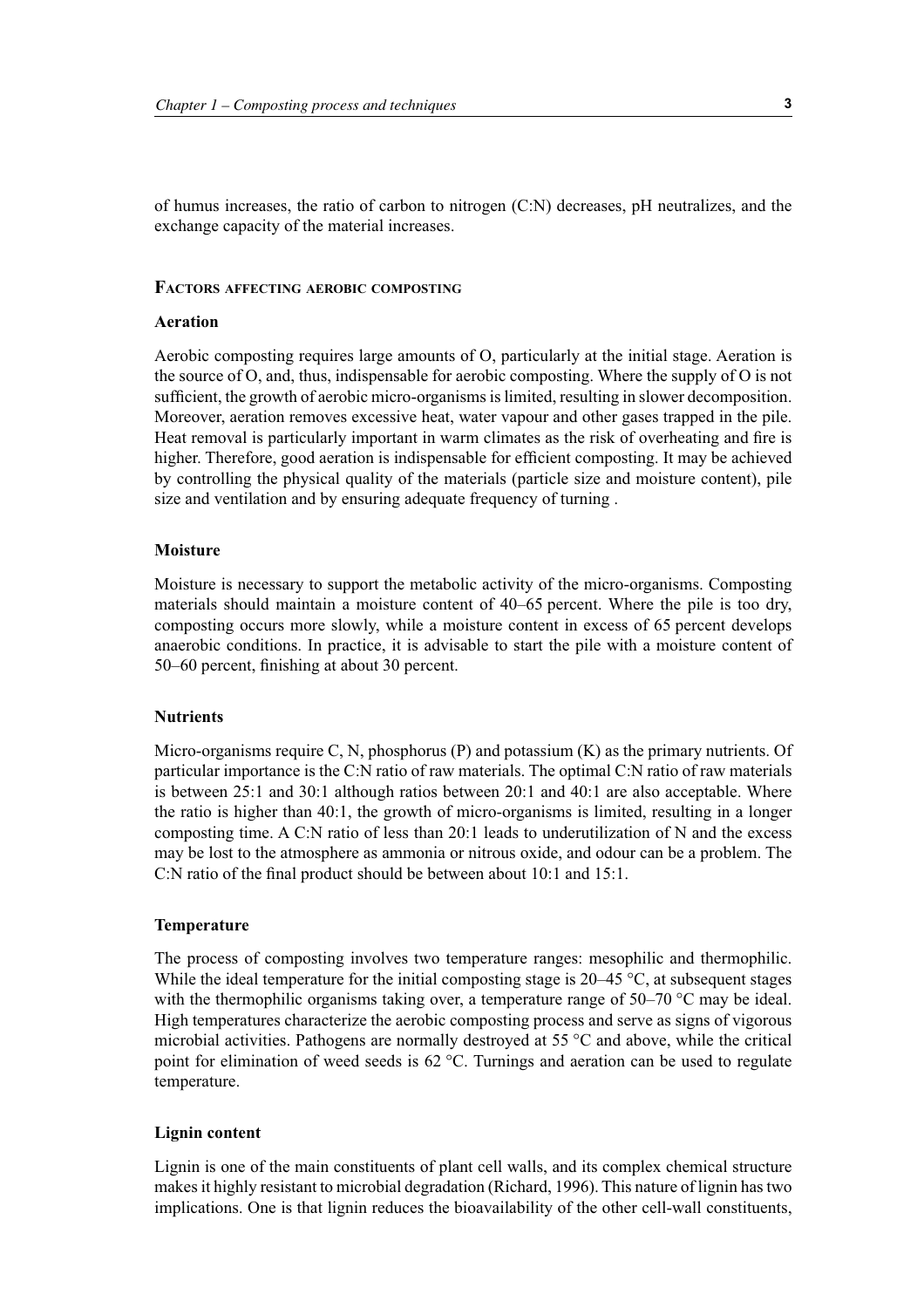making the actual C:N ratio (viz. ratio of biodegradable C to N) lower than the one normally cited. The other is that lignin serves as a porosity enhancer, which creates favourable conditions for aerobic composting. Therefore, while the addition of lignin-decomposing fungi may in some cases increase available C, accelerate composting and reduce N loss, in other cases it may result in a higher actual C:N ratio and poor porosity, both of which prolong composting time.

#### **Polyphenols**

Polyphenols include hydrolysable and condensed tannins (Schorth, 2003). Insoluble condensed tannins bind the cell walls and proteins and make them physically or chemically less accessible to decomposers. Soluble condensed and hydrolysable tannins react with proteins and reduce their microbial degradation and thus N release. Polyphenols and lignin are attracting more attention as inhibiting factors. Palm *et al*. (2001) suggest that the contents of these two substances be used to classify organic materials for more efficient on-farm natural resource utilization, including composting.

#### **pH value**

Although the natural buffering effect of the composting process lends itself to accepting material with a wide range of pH, the pH level should not exceed eight. At higher pH levels, more ammonia gas is generated and may be lost to the atmosphere.

#### **TECHNIQUES FOR EFFECTIVE AEROBIC COMPOSTING**

Simple replication of composting practices does not always give the right answer to potential composters. This is because composting takes place at various locations and under diverse climates, using different materials with dissimilar physical, chemical and biological properties. An understanding of the principles and technical options and their appropriate application may be helpful in providing the optimal environment to the compost pile.

#### **Improved aeration**

In order to obtain the end product of uniform quality, the whole of the pile should receive a sufficient amount of O so that aerobic micro-organisms flourish uniformly. The methodologies deliberated in this publication made use of the techniques as presented below.

#### *Pile size and porosity of the material*

The size of the pile is of great significance and finds mention in the sections on passive composting of manure piles (Chapter 2) and turned wind-rows (Chapter 3). Where the pile or wind-row is too large, anaerobic zones occur near its centre, which slows the process in these zones. On the other hand, piles or wind-rows that are too small lose heat quickly and may not achieve a temperature high enough to evaporate moisture and kill pathogens and weed seeds. The optimal size of the piles and wind-rows should also consider such parameters as the physical property (porosity) of the materials and the way of forming the pile. While more porous materials allow bigger piles, heavy weights should not be put on top and materials should be kept as loose as possible. Climate is also a factor. With a view to minimizing heat loss, larger piles are suitable for cold weather. However, in a warmer climate, the same piles may overheat and in some extreme cases (75 °C and above) catch fire.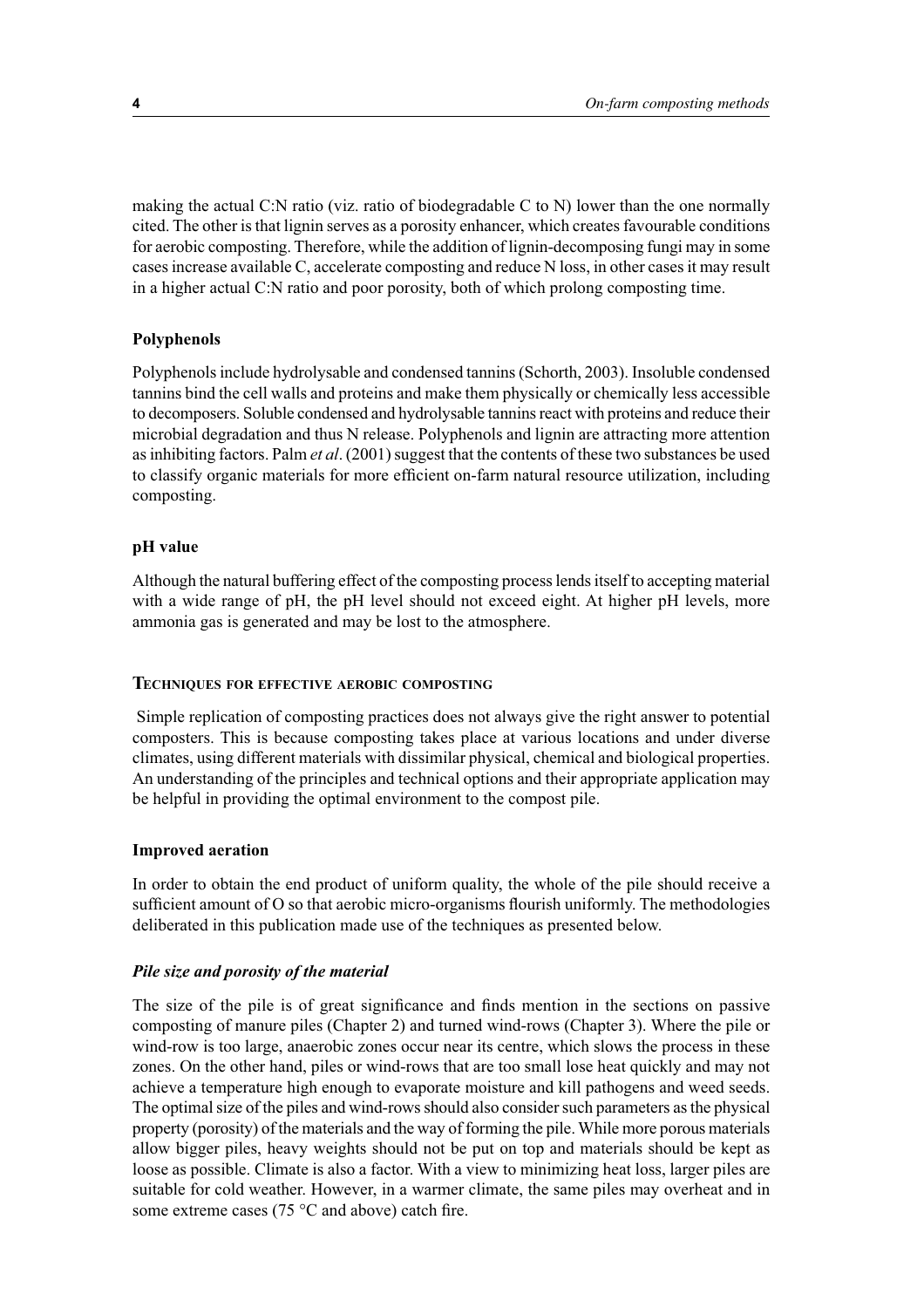#### *Ventilation*

Provision of ventilation complements efforts to optimize pile size. Ventilation methods are varied. The simplest method is to punch holes in the pile at several points. The high temperature compost method of Chinese rural composting (Chapter 2) involves inserting a number of bamboo poles deep into the pile and withdrawing them a day later, leaving the pile with ventilation holes. Aeration is improved by supplying more air to the base of the pile where O deficiency occurs most often. In addition to the above-mentioned vertical poles, Ecuador on-farm composting (Chapter 2) uses a lattice of old branches at the base to allow more pile surface to come into contact with the air, and the composting period is reduced to two to three months in warm seasons. This technique is also practised in the rapid composting method developed by the Institute of Biological Sciences (IBS) in the Philippines (Chapter 2), where the platform should be 30 cm above the ground. The passively aerated wind-rows method (Chapter 3) uses a more sophisticated technique. It entails embedding perforated pipes throughout the pile. As the pipe ends are open, air flow is induced and O is supplied to the pile continuously. The aerated static pile method (Chapter 3) takes this aeration system a step further; a blower generates air flow to create negative pressure (suction) in the pile and fresh air is supplied from outside.

#### *Turning*

Once the pile is formed and decomposition starts, the only technique for improving aeration is turning. As Table 1 shows, frequency of turning is crucial for composting time. While the Indian Bangalore method (Chapter 2) requires six to eight months to mature, the Indian Coimbatore method (Chapter 2) (turning once) reduces the time to four months, and the Chinese rural composting pit method (turning three times) reduces the time to three months. An extreme example is the Berkley rapid composting method (Chapter 2), which employs daily turning to complete the process in two weeks. In some cases, turning not only distributes air throughout the pile, it also prevents overheating as it kills all the microbes in the pile and terminates decomposition. However, turning too frequently might result in a lower temperature.

#### **Inoculation**

While some composters find improved aeration enough for enhanced microbial activities, others may need inoculation of micro-organisms. Inoculum organisms utilized for composting are mainly fungi such as *Trichoderma* sp*.* (IBS rapid composting and composting weeds (Chapter 2)) and *Pleurotus* sp. (composting Coir Pith (Chapter 2) and composting weeds). This publication also features 'effective micro-organisms' (EMs) (EM-based quick compost production process (Chapter 2)). The inoculums are an affordable choice for those with access to the market and also for resource-poor farmers. The production cost could be reduced by using inoculums taken from compost pits (pit method of the Indian Indore method (Chapter 2)), by purchasing the commercial product and multiplying it on the farm (EM-based quick compost production process), and by utilizing native inoculums derived from soils or plant leaves.

#### **Supplemental nutrition**

The techniques mentioned above often need to be complemented by the provision of nutrients. One of the most common practices is to add inorganic fertilizers, particularly N, in order to modify a high C:N ratio. Similarly, P is sometimes applied as the C:P ratio of the material mix is also considered important (the ratio should be between 75:1 and 150:1). When micro-organisms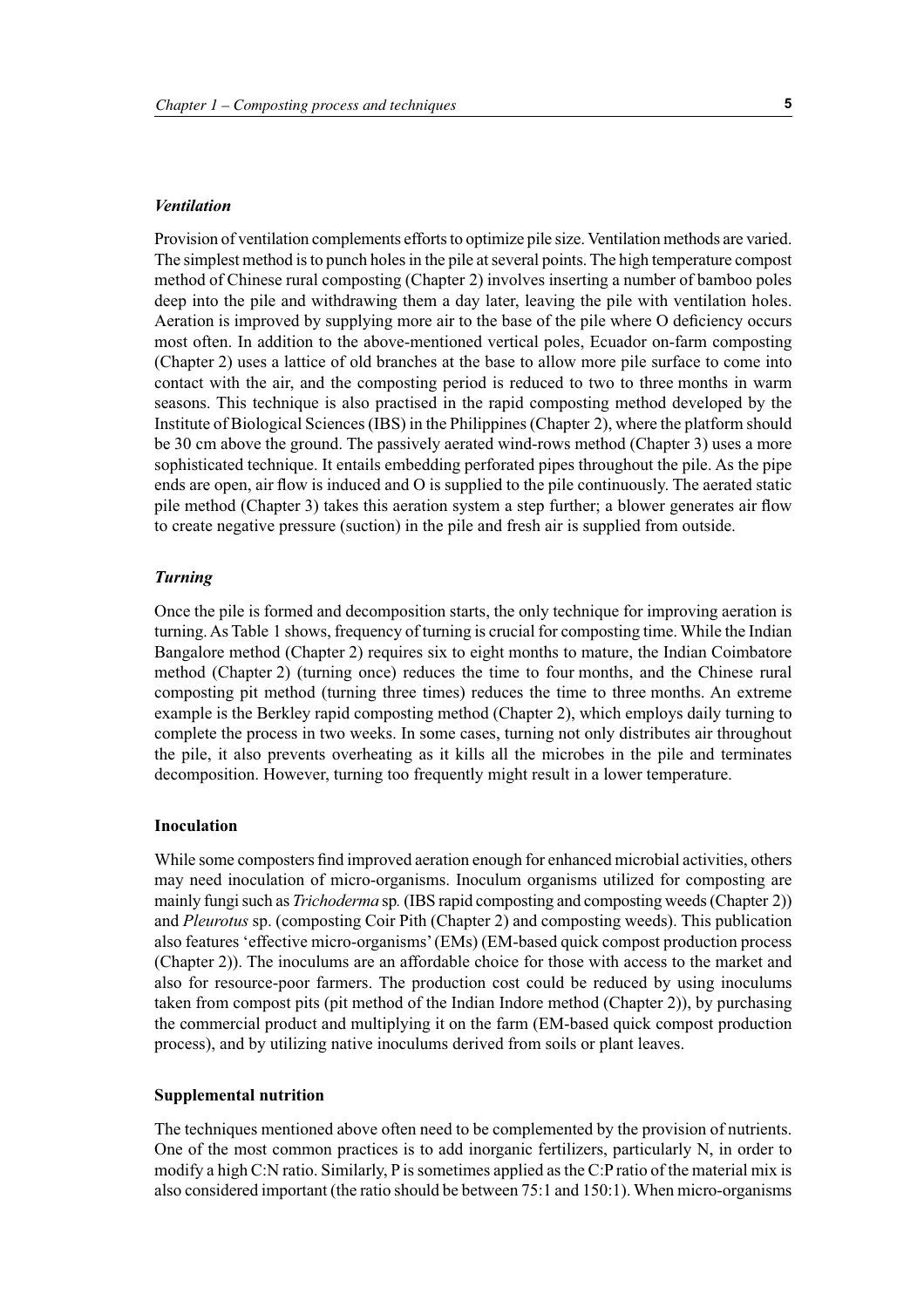|         | Salient features of selected small-scale aerobic composting techniques |
|---------|------------------------------------------------------------------------|
| Table 1 |                                                                        |

| <b>Method</b>                                         | <b>Salient features</b>               |                                              |                                                                           |                                 |                                             | <b>Duration</b>                                                             |
|-------------------------------------------------------|---------------------------------------|----------------------------------------------|---------------------------------------------------------------------------|---------------------------------|---------------------------------------------|-----------------------------------------------------------------------------|
|                                                       | <b>Substrate</b><br>size<br>reduction | <b>Turnings at</b><br>intervals of<br>(days) | <b>Added</b><br>aeration<br>provision                                     | <b>Microbial</b><br>inoculation | <b>Supporting</b><br>microbial<br>nutrition |                                                                             |
| Indore pit                                            |                                       | $+15, +30,$<br>$+60$                         |                                                                           | <b>Inoculum</b><br>from old pit |                                             | 4 months                                                                    |
| Indore heap                                           | Shredded                              | $+42, +84$                                   |                                                                           |                                 |                                             | 4 months                                                                    |
| Chinese pit                                           |                                       | $+30, +60,$<br>$+75$                         |                                                                           |                                 | Superphosphate                              | 3 months                                                                    |
| Chinese high<br>temperature<br>compost                | Shredded                              | $+15$                                        | Aeration<br>holes in<br>heap through<br>bamboo<br>poles / maize<br>stalks |                                 | Superphosphate                              | 2 months                                                                    |
| Ecuador<br>on-farm<br>composting                      |                                       | $+21$                                        | Lattice of old<br>branches/<br>poles at heap<br>base                      |                                 |                                             | $2-3$ months<br>in summer;<br>5-6 months<br>in winter                       |
| Berkley rapid<br>composting                           | Shredded to<br>small size             | Daily or<br>alternate day<br>turning         |                                                                           |                                 |                                             | 2 weeks with<br>daily turning<br>& 3 weeks<br>with alternate<br>day turning |
| North<br>Dakota State<br>University hot<br>composting | Shredded                              | $+3$ or $+4$                                 | 4-5 holes<br>punched in<br>centre of pile                                 |                                 | $0.12$ kg N per<br>90 cm dry matter         | 4-6 weeks                                                                   |
| EM-based<br>quick<br>composting                       |                                       | $+14, +21$                                   |                                                                           | EM                              | Molasses                                    | 4-5 weeks                                                                   |
| IBS rapid<br>composting                               | Shredded                              | $+7, +14,$<br>then every<br>2 weeks          | Raised<br>platform<br>ground /<br>perforated<br>bamboo<br>trunks          | <b>Trichoderma</b><br>sp.       |                                             | 3-7 weeks                                                                   |

are inoculated, they require sugar and amino acids in order to boost their initial activities; molasses is often added for this purpose.

#### **Shredding**

Downsizing, or chopping up the materials, is a sound and widely-practised technique. It increases the surface area available for microbial action and provides better aeration. This technique is particularly effective and necessary for harder materials such as wood.

#### **Other measures**

An example of other measures mentioned in this publication is the practice of adding lime. Lime is thought to weaken the lignin structure of the plant materials and enhance the microbial population. However, in some cases, liming is not recommended as the pile may become too alkaline, resulting in significant N loss.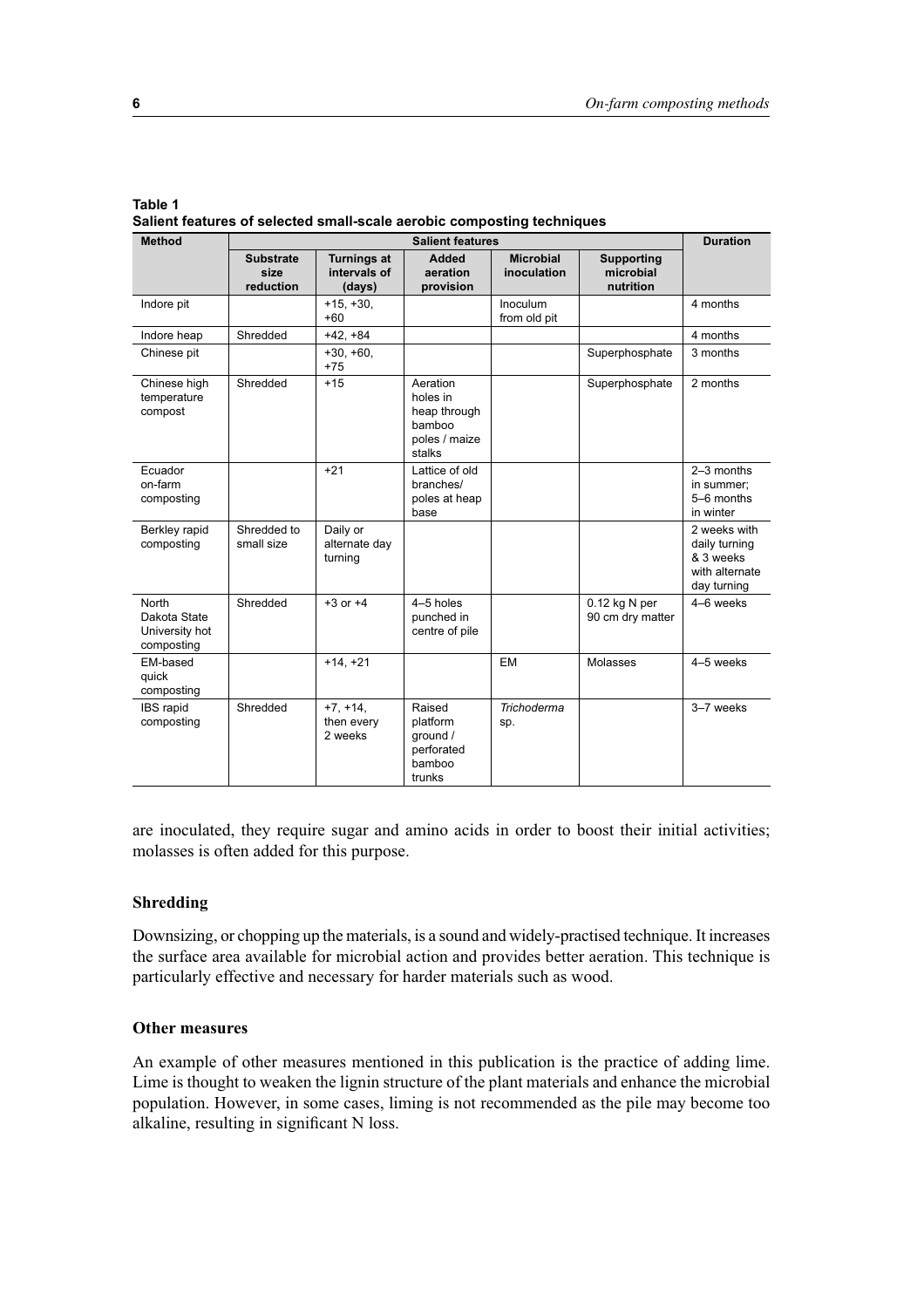## Chapter 2 **Small-scale composting**

#### **TRADITIONAL METHODS**

#### **Anaerobic composting**

#### *Indian Bangalore method*

This method of composting was developed at Bangalore in India in 1939 (FAO, 1980). It is recommended where night soil and refuse are used for preparing the compost. The method overcomes many of the disadvantages of the Indore method (below), such as the problem of heap protection from adverse weather, nutrient losses from high winds and strong sun, frequent turning requirements, and fly nuisance. However, the time required for the production of finished compost is much longer. The method is suitable for areas with scanty rainfall.

#### *Pit preparation*

Trenches or pits about 1 m deep are dug; the breadth and length of the trenches can vary according to the availability of land and the type of material to be composted. Site selection is as per the Indore method. The trenches should have sloping walls and a floor with a 90–cm slope to prevent waterlogging.

#### *Filling the pit*

Organic residues and night soil are put in alternate layers. After filling, the pit is covered with a layer of refuse of 15–20 cm. The materials are allowed to remain in the pit without turning and watering for three months. During this period, the material settles owing to reduction in biomass volume. Additional night soil and refuse are placed on top in alternate layers and plastered or covered with mud or earth to prevent loss of moisture and breeding of flies. After the initial aerobic composting (about eight to ten days), the material undergoes anaerobic decomposition at a very slow rate. It takes about six to eight months to obtain the finished product.

#### *Passive composting of manure piles*

Passive composting involves stacking the materials in piles to decompose over a long time with little agitation and management (NRAES, 1992). The process has been used for composting animal wastes. However, the simple placing of manure in a pile does not satisfy the requirements for continuous aerobic composting. Without considerable bedding material, the moisture content of manure exceeds the level that enables an open porous structure to exist in the pile. Little if any air passes through it. Under these circumstances, the anaerobic micro-organisms dominate the degradation. All of the undesirable effects associated with anaerobic degradation occur.

Where a livestock management system relies on bedding to add to livestock comfort and cleanliness, the bedding becomes mixed with the manure and creates a drier, more porous mixture.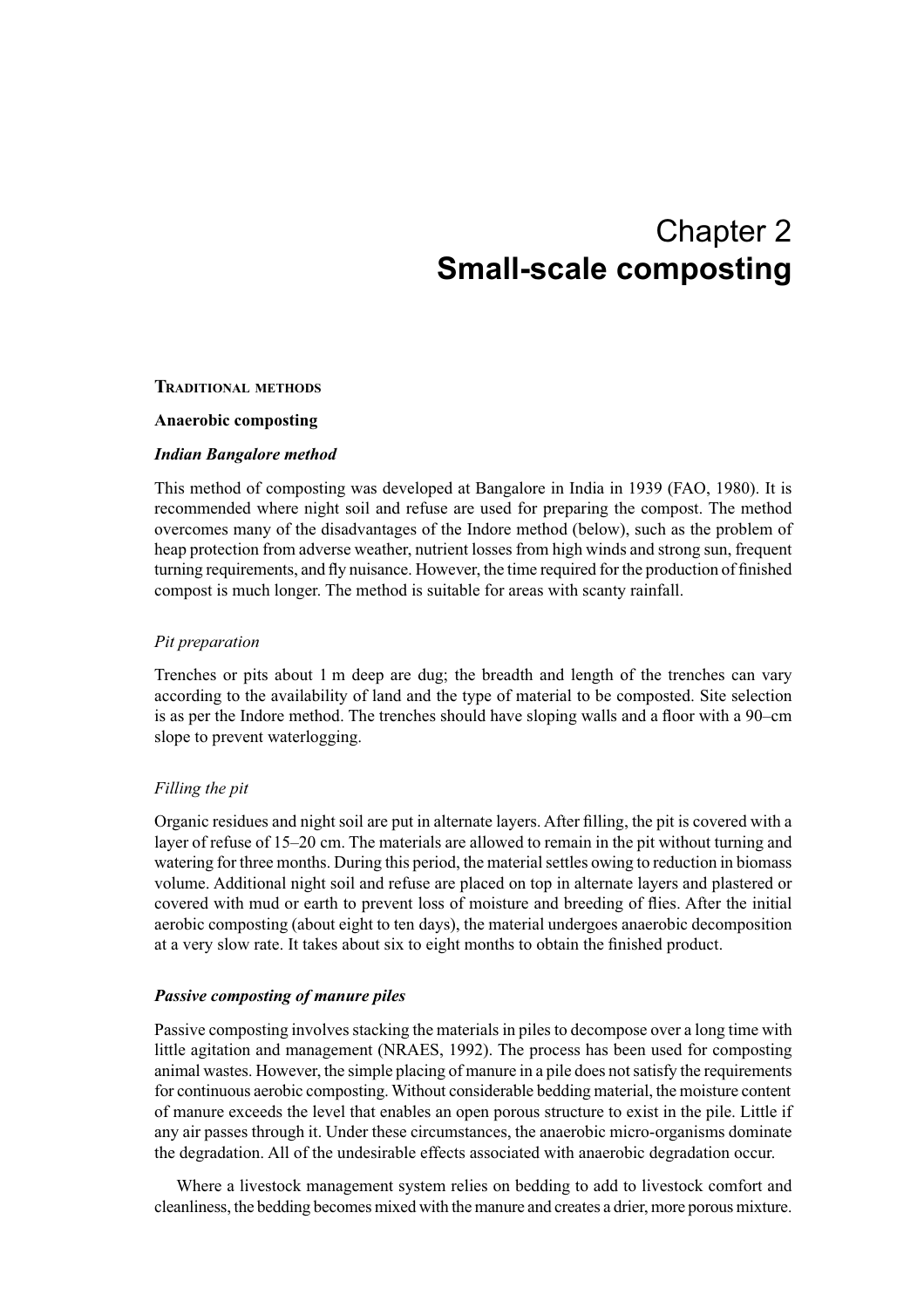This provides some structure and, depending on the amount of bedding, enables the mixture to be stacked in true piles. The bedding also tends to raise the C:N ratio of the manure.

A mixture of manure and bedding requires a considerable proportion of bedding to provide the porosity necessary for composting. At least equal volumes of bedding and manure are required. Where the amount of bedding is insufficient to provide a porous mix, additional dry amendments must be provided by either increasing the bedding used in the barn or adding amendments when piles are formed. Manure from horse stables or bedded manure packs (animal bedding and manure mixture) can often compost in piles alone, whereas non-bedded manure from dairy, swine and many poultry barns needs drying or additional amendments.

The pile must be small enough to allow passive air movement, generally less than 2 m high and 4 m wide. This passive method of composting is essentially wind-row composting but with a much less frequent turning schedule. It is a common method for composting leaves. It demands minimal labour and equipment. Passive composting is slow because of its low aeration rate, and the potential for odour problems is greater.

#### **Aerobic composting through passive aeration**

#### *Indian Coimbatore method*

This method (Manickam, 1967) involves digging a pit (360 cm long  $\times$  180 cm wide  $\times$  90 cm deep) in a shaded area (length can vary according to the volume of waste materials available). Farm wastes such as straw, vegetable refuse, weeds and leaves are spread to a thickness of 15–20 cm. Wet animal dung is spread over this layer to a thickness of 5 cm. Water is sprinkled to moisten the material (50–60 percent of mass). This procedure is repeated until the whole mass reaches a height of 60 cm above ground. It is then plastered with mud, and anaerobic decomposition commences. In four weeks, the mass becomes reduced and the heap flattens. The mud plaster is removed and the entire mass is turned. Aerobic decomposition commences in at this stage. Water is sprinkled to keep the material moist. The compost is ready for use after four months.

#### *Indian Indorepit method*

An important advance in the practice of composting was made at Indore in India by Howard in the mid-1920s. The traditional procedure was systematized into a method of composting now known as the Indore method (FAO, 1980).

#### *Raw materials*

The raw materials used are mixed plant residues, animal dung and urine, earth, wood ash and water. All organic material wastes available on a farm, such as weeds, stalks, stems, fallen leaves, prunings, chaff and fodder leftovers, are collected and stacked in a pile. Hard woody material such as cotton and pigeon-pea stalks and stubble are first spread on the farm road and crushed under vehicles such as tractors or bullock carts before being piled. Such hard materials should not exceed 10 percent of the total plant residues. Green materials, which are soft and succulent, are allowed to wilt for two to three days in order to remove excess moisture before stacking; they tend to pack closely when stacked in the fresh state. The mixture of different kinds of organic material residues ensures a more efficient decomposition. While stacking, each type of material is spread in layers about 15 cm thick until the heap is about 1.5 m high. The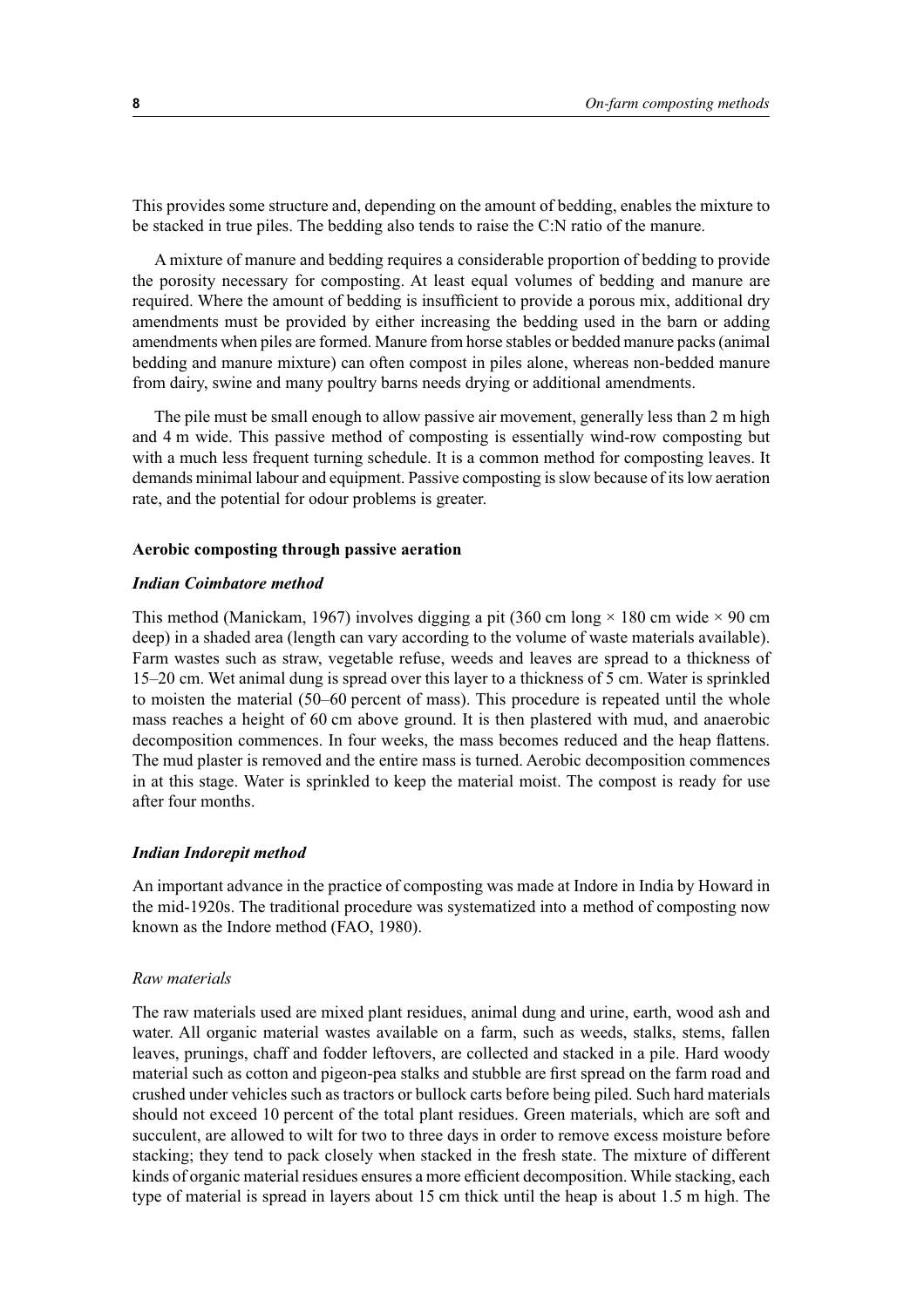heap is then cut into vertical slices and about 20–25 kg are put under the feet of cattle in the shed as bedding for the night. The next morning, the bedding, along with the dung and urine and urine-earth, is taken to the pits where the composting is to be done.

#### *Pit site and size*

The site of the compost pit should be at a level high enough to prevent rainwater from entering in the monsoon season; it should be near the cattle shed and a water source. A temporary shed may be constructed over it to protect the compost from heavy rainfall. The pit should be about 1 m deep, 1.5–2 m wide, and of a suitable length.

#### *Filling the pit*

The material brought from the cattle shed is spread in the pit in even layers of 10–15 cm. A slurry made from 4.5 kg of dung, 3.5 kg of urine-earth and 4.5 kg of inoculum from a 15–day–old composting pit is spread on each layer. Sufficient water is sprinkled over the material in the pit to wet it. The pit is filled in this way, layer by layer, and it should not take longer than one week to fill. Care should be taken to avoid compacting the material in any way.

#### *Turning*

The material is turned three times while in the pit during the whole period of composting: the first time 15 days after filling the pit; the second after another 15 days; and the third after another month. At each turning, the material is mixed thoroughly and moistened with water.

#### *Indian Indore heap method*

#### *Heap site and size*

During rainy seasons or in regions with heavy rainfall, the compost may be prepared in heaps above ground and protected by a shed. The pile is about 2 m wide at the base, 1.5 m high and 2 m long. The sides taper so that the top is about 0.5 m narrower than the base. A small bund is sometimes built around the pile to protect it from wind, which tends to dry the heap.

#### *Forming the heap*

The heap is usually started with a 20 cm layer of carbonaceous material such as leaves, hay, straw, sawdust, wood chips and chopped corn stalks. This is covered with 10 cm of nitrogenous material such as fresh grass, weeds or garden plant residues, fresh or dry manure or digested sewage sludge. The pattern of 20 cm of carbonaceous material and 10 cm of nitrogenous material is repeated until the pile is 1.5 m high and the material is normally wetted until it feels damp but not soggy. The pile is sometimes covered with soil or hay to retain heat and it is turned at intervals of 6 and 12 weeks. In the Republic of Korea, the heaps are covered with thin plastic sheets to retain heat and prevent insect breeding.

Where materials are in short supply, the alternate layers can be added as they become available. Moreover, all the materials can be mixed together in the pile provided that the proper proportions are maintained. Shredding the material speeds up decomposition considerably. Most materials can be shredded by running a rotary mower over them several times. Where sufficient nitrogenous material is not available, a green manure or leguminous crop such as sun hemp is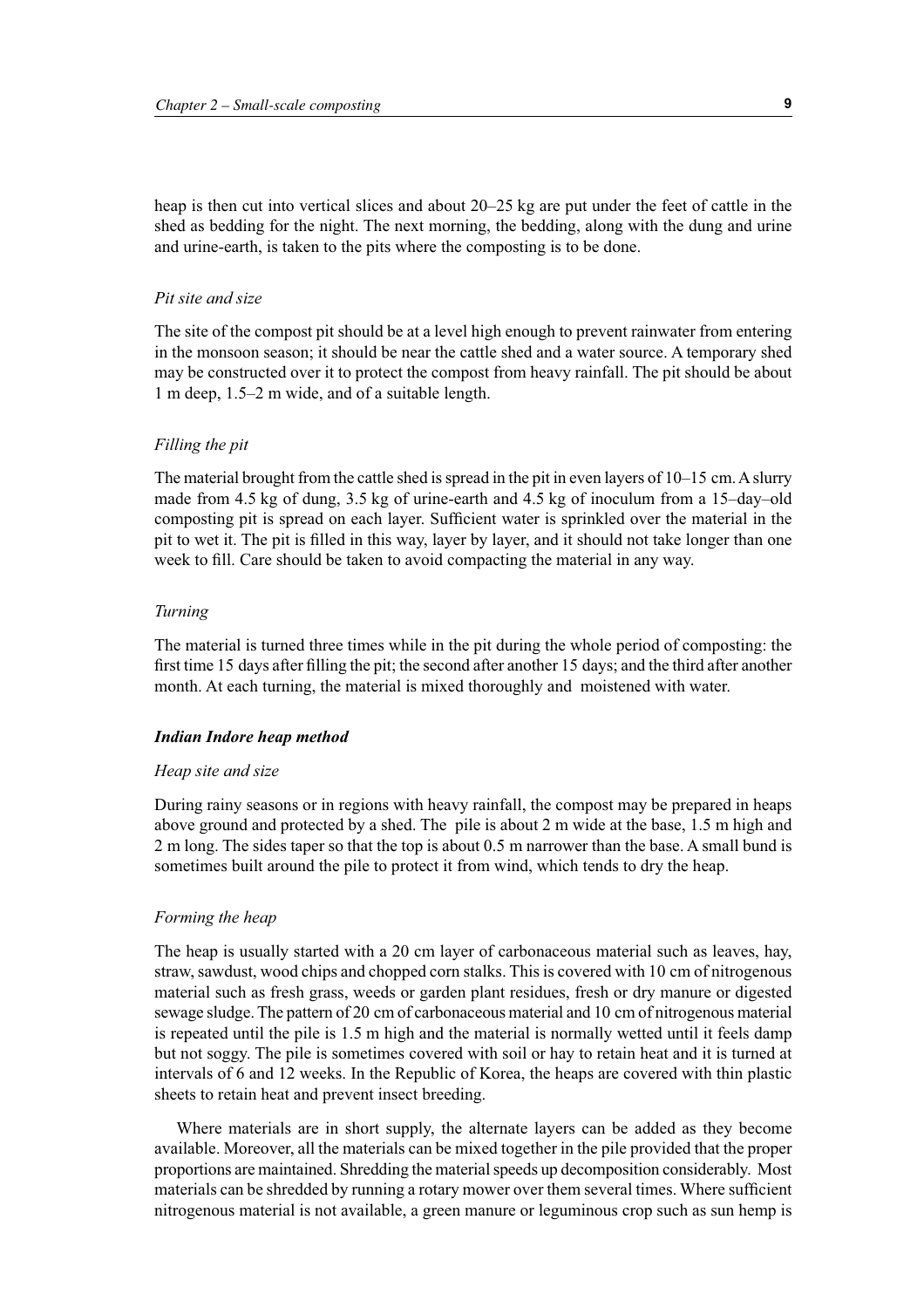

**PLATE 1 Tipping organic wastes into a pit; they are spread out into an even layer** *[FAO]*

grown on the fermenting heap by sowing seeds after the first turning. The green matter is then turned in at the time of the second mixing. The process takes about four months to complete.

#### *Chinese rural composting – pit method*

Under this method, the composting is generally carried out in a corner of a field in a circular or rectangular pit (FAO, 1980). Rice straw, animal dung (usually pig), aquatic weeds and green manure crops are used. Silt pumped from river beds is often mixed with the crop residues. The pits are filled layer by layer, each layer being 15 cm thick. Usually, the first layer is a green manure crop or water hyacinth, the second layer is a straw mixture (Plate 1) and the third layer is animal dung. These layers are alternated until the pit is full, when a top layer of mud is added. A water layer of about 4 cm deep is maintained on the surface to create anaerobic conditions, which helps to reduce N losses. The approximate quantities of the different residues in terms of tonnes per pit are: river silt 7.5, rice straw 0.15, animal dung 1.0, aquatic plants or green manure 0.75, and superphosphate 0.02. In total, there are three turnings. The first turning is given one month after filling the pit and, at this time, the superphosphate is added and mixed in thoroughly. Water is added as necessary. The second turning is done after another month and the third two weeks later. The material is allowed to decompose for three months and produces about 8 tonnes of compost per pit.

#### **RAPID METHODS**

#### **Aerobic high temperature composting**

#### *Chinese rural composting – high temperature method*

This form of compost is prepared mainly from night soil, urine, sewage, animal dung, and chopped plant residues at a ratio of 1:4. The materials are heaped in alternate layers starting with chopped plant stalks and followed by human and animal wastes; water is added to an optimal amount.

At the time of making the heap, a number of bamboo poles are inserted for aeration purposes. Once the heap formation is complete, it is sealed with 3 cm of mud plaster. The bamboo poles are withdrawn on the second day of composting, leaving the holes to provide aeration. Within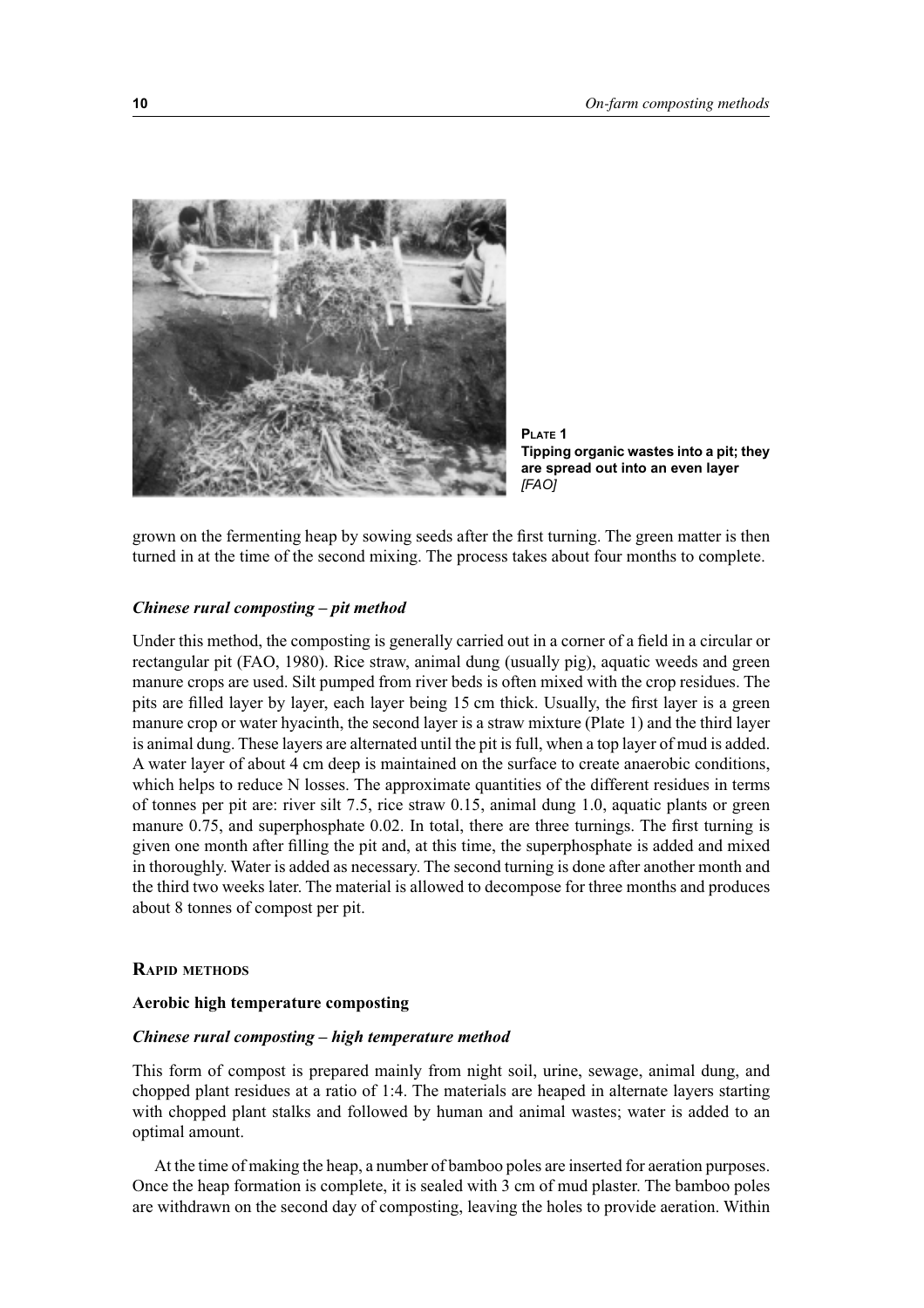four to five days, the temperature rises to  $60-70$  °C and the holes are then sealed. The first turning is usually done after two weeks and the moisture is made up with water or animal or human excreta; the turned heap is again sealed with mud. The compost is ready for use within two months.

In some locations, a modified method of high temperature composting is used. The raw materials, crop stalks (30 percent), night soil (30 percent) and silt (30 percent), are mixed with superphosphate at the rate of 20 kg of superphosphate per tonne of organic material. The compost heaps have aerating holes made by inserting bundles of maize stalks instead of bamboo poles.

#### *Ecuador on-farm composting*

Under this method , the raw materials utilized for compost making are:

- animal manure: from cows, pigs, poultry, horses, donkeys, ducks, etc.;
- crop residues and weeds: maize, bean, broad bean, groundnut, coffee and weeds;
- agro-industrial wastes, ash and phosphate rock;
- wood cuttings;
- topsoil from the forest or from an uncultivated or sparingly cultivated area;
- freshwater.

The raw materials are put in layers in the following sequence (Figure 2):

- a layer of crop residues (20 cm);
- a layer of topsoil (2 cm);
- a layer of manure  $(5-10 \text{ cm})$ .

Ash or phosphate rock  $(50 \text{ g/m}^2)$  is then spread on the surface, and freshwater is sprinkled on the material.

The above steps are repeated until a height of about 1–1.2 m is reached. It is recommended to begin the heap by constructing a lattice of old branches, and to place two or three woodcuttings vertically along the lattice in order to facilitate



ventilation. The heap should be  $2 \text{ m} \times 1 - 1.2 \text{ m} \times 1 - 1.2 \text{ m}$ . Once a week water should be added to the heap. However, too much water could lead to the leaching of nutrients. After three weeks, the heap must be mixed to ensure that all materials reach the centre. During the process, the temperature rises to 60–70 °C, and most weed seeds and pathogens are killed. While it may take about two to three months to prepare the compost in a warm climate, in cold regions it could take five to six months.

#### *Berkley rapid composting method – shredding and frequent turning*

This method (Raabe, 2001) corrects some of the problems associated with the earlier methods of composting. The process can produce compost in two to three weeks. Several factors are essential to the rapid composting method: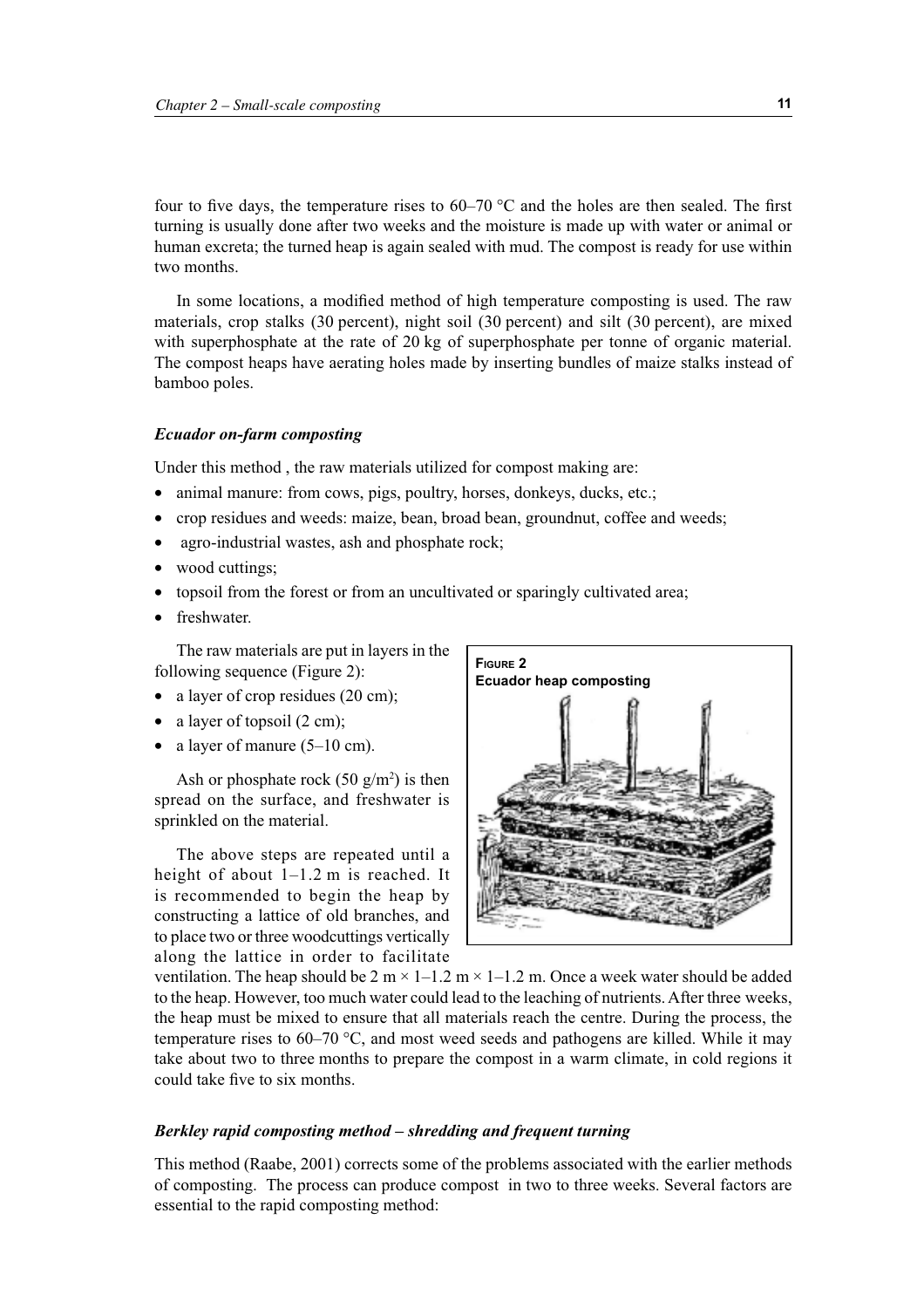- Material composts best when it is 1.25–3.75 cm in size. Soft, succulent tissues do not need chopping into very small pieces because they decompose rapidly. The harder or woodier the tissues, the smaller they need to be in order to decompose rapidly. Woody material should be passed through a grinder. Chopping material with a sharp shovel is effective. When pruning plants, the material should be cut into small pieces using the pruning shears. This requires a little effort but the results are worth it
- For the composting process to work most effectively, the material to be composted should have a C:N ratio of 30:1. Mixing equal volumes of green plant material with equal volumes of naturally dry plant material yields such a ratio. The green material can be grass clippings, old flowers, green prunings, weeds, fresh garbage and fruit and vegetable wastes. The dried material can be fallen leaves, dried grass, straw and woody materials from prunings.
- Materials that should not be added to a composting pile include: soil, ashes from a stove or fireplace, and manure from carnivorous animals. Manures from herbivorous animals such as rabbits, goats, cattle, horses, elephants and fowl can be used. Once a pile has been started, nothing should be added. This is because it takes a certain length of time for the material to break down and anything added has to start at the beginning, thus lengthening the decomposition time for the whole pile. Excess material should be as dry as possible during storage until a new pile is started. Moist stored materials start to decompose. If this occurs, they will not be effective in the compost pile. Nothing needs to be added to the organic materials to make them decompose. The micro-organisms active in the decomposition process are ubiquitous where plant materials are found and develop rapidly in any compost pile.
- Composting works best where the moisture content of materials in the pile is about 50 percent. Too much moisture creates a soggy mass, and decomposition will then be slow and the pile will smell. Where the organic material is too dry, decomposition is either very slow or does not occur at all.
- Heat, which is very important in rapid composting, is supplied by the respiration of the micro-organisms as they break down the organic materials. To prevent heat loss and to build up the amount of heat necessary, a minimum volume of material is essential. The pile should be at least 90 cm  $\times$  90 cm  $\times$  90 cm in size. Where the dimensions are less than 80 cm, the rapid process will not occur. Heat retention is better in bins than in open piles, so rapid composting is more effective where bins are used. In addition, the use of bins is much neater. High temperatures favour the micro-organisms that are the most rapid decomposers; these micro-organisms function at about 71 °C and a good pile maintains itself at about that temperature.
- The compost pile needs to be turned to prevent it from overheating. If the temperature in the pile rises much above 71 °C, the micro-organisms will be killed, the pile will cool, and the whole process will have to start again from the beginning. Turning the pile prevents overheating and aerates the pile, both necessary conditions for keeping the most active decomposers functioning. The pile should be turned in a manner that the material is moved from the outside to the centre. In this way, all the material reaches optimal temperatures at various times. Owing to heat loss around the margins, only the central portion of the pile is at the optimal temperature. Because of the need for turning, it is desirable to have two bins so that the material can be turned from one into another. Bins with removable slats in the front facilitate the turning process. Bins with covers retain the heat better than those without. Once the decomposition process starts, the pile becomes smaller and, because the bin is no longer full, some heat will be lost at the top. This can be prevented by using a piece of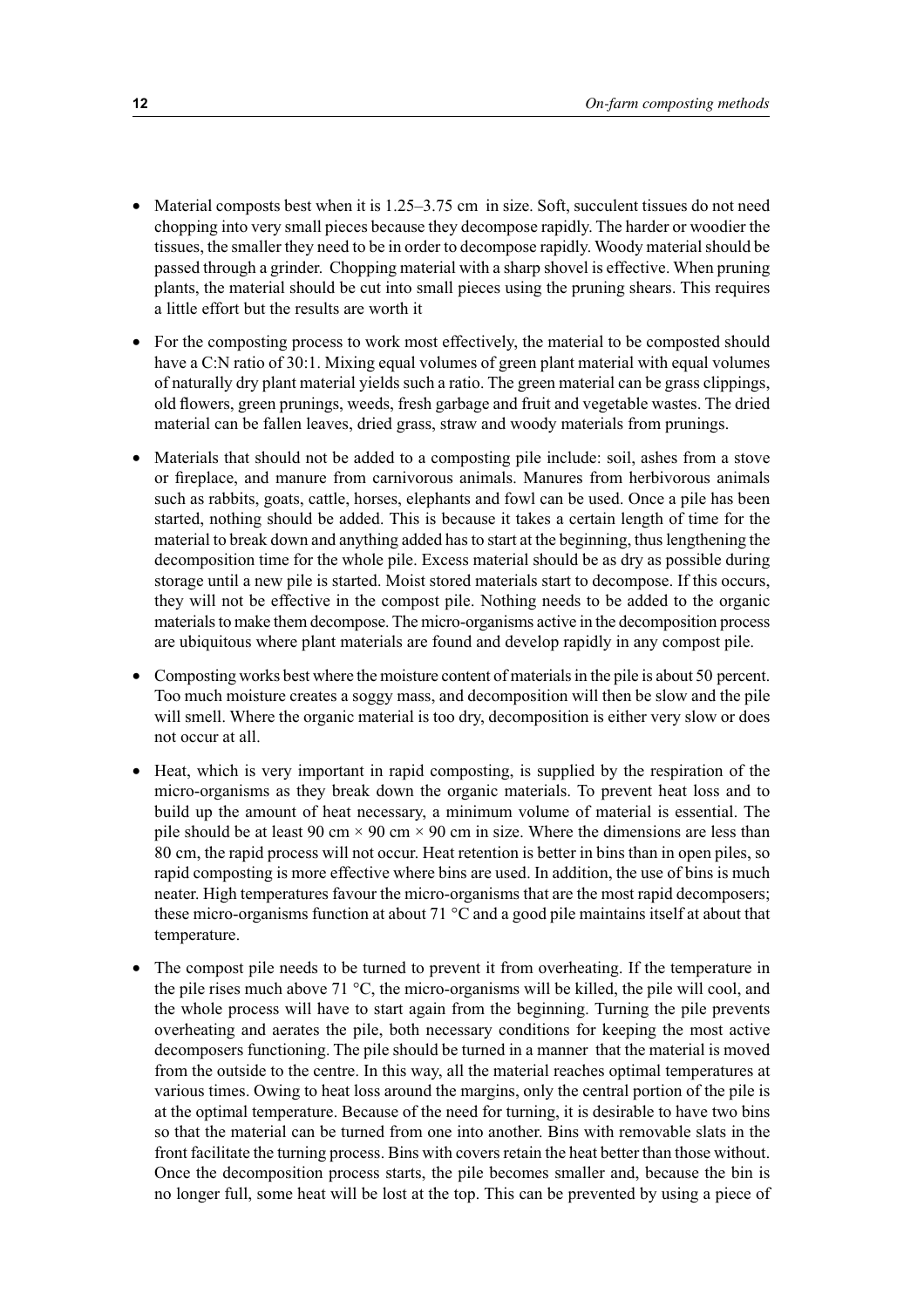polyethylene plastic slightly larger than the top area of the bin. After the compost has been turned, the plastic is placed directly on the top of the compost and is tucked in around the edges. If the material in the pile is turned every day, it will take two weeks or a little longer to compost. If turned every other day, it will take about three weeks. The longer the interval between turning, the longer it will take for the composting to finish.

- If the procedure is followed properly, a pile heats to a high temperature within 24–48 hours. If it does not do so, this means that the pile is too wet or too dry or that there is not enough green material (or N) present. If too wet, the material should be spread out to dry. If too dry, moisture should be added. If neither of these, then the N is low (a high C:N ratio), and this can be corrected by adding materials high in N (such as ammonium sulphate, grass clippings, fresh chicken manure or urine diluted 1 to 5).
- Where the C:N ratio is less than 30:1, the organic matter decomposes very rapidly but there is a loss of N. This is given off as ammonia, and where this odour is present in or around a composting pile, it means that valuable N is being lost in the air. This can be counteracted by adding sawdust to that part of the pile where there is an ammonia odour (sawdust is very high in C and low in N). Some covering for the pile may be necessary in order to keep the composting materials from becoming too wet during the rainy season.
- The rapid decomposition can be detected by a pleasant odour, by the heat produced (visible in the form of water vapour given off during the turning of the pile), by the growth of white fungi on the decomposing organic material, by a reduction of volume, and by the materials changing colour to dark brown. As composting nears completion, the temperature drops and, finally, little or no heat is produced. The compost is then ready to use. If the material was not chopped into small pieces during the preparation phase, screening the material through 2.5–cm–mesh chicken wire will hold back the large pieces. These can be added to the next pile and eventually they will decompose.

#### *North Dakota State University hot composting – use of mineral nitrogen activator*

Under this method (Smith, 1995), compost piles with a height of 1.8 m are raised. The maximum size of the organic matter pieces should be 15–23 cm long. Where bins are constructed, dimensions of about  $152 \times 152 \times 183$  cm yield 4.3 m<sup>3</sup> of compost in four to six weeks.

To keep the aerobic bacteria population high and active, proportionate amounts of nitrogenous fertilizer should be added (0.12 kg of fertilizer per  $0.0283 \text{ m}^3$  of dry matter) and four or five holes punched into the centre of the pile. This is best done in phases or stages as the compost pile is building up. For example, for 4.3  $m<sup>3</sup>$  of dry matter, where the pile is built up over a period of three stages at 60, 120 and 180 cm, 5.7 kg of N fertilizer should be added at each step. The total should be about 17–18 kg of fertilizer for the entire pile.

In this high temperature, bacterially active system, it is best to turn the composting material every three or four days. Once activated, the temperature range should be 49–71 °C. The decomposition happens more rapidly in summer (as short as three to four weeks) and take more time in spring and autumn. No measurable activity occurs during typical winters in North Dakota, the United States of America. Once the compost is no longer hot and is an odour-free, crumbling material, it is ready for use.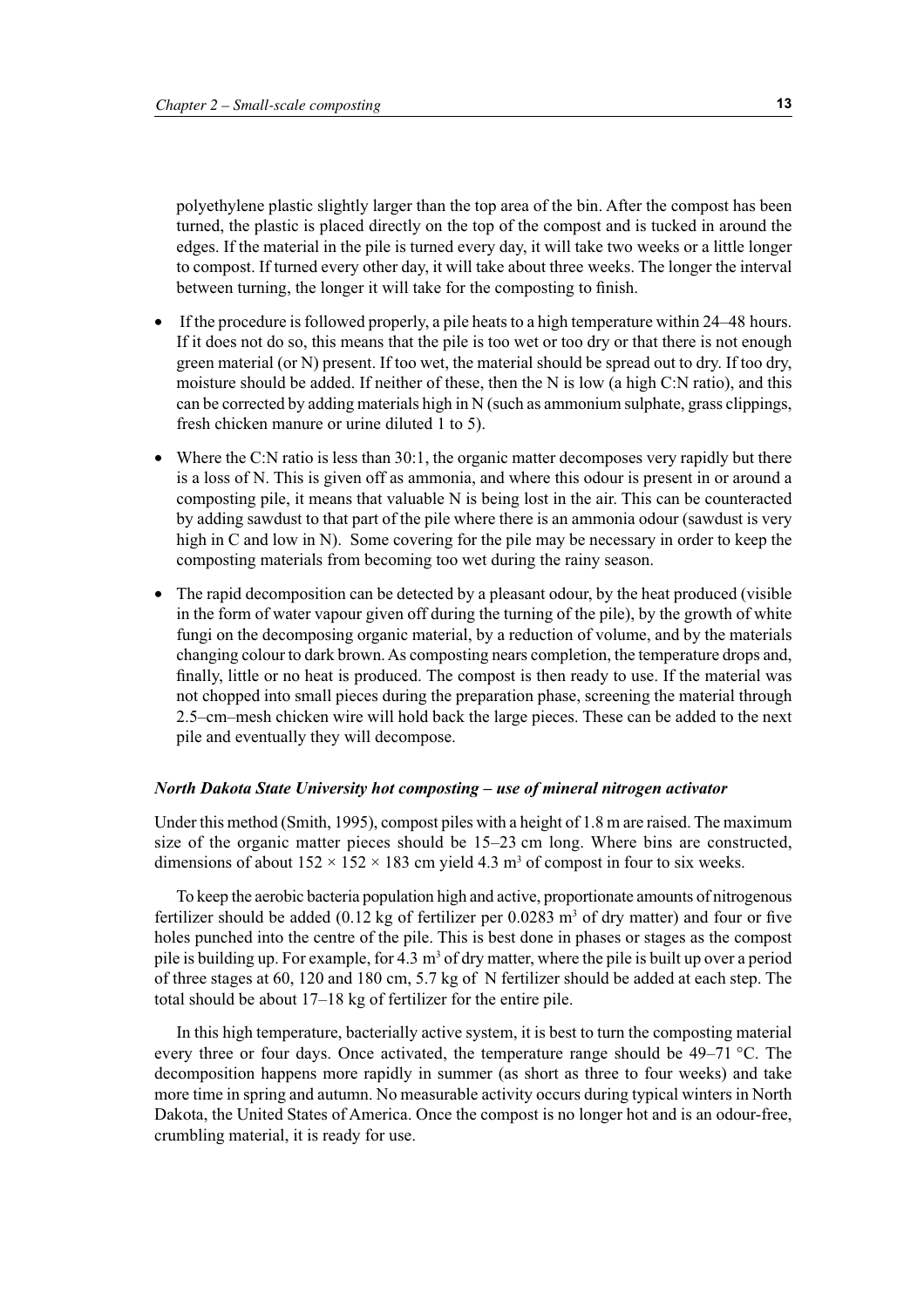#### *Composting organic materials with high lignin content – lime treatment*

By adding organic wastes such as sawdust, wood shavings, coir pith, pine needles, and dry fallen leaves, while preparing organic waste mixtures for composting, one can ensure that the compost produced contains sufficient and long-lasting humus. However, gardeners often find that where they use lignin-rich plant materials, the compost does not ripen rapidly. A technique for making good compost from hard plant materials involves mixing lime in a ratio of 5 kg per 1 000 kg of waste material. Lime can be applied as dry powder or after mixing with a sufficient quantity of water. Treatment with lime enhances the process of decomposition of hard materials . Liming can enhance the humification process in plant residues by enhancing microbial population and activity and by weakening lignin structure. It also improves the humus quality by changing the ratio of humic to fulvic acids and decreases the amount of bitumen, which interferes with the decomposition process. Instead of lime, powdered phosphate rock can be used in a ratio of 20 kg per 1 000 kg of organic waste. Phosphate rock contains a lot of lime. The phosphates and micronutrients contained in phosphate rock make composts rich in plant nutrients.

#### **Aerobic high temperature composting with inoculation**

#### *EM-based quick composting*

Effective micro-organisms (EM) consist of common and food-grade aerobic and anaerobic micro-organisms: photosynthetic bacteria, lactobacillus, streptomyces, actinomycetes, yeast, etc. The strains of the micro-organisms are commonly available from microbe banks or from the environment. There are no genetically engineered strains that are in use. Since 1999, seven small-scale organic fertilizer units have been using the EM-based quick production process in Myanmar (FAO, 2002). They are owned and operated by women's income generation groups. A unit consists of nine pits measuring about 180 cm (length)  $\times$  120 cm (width)  $\times$  90 cm (depth), enclosed by low walls and covered with a roof (Plate 2).

#### *Raw materials*

The raw materials for organic fertilizer production are:

- cow dung  $-2$  portions;
- rice husk  $-1$  portion;
- rice husk–charcoal  $-1$  portion;



**PLATE 2 EM-based quick composting in Myanmar** *[Hiraoka]*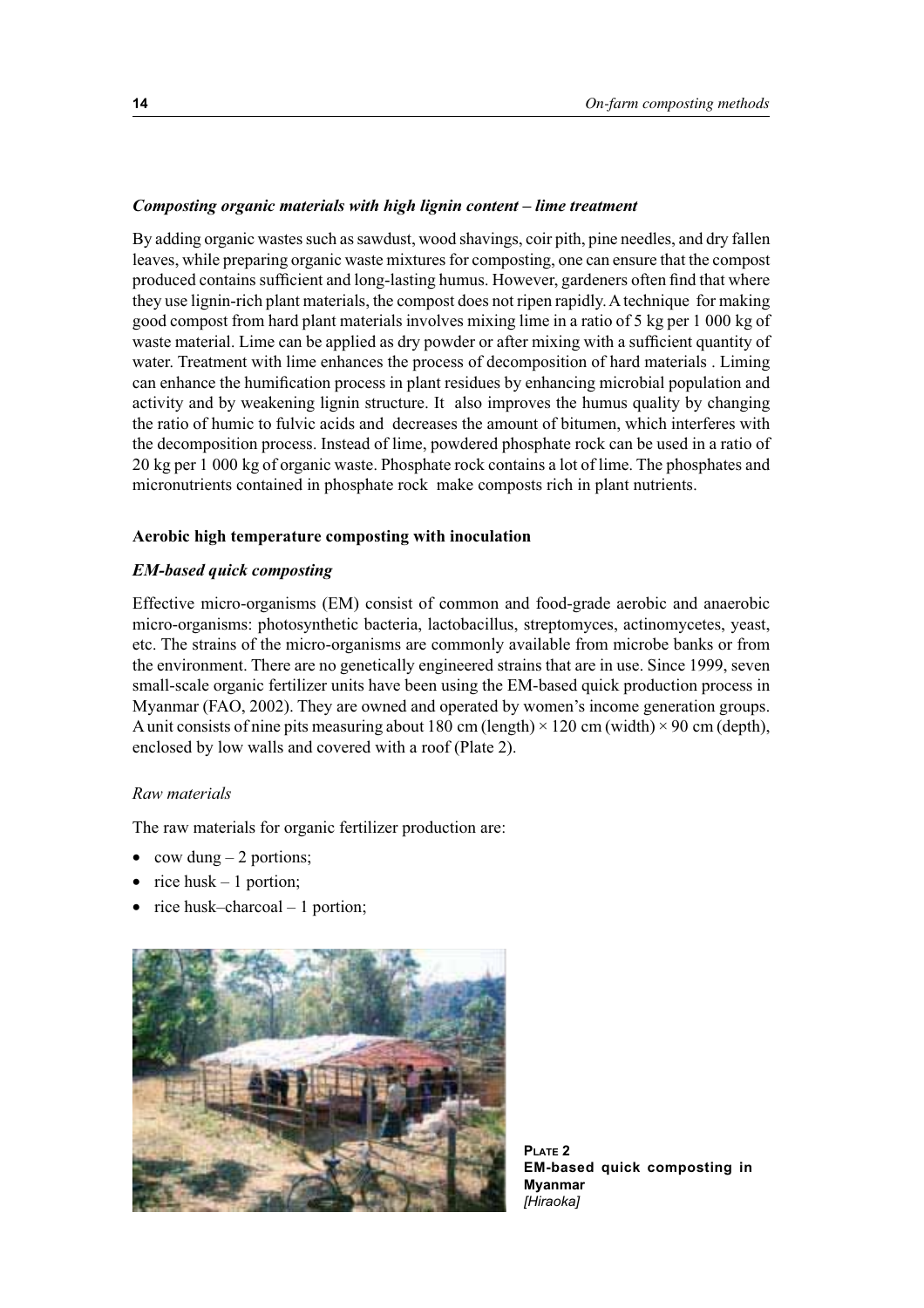- rice bran, milled  $-1$  portion;
- accelerator 33 litres of EM solution or *Trichoderma* solution per pit.

#### *Preparation of EM solution (accelerator)*

One litre of 'instant solution' is made by mixing 10 ml of EM, 40 ml of molasses and 950 ml of water and leaving it for five to seven days, depending on temperature. The solution is then added to 1 litre of molasses and 98 litres of water to obtain 100 litres of ready-to-use EM solution. This amount is enough for three pits. The EM solution functioning as accelerator reduces the composting period from three months to one month.

#### *Proced\ure*

All the ingredients are mixed together, except accelerator. A 15 cm layer of mixture is spread in the pit and accelerator is sprinkled on it. This procedure is repeated until the pit is full. The pit is covered with a plastic sheet (Plate 3). Two or three weeks later, the whole pit is mixed in order to boost aerobic decomposition. The compost is ready to use a couple of weeks later. A pit produces 900 kg of final product per batch. The product is usually packed in 30–kg plastic bags. Assuming that it takes 30 days on average to produce a batch and that only eight pits may be used for technical reasons, the annual potential production capacity is 86.4 tonnes (0.9 tonnes  $\times$  8 pits  $\times$  12 months).

Within the framework of the FAO Technical Cooperation Programme project on promotion of organic fertilizers in Lao PDR (TCP/LAO/2901), a simple EM-based quick composting method, as detailed below, is promoted.



**Compost pits** *[Hiraoka]*

#### *Raw materials*

The raw materials for compost production are:

- rice straw;
- farmyard manure;
- urea fertilizer:
- EM solution.

#### *Procedure*

Straw is stacked in layers of 20 cm height , 1 m width, and 5 m length to form a pile. A unit pile is about 5 m (length)  $\times$  1 m (width)  $\times$  1 m (height) in size. The pile is sprinkled with water (Plate 4) for adequate moisture content, followed by addition of a manure layer 5 cm high, and the sprinkling of a few handfuls of urea (100–200 g). EM solution, prepared in the same way as described in the Myanmar example, is sprinkled to accelerate aerobic decomposition.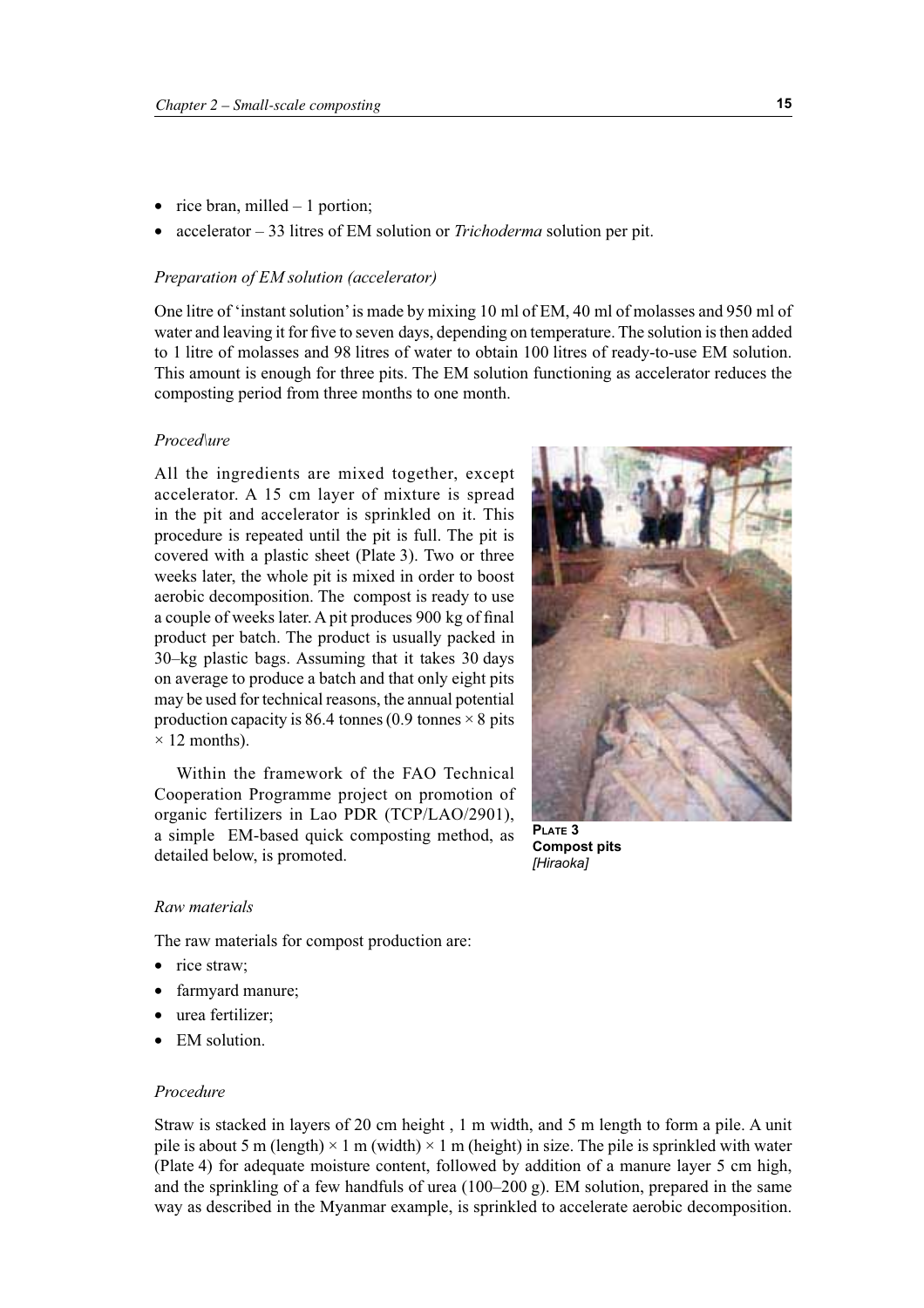

**PLATE 4** *Compost pile in preparation [Singvilay (TCP/LAO/2901), Lao PDR]*



**PLATE 5** *The pile is covered with a plastic sheet after attaining the desired height [Singvilay (TCP/LAO/2901), Lao PDR]*



**PLATE 6** *The pile is being turned [Singvilay (TCP/LAO/2901), Lao PDR]*

This procedure is repeated until the pile is about 1 m high and then it is covered with a plastic sheet (Plate 5). The pile is turned after two weeks (Plate 6) and then again after another week. Normally, the compost is ready two weeks later when the heap has cooled down and the height of the pile has fallen to about 70 cm.

#### **IBS rapid composting**

The IBS rapid composting technology (Virginia, 1997) involves inoculating the plant substrates used for composting with cultures of *Trichoderma harzianum*, a cellulose decomposer fungus.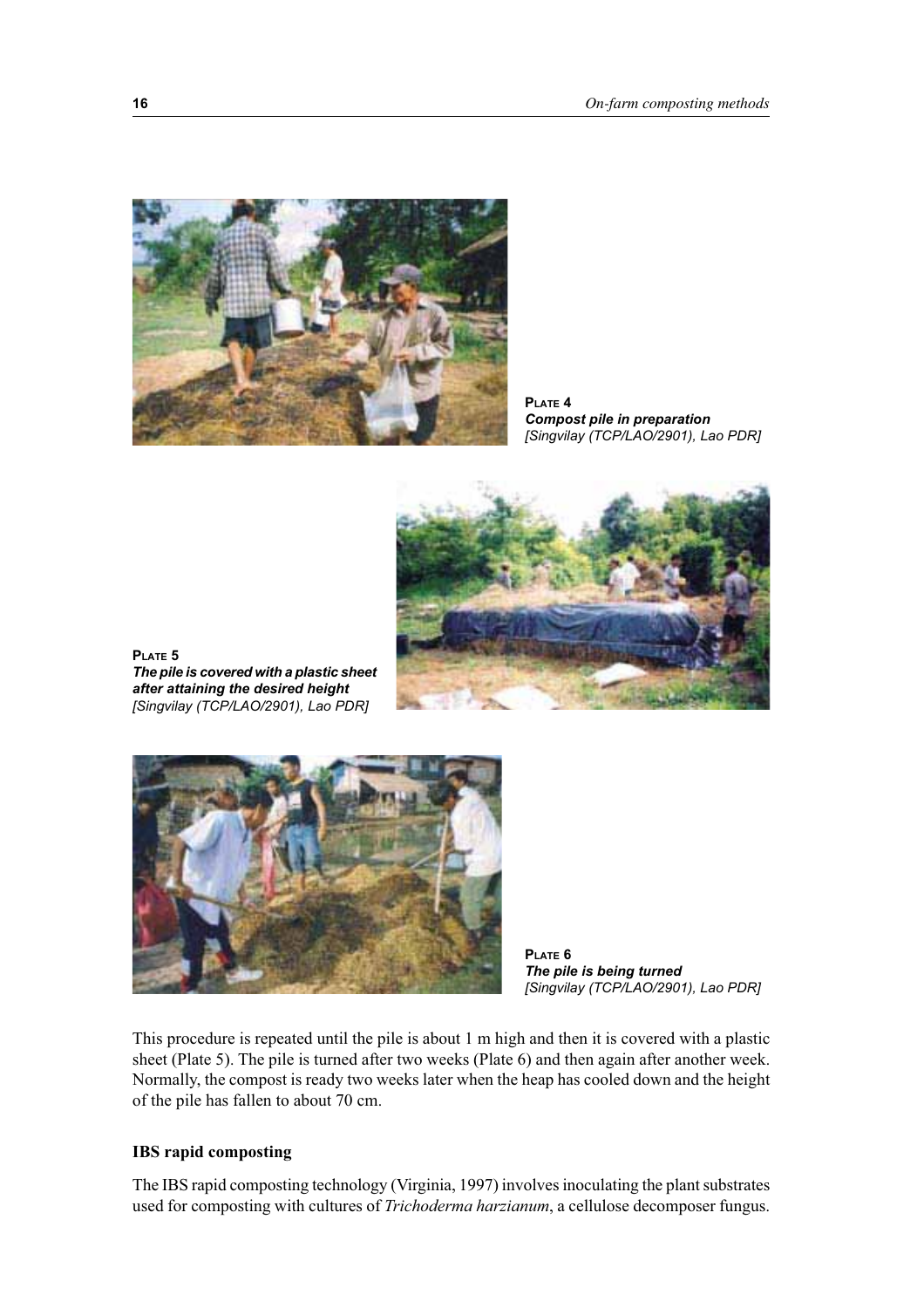The fungus, grown in a medium of sawdust mixed with the leaves of a leguminous tree called ipil ipil (*Leucaena leucocephala)*, is termed compost fungus activator (CFA). The technology is a development of the wind-row type of composting. Using this procedure, the composting time ranges from 21 to 45 days depending on the plant substrates used.

The procedure consists of two parts: the production of the CFA, and the composting process.

#### *Preparation of substrates*

Substrates such as rice straw, weeds and grasses should be chopped. Chopping helps speed up decomposition by increasing the surface area available for microbial action and providing better aeration. Where large quantities of substrates are to be used (i.e. several tonnes), a forage cutter/chopper is needed. Chopping can be dispensed with where the compost is not needed in the near future.

#### *Adjustment of moisture content*

Substrates should be moistened with water. Plant substrates can be soaked overnight in a pond, which reduces the need for water. Where a large volume of substrates are to be composted, a sprinkler is more convenient.

#### *The compost mixture*

Carbonaceous substrates should be mixed with nitrogenous ones at a ratio of 4:1 or less, but never lower than 1:1 (on a dry weight basis). Some possible combinations are:

- 3 parts rice straw to 1 part ipil ipil:
- 4 parts rice straw to 1 part chicken manure;
- 4 parts grasses to 1 part legume materials  $+$  1 part manure;
- 4 parts grasses to 1 part *Chromolaena odorata* (a common broad-leaf weed) or *Mikania cordata* (a herbaceous climbing plant)  $+1$  part animal manure; it is important to use grasses and weeds that do not have flowers or seeds.

#### *Composting procedure*

The substrates should be piled loosely in a compost pen to provide better aeration within the heap. The material should not be too compact and no heavy weights should be placed on top. Compost heaps should be located in shady areas, e.g. under large trees. The platform should be raised about 30 cm from the ground in order to provide adequate aeration at the bottom. Alternatively, aeration can be provided by placing perforated bamboo trunks horizontally and vertically at regular intervals.

The CFA is broadcast onto the substrates during piling. The amount of activator used is usually 1 percent of the total weight of the substrates (i.e. about 1 kg compost activator per 100 kg substrate). Decomposition is faster where the activator is mixed thoroughly with the substrate. A larger amount of activator can be used should faster decomposition be desired.

The heap should be covered over completely. This maintains the heat of decomposition, and minimizes water evaporation and ammonia volatilization. White plastic sheets, or plastic sacks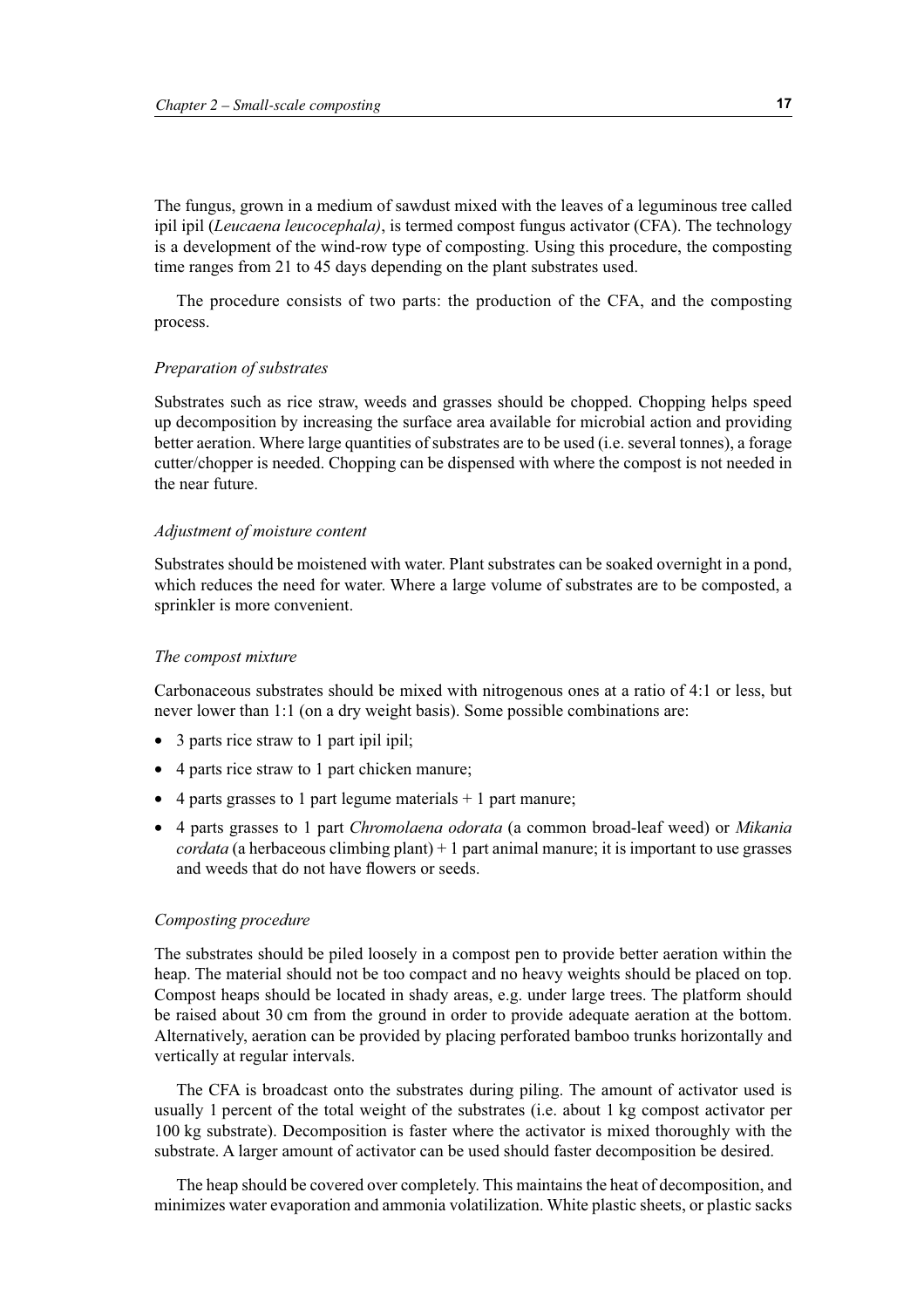with their seams opened and sewn together, can serve as a cover. The compost heap usually heats up in 24–48 hours.

The temperature should be maintained at 50  $^{\circ}$ C or higher, and the heap should be turned every five to seven days for the first two weeks, and thereafter once every two weeks. After the first week, the volume of the pile should be reduced by one-third. After two weeks, the volume of the pile should be reduced to one-half the original volume.

The mature compost should be removed from the pen and dried in the sun for two days. It should then be put into sacks and stored in a shaded area. Decomposition should be allowed to continue until the substrate is finely fragmented, so that the finished product has a powdery texture. When decomposition is complete, the compost should be sun-dried again until the moisture content is 10–20 percent.

Where mature compost is needed at once, it should be sun-dried for one day as soon as its temperature drops to 30 °C. Drying removes excess moisture and makes the compost much easier to handle. Although the compost still retains some fibres, it can be applied immediately as fertilizer.

In the large-scale commercial production of compost, the following operations need to be mechanized (other steps remaining the same):

- Chopping of substrates a forage cutter/chopper could be used.
- Mixing/turning where there are several tonnes of substrate, a pay loader facilitates mixing of substrates and turning of heaps.
- A hammer mill should be used to break up large lumps of mature compost before drying.
- During rainy months, it is more economical to dry compost mechanically rather than in the sun.

#### *Composting organic materials with high lignin content – coir pith*

Coir pith is a waste from the coir industry (TNAU, 1999). This is a major industry that produces coconuts on a large scale. During the process of separating fibre from the coconut husk, a large volume of pith is collected. The pith, containing about 30 percent lignin and 26 percent cellulose, does not degrade rapidly, posing a major disposal problem. However, it can be composted by using the fungus *Pleurotus* sp. and urea. To compost 1 tonne of coir pith, the materials required are: five spawn bottles (250 g) of *Pleurotus* sp. and 5 kg of urea

The first step in the compost preparation is to select an elevated shaded place, or to erect a thatched shed. The surface is then levelled and an area  $500 \text{ cm} \times 300 \text{ cm}$  is marked out. To start with, about 100 kg of coir pith is spread. About 50 g of *Pleurotus*spawn is spread over this layer. About 100 kg of coir pith is spread on that. On this layer, 1 kg of urea is spread uniformly. The process is repeated until all the pith (1 tonne) is utilized. Water is sprinkled repeatedly so as to maintain the moisture optimum of 50 percent. Well-decomposed black compost is ready in about a month. The C:N ratio falls to about 24:1 and the N content rises from 0.26 to 1.06 percent.

#### *Composting weeds*

This method has been developed for composting weeds such as parthenium, water hyacinth (*Eichornia crassipes*), cyperus (*Cyperus rotundus*) and cynodon (*Cynodon dactylon*). The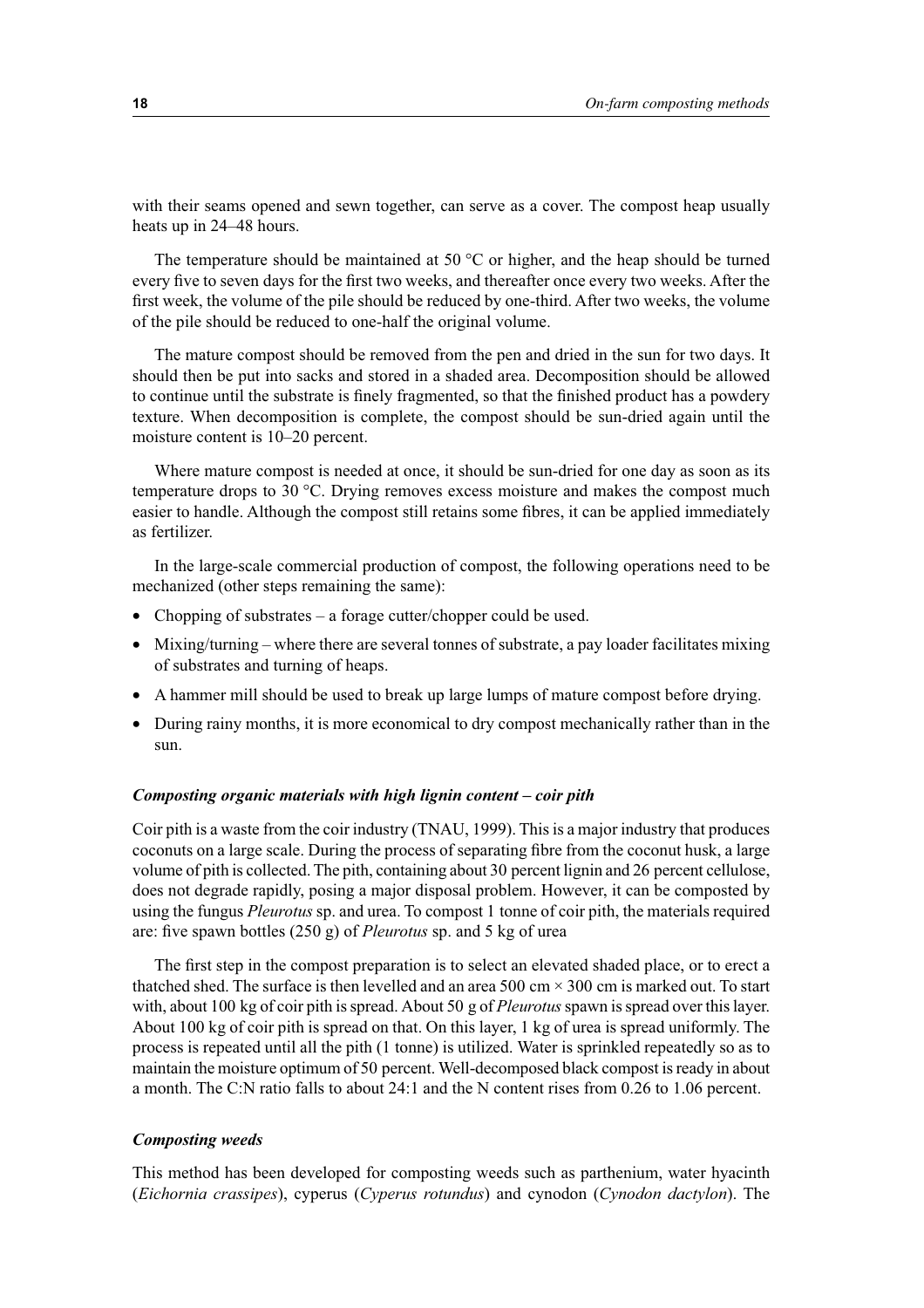materials required are: 250 g of *Trichoderma viride* and *Pleurotus sajor-caju* consortia, and 5 kg of urea. An elevated shaded place is selected, or a thatched shed is erected. An area of 500 cm  $\times$  150 cm is marked out. The material to be composted is cut to 10–15 cm in size. About 100 kg of cut material is spread over the marked area. About 50 g of microbial consortia is sprinkled over this layer. About 100 kg of weeds are spread on this layer. One kilogram of urea is sprinkled uniformly over the layer. This process is repeated until the level rises to 1 m. Water is sprinkled as necessary to maintain a moisture level of 50–60 percent. Thereafter, the surface of the heap is covered with a thin layer of soil. The pile requires a thorough turning on the twenty-first day. The compost is ready in about 40 days.

#### **COMPOST ENRICHMENT**

Farm compost is poor in P content (0.4–0.8 percent). Addition of P makes the compost more balanced, and supplies nutrient to micro-organisms for their multiplication and faster decomposition. The addition of P also reduces N losses. Compost can be enriched by:

- Application of superphosphate, bonemeal or phosphate rock (Ramasami, 1975): 1 kg of superphosphate or bonemeal is applied over each layer of animal dung. Low-grade phosphate rock can also be used for this purpose.
- Use of animal bones: these can be broken into small pieces, boiled with wood ash leachate or lime water and drained, and the residue applied to the pits. This procedure of boiling bones facilitates their disintegration. Even the addition of raw bones, broken into small pieces and added to the pit, improves the nutrient value of compost significantly.
- Wood ash waste can also be added to increase the K content of compost.
- Addition of N-fixing and P-solubilizing cultures (IARI, 1989): The quality of compost can be further improved by the secondary inoculation of Azotobacter, Azospirillum lipoferum, and Azospirillum brasilence (N fixers); and Bacillus megaterium or *Pseudomonas* sp. (P solubilizers). These organisms, in the form of culture broth or water suspension of biofertilizer products, can be sprinkled when the decomposing material is turned after one month. By this time, the temperature of the compost has also stabilized at about 35  $^{\circ}$ C. As a result of this inoculation, the N content of straw compost can be increased by up to 2 percent. In addition to improving N content and the availability of other plant nutrients, these additions help to reduce the composting time considerably.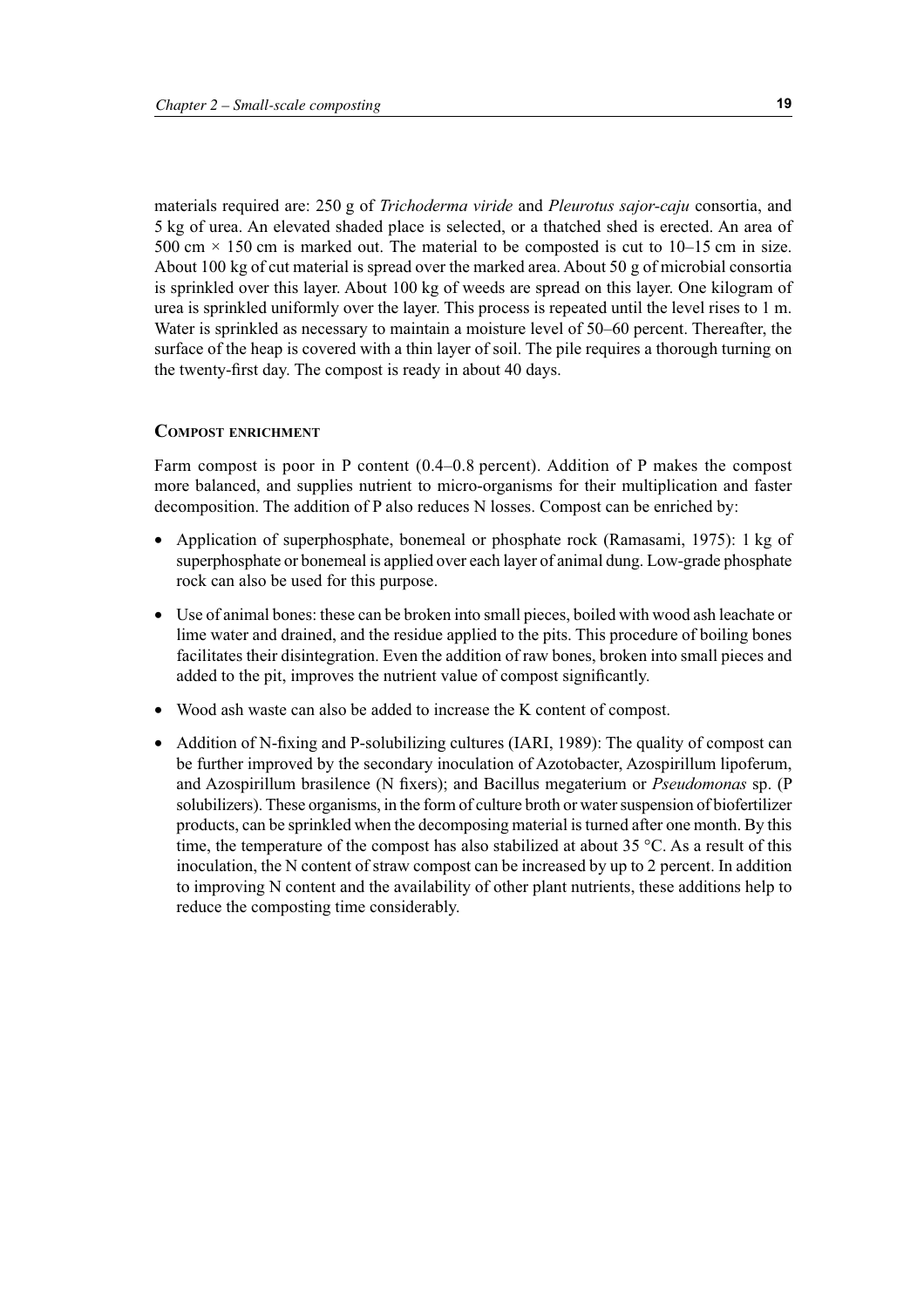## Chapter 3 **Large-scale composting**

#### **WIND-ROW COMPOSTING**

#### **Turned wind-rows**

Wind-row composting consists of placing the mixture of raw materials in long narrow piles called wind-rows (Plate 7) that are agitated or turned on a regular basis (NRAES, 1992). The turning operation mixes the composting materials and enhances passive aeration*.* Typically, the wind-rows are from 90 cm high for dense materials such as manures to 360 cm high for light, voluminous materials such as leaves. They vary in width from 300 to 600 cm. The equipment used for turning determines the size, shape and spacing of the wind-rows. Bucket loaders with a long reach can build high wind-rows. Turning machines produce low, wide wind-rows.

Wind-rows aerate primarily by natural or passive air movement (convection and gaseous diffusion). The rate of air exchange depends on the porosity of the wind-row. Therefore, the size of a wind-row that can be aerated effectively is determined by its porosity. A wind-row of leaves can be much larger than a wet wind-row containing manure. Where the wind-row is too large, anaerobic zones occur near its centre. These release odours when the wind-row is turned. On the other hand, small wind-rows lose heat quickly and may not achieve temperatures high enough to evaporate moisture and kill pathogens and weed seeds.

For small- to moderate-scale operations, turning can be accomplished with a front-end loader or a bucket loader on a tractor. The loader lifts the materials from the wind-row and spills them down again, mixing the materials and reforming the mixture into a loose windrow. The loader can exchange material from the bottom of the wind-row with material on the top by forming a new wind-row next to the old one. In order to minimize compaction, this needs to be done without driving onto the wind-row. Wind-rows turned with a bucket loader are often constructed in closely spaced pairs and then combined after the wind-rows shrink in size. Where additional mixing of the materials is desired, a loader can be used in combination with a manure spreader.



**PLATE 7 Wind-rows on a farm**  *[NRAES-114, 1999; courtesy: R. Rynk]*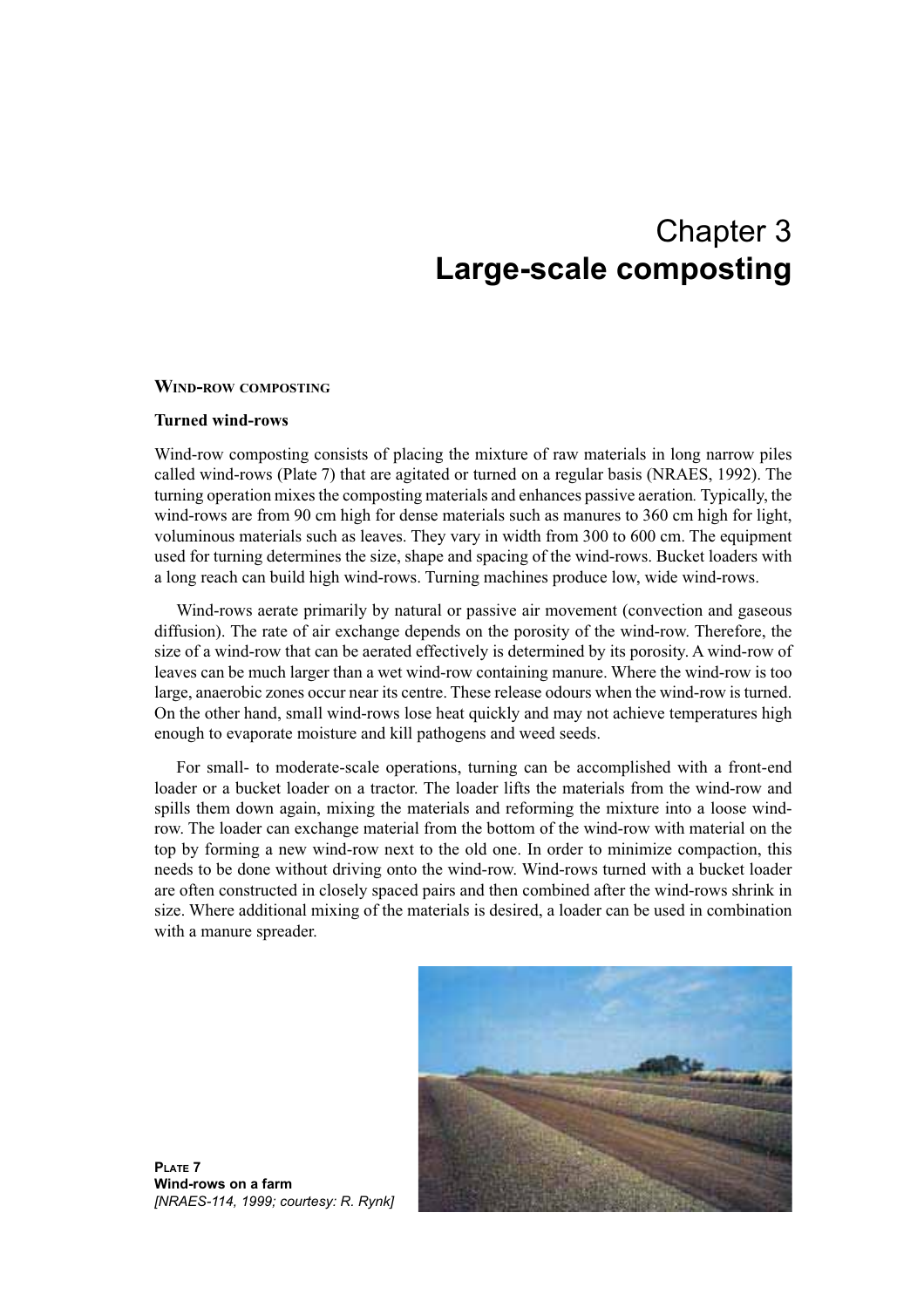There are a number of specialized machines for turning wind-rows that reduce the time and labour involved considerably, mix the materials thoroughly, and produce a more uniform compost. Some of these machines attach to farm tractors or front-end loaders, others are selfpropelled. A few machines can also load trucks and wagons from the wind-row.

It is very important to maintain a schedule of turning. The frequency of turning depends on the rate of decomposition, the moisture content and porosity of the materials, and the desired composting time. Because the decomposition rate is greatest at the start of the process, the frequency of turning decreases as the wind-row ages. Easily degradable or high N mixes may require daily turnings at the start of the process. As the process continues, the turning frequency can be reduced to a single turning per week.

In the first week of composting, the height of the wind-row diminishes appreciably and by the end of the second week it may be as low as 60 cm. It may be prudent to combine two windrows at this stage and continue the turning schedule as before. Consolidation of wind-rows is a good wintertime practice for retaining the heat generated during composting. This is one of the advantages of wind-row composting. It is a versatile system that can be adjusted to different conditions caused by seasonal changes.

With the wind-row method, the active composting stage generally lasts three to nine weeks depending upon the nature of the materials and the frequency of turning. Eight weeks is usual for manure composting operations. Where three weeks is the goal, the wind-row requires turning once or twice per day during the first week and every three to five days thereafter.

#### **Passively aerated wind-rows**

Under the passively aerated wind-row method, air is supplied to the composting materials through perforated pipes embedded in each wind-row, thereby eliminating the need for turning. The pipe ends are open. Air flows into the pipes and through the wind-row because of the chimney effect created as the hot gases rise upward out of the wind-row.

The wind-rows should be 90–120 cm high, built on top of a base of straw, peat moss or finished compost to absorb moisture and insulate the wind-row. The covering layer of peat or compost also insulates the wind-row, discourages flies, and helps to retain moisture, odour and ammonia. The plastic pipe is similar to that used for septic-system leach fields with two rows of 1.27–cm diameter holes drilled in the pipe. In many aerated pile applications, the pipe holes are oriented downward to minimize plugging and allow condensate to drain. However, some researchers recommend that the holes face upwards.

The wind-rows are generally formed by the procedures described for the aerated static pile method. Because the raw materials are not turned after the wind-rows are formed, they must be mixed thoroughly before they are placed in the wind-row. It is important to avoid compaction of materials while constructing the wind-row. Aeration pipes are placed on top of the peat/compost base. When the composting period is completed, the pipes are removed, and the base material is mixed with the compost.

This method has been studied and used in Canada for composting seafood wastes with peat moss, manure slurries with peat moss, and solid manure with straw or wood shavings. Manure from dairy, beef, swine and sheep operations has been used.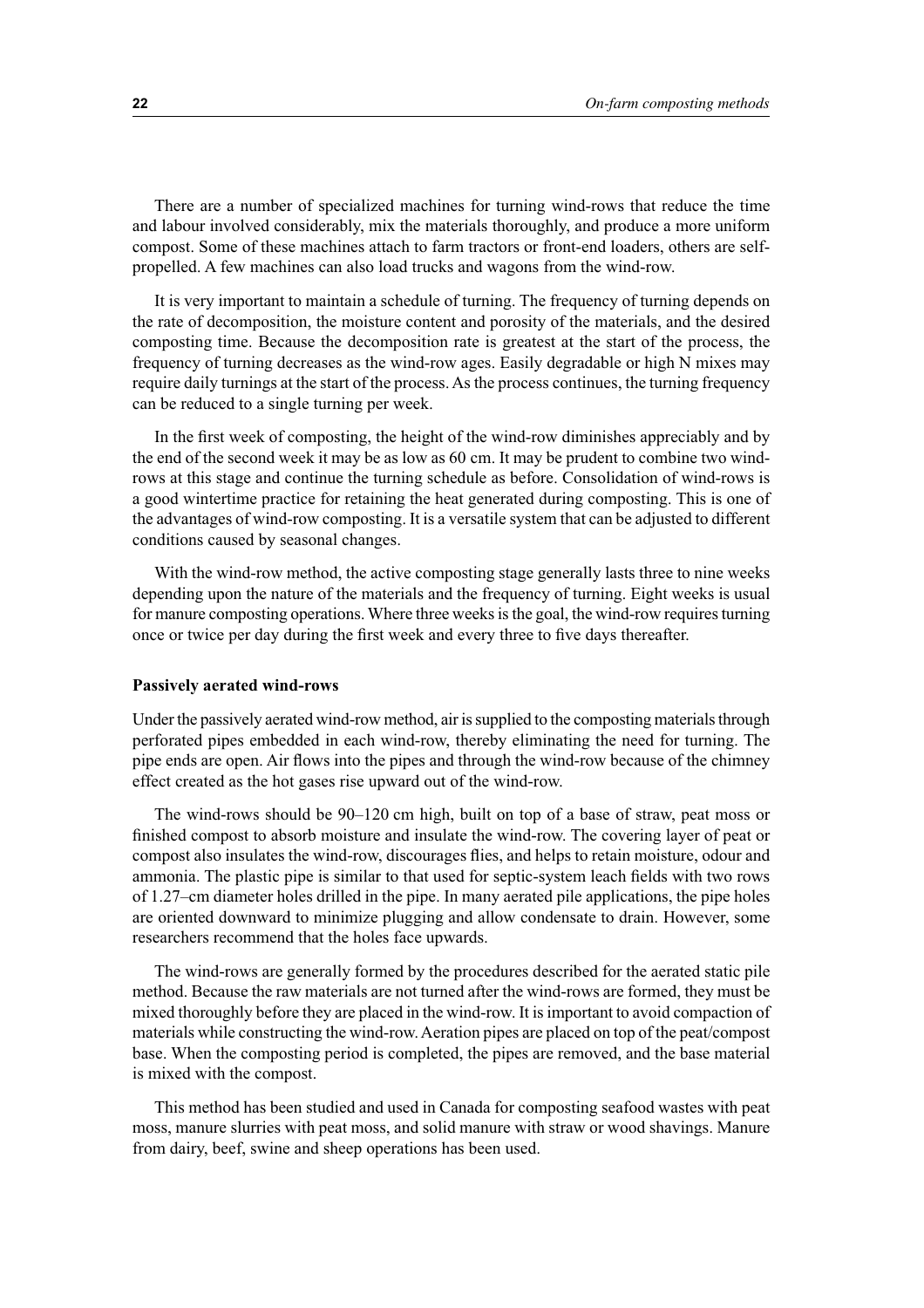

Source: NRAES-114, 1999.

#### **Aerated static pile**

The aerated static pile method takes the piped aeration system a step further, using a blower to supply air to the composting materials. The blower provides direct control of the process and allows larger piles. No turning or agitation of the materials occurs once the pile is formed. When the pile has been formed properly and where the air supply is sufficient and the distribution uniform, the active composting period is completed in about three to five weeks.

With the aerated static pile technique, the raw material mixture is piled over a base of wood chips, chopped straw or other very porous material (Figure 3). The porous base material contains a perforated aeration pipe. The pipe is connected to a blower, which either pulls or pushes air through the pile.

The initial height of the piles should be about 150–245 cm high, depending on: material porosity, weather conditions, and the reach of the equipment used to build the pile. Extra height is advantageous in the wintertime as it helps retain heat. It may be necessary to top off the pile with 15 cm of finished compost or bulking agent. The layer of finished compost protects the surface of the pile from drying, insulates it from heat loss, discourages flies, and filters ammonia and potential odours generated within the pile.

There are two common forms of aerated static piles: individual piles and extended piles. Individual piles are long triangular piles with a width (about 300–490 cm, not including the cover) equal to about twice the height of the pile. The aeration pipe runs lengthways beneath the ridge of the pile. Individual piles hold a single large batch of material or a few batches of roughly the same recipe and age (e.g. within three days). Individual piles are practical where raw materials are available for composting at intervals rather than continuously.

As the pile does not receive additional turnings, the selection and initial mixing of raw materials are critical to avoiding poor air distribution and uneven composting. The pile also needs a good structure in order to maintain porosity throughout the entire composting period. This generally requires a stiff bulking agent such as straw or wood chips. Wood chips are often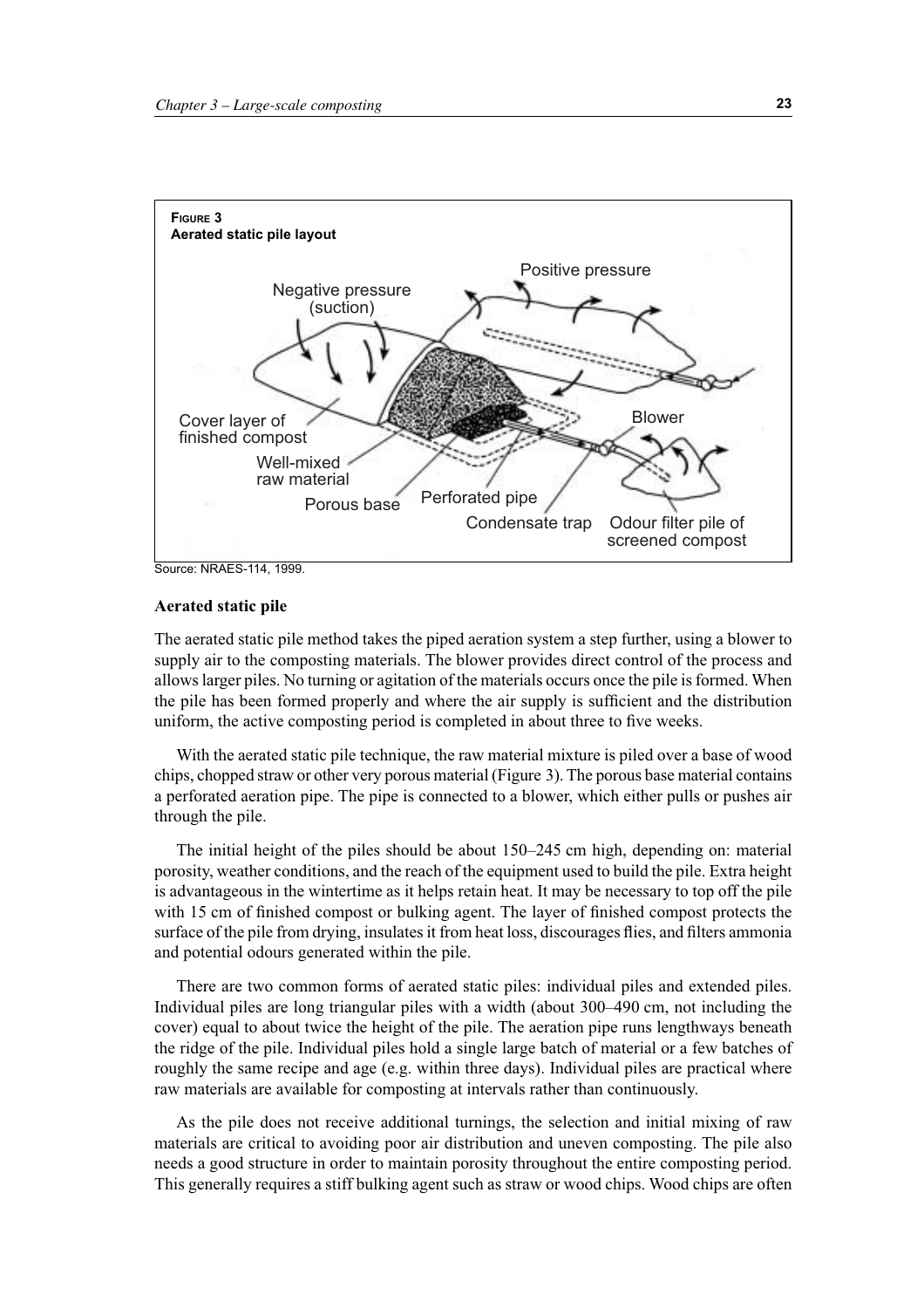used for composting sewage sludge by this method. Because of their large size, wood chips pass through the process only partially composted. They are usually screened from the finished compost and reused as bulking agents for another two or three cycles. As straw decomposes during the composting period, a pile with straw as an amendment can lose structure gradually. This is compensated partially by the drying that takes place as composting proceeds. Other possible bulking agents and amendments for static pile composting include: recycled compost, peat moss, corn cobs, crop residues, bark, leaves, shellfish shells, waste paper, and shredded tyres. Uncomposted material such as shredded tyres and mollusc shells must be screened from the compost and reused. To obtain good air distribution, manure or sludge must be blended thoroughly with the bulking agent before the pile is established.

The required airflow rates and the choice of blowers and aeration pipe depend on how aeration is managed, i.e. how the blower is controlled. The blower can be run continuously or intermittently. In the latter case, the control mechanism can be a programmed time clock or a temperature sensor.

The airflow rates are based on the dry weight of the primary raw material, such as sludge or manure. They should take into account the presence of typical amendments such as wood chips, straw, and compost. In practice, it may be necessary to adjust the timer cycle, pile size, and blower to suit the specific conditions and materials.

For static pile composting, the air can be supplied in two ways: a suction system with the air drawn through the pile; or a pressure system with the blower pushing the air into the pile. Suction draws air into the pile from the outer surface and collects it in the aeration pipe. As the exhaust air is contained in the discharge pipe, it can be filtered easily if odours occur during the composting process.

With positive pressure aeration, the exhaust air leaves the compost pile over the entire pile surface. Therefore, it is difficult to collect the air for odour treatment. Where better odour control is desired, a thicker outer layer of compost can be used. Pressure aeration provides better airflow than suction aeration, largely because of the lack of an odour filter. The lower pressure loss results in greater airflow at the same blower power. Therefore, pressure systems can be more effective at cooling the pile and they are preferred where temperature control is the overriding concern.

#### **IN-VESSEL COMPOSTING**

In-vessel composting refers to a group of methods that confine the composting materials within a building, container or vessel (NRAES, 1992). In-vessel methods rely on a variety of forced aeration and mechanical turning techniques to accelerate the composting process. Many methods combine techniques from the wind-row and aerated pile methods in an attempt to overcome the deficiencies and exploit the attributes of each method.

There are a variety of in-vessel methods with different combinations of vessels, aeration devices, and turning mechanisms. The methods discussed here have either been used or proposed for farm composting.

#### **Bin composting**

Bin composting is perhaps the simplest in-vessel method. The materials are contained by walls and usually a roof. The bin may simply be wooden slatted walls (with or without a roof)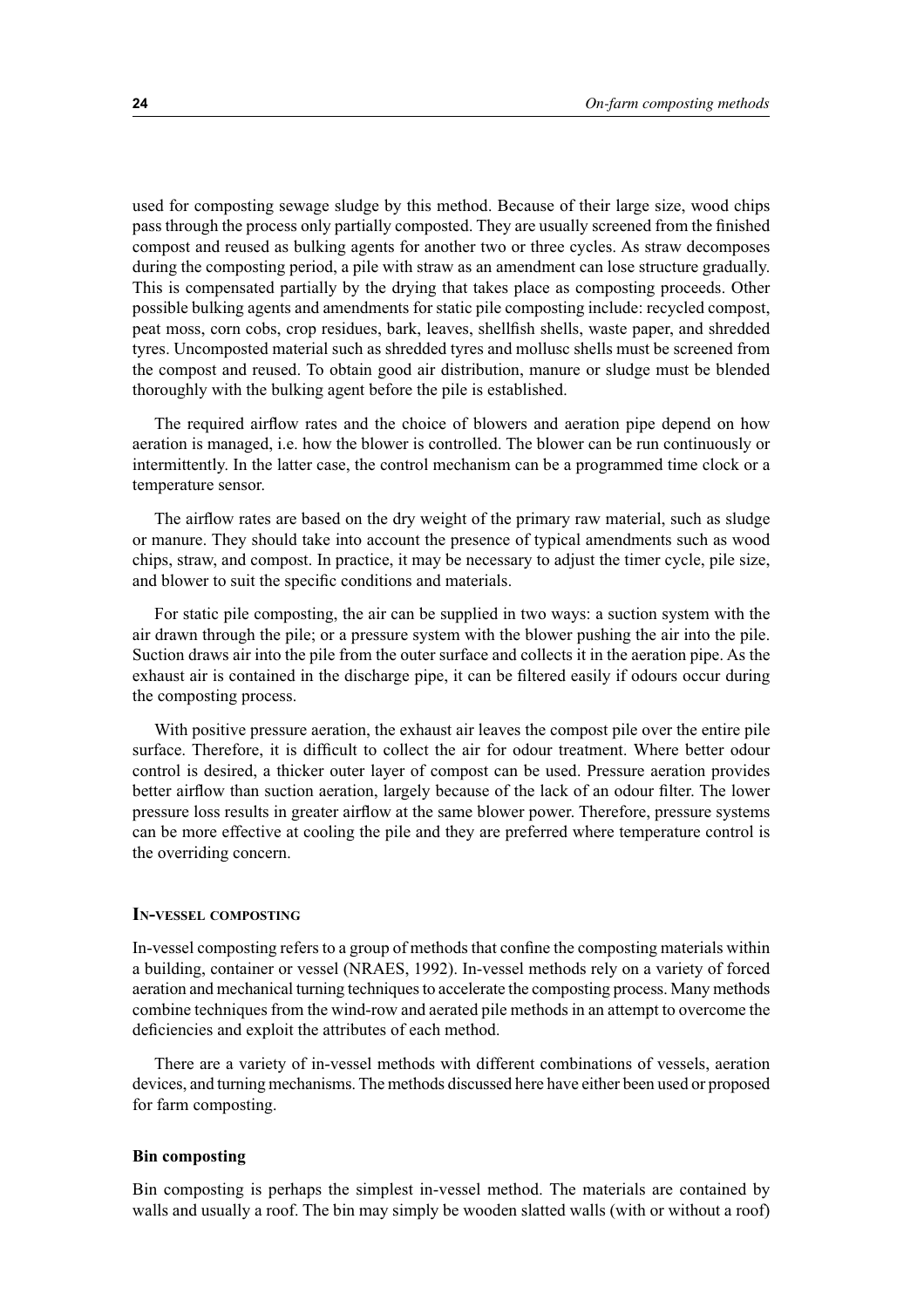

**PLATE 8 Bin composting**  *[NRAES-114, 1999; COURTESY: R. Rynk]*

(Plate 8), a grain bin, or a bulk storage building. The buildings or bins allow higher stacking of materials and better use of floor space than free-standing piles. Bins can also eliminate weather problems, contain odours, and provide better temperature control.

Bin composting methods operate in a similar way to the aerated static pile method. They include some means of forced aeration in the floor of the bin and little or no turning of the materials. Occasional remixing of material in the bins can invigorate the process. Where several bins are used, the composting materials can be moved periodically from one bin to the next in succession. Most of the principles and guidelines suggested for the aerated pile also apply to bin composting. One exception relates to relatively high bins. In this case, there is a greater degree of compaction and a greater depth of materials for air to pass through. Both factors increase resistance to airflow (pressure loss). A raw material with a stronger structure and/or a higher pressure blower may be required, compared to the aerated static pile method.

#### **Passively aerated bin composting of municipal waste in Phnom Penh**

A lack of proper waste management services causes health and environment problems. This is a serious urban issue in developing countries. There are various projects, mostly initiated by local non-governmental organizations (NGOs), to establish community-scale waste management facilities. The Waste Recycling Development Centre is run by the Community Sanitation and Recycling Organization (Web site: http://www.bigpond.com.kh/users/csaro/), a local NGO in Phnom Penh, Cambodia, and has a small-scale, passively aerated bin composting plant. Although this may not be 'on-farm' composting in a strict sense, the techniques are valid and affordable to on-farm production and, more importantly, this is a good example of waste composting that may be applicable particularly to peri-urban agriculture.

Compostable materials, such as kitchen waste, tree leaves, and coconut husks, are retrieved and sorted to achieve an effective C:N ratio and water content, and then shredded with a locally manufactured machine to accelerate composting before piling into a bin 2 m (width)  $\times$  2 m (length)  $\times$  1 m (height). Each bin is surrounded by walls on three sides. The walls are made of concrete blocks with holes. The floor is bedded with coconut shells to improve aeration in the lower part of the pile. There are also two sets of perforated plastic pipes, each consisting of one horizontal tube connected to two upright tubes. The pile collects heat quickly and the temperature rises to 70 °C. Water is added to maintain an adequate moisture content. The pile is normally turned one month later, but it is also turned at below 48  $\degree$ C in order to boost aerobic decomposition. Composting is complete in about two months when the pile cools to below 27 °C. Finally, the compost is sieved, packed in 30–kg bags and sold.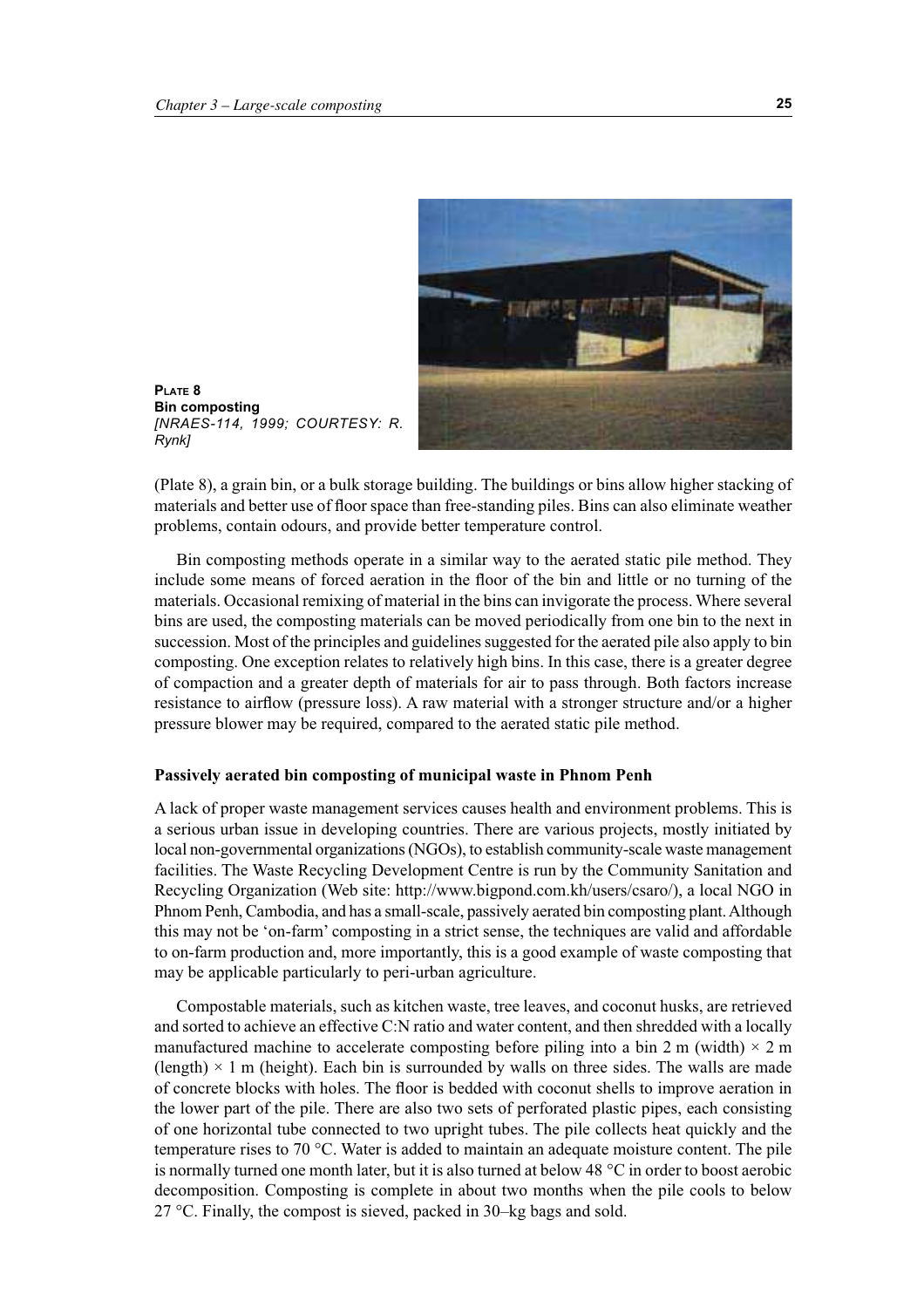

Source: NRAES-54, 1992.

#### **Rectangular agitated beds**

The agitated bed system combines controlled aeration with periodic turning. The composting takes place between walls that form long, narrow channels referred to as beds (Figure 4). A rail or channel on top of each wall supports and guides a compost-turning machine.

A loader places raw materials at the front end of the bed. As the turning machine moves forward on the rails, it mixes the compost and discharges the compost behind itself. With each turning, the machine moves the compost a set distance toward the end of the bed. The turning machines work in a similar way to wind-row turners, using rotating paddles or flails to agitate the materials, break up clumps of particles, and maintain porosity. Some machines include a conveyor to move the compost. The machines work automatically without an operator and are controlled with limit switches.

Most commercial systems include a set of aeration pipes or an aeration plenum recessed in the floor of the bed and covered with a screen and/or gravel. Between turnings, aeration is supplied by blowers to aerate and cool the composting materials. As the materials along the length of the bed are at different stages of composting, the bed is divided into different aeration zones along its length. Several blowers are used per bed. Each blower supplies air to one zone of a bed and is controlled individually by a temperature sensor or time clock.

The capacity of the system is dependent on the number and size of the beds. The width of the beds in commercially available systems ranges from about 180 to 600 cm, and bed depths are between about 90 and 300 cm. The beds must conform to the size of the turning machine, and the walls must be especially straight. To protect equipment and control composting conditions, the beds are housed in a building or a greenhouse or, in warm climates, covered by a roof.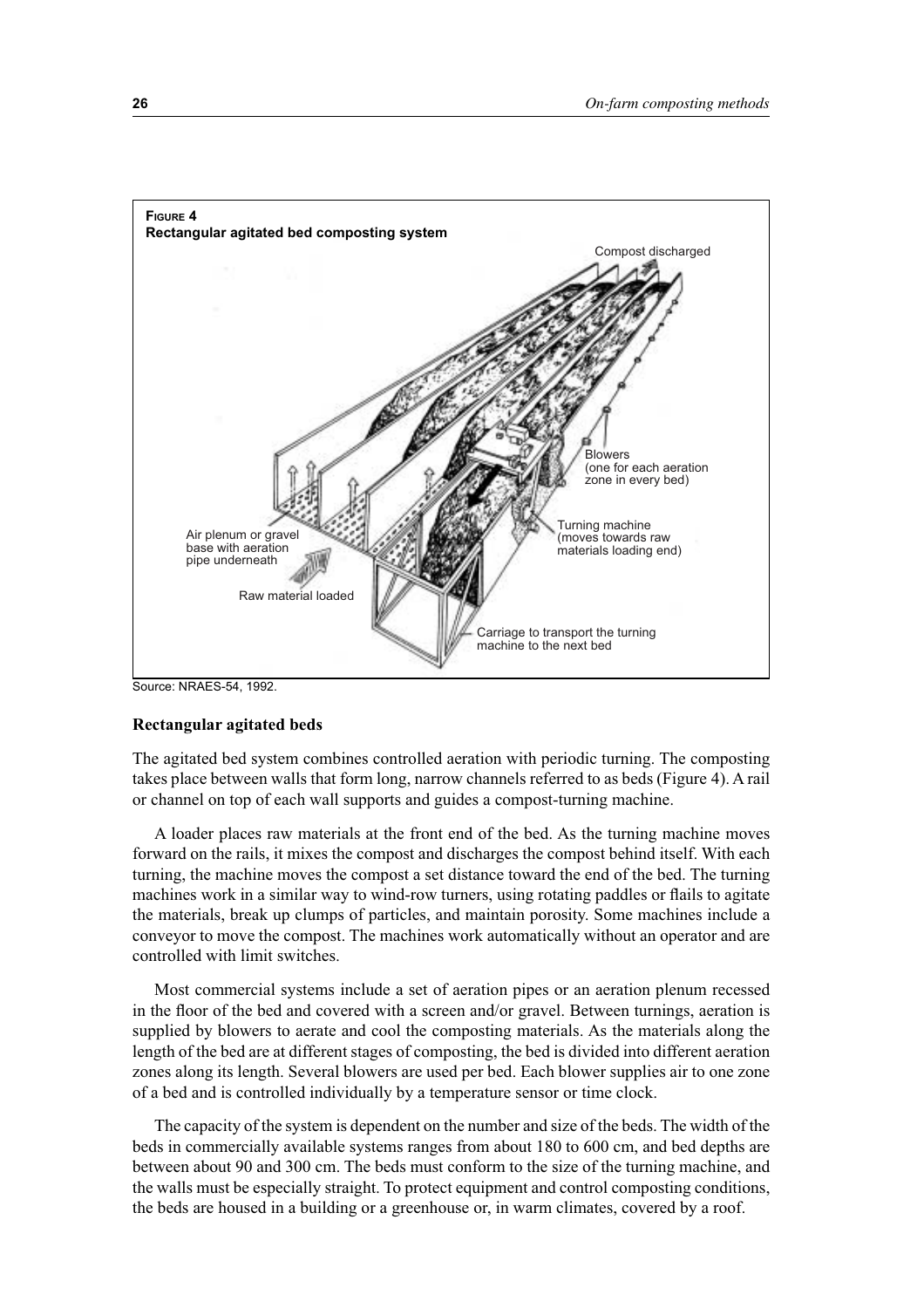The length of a bed and frequency of turning determine the composting period. Where the machine moves the materials 300 cm at each turning and the bed is 30 m long, the composting period is ten days with daily turning. It increases to 20 days where turning occurs every other day. Suggested composting periods for commercial agitated bed systems range from two to four weeks, though a long curing period may be necessary.

#### **Silos**

Another in-vessel technique resembles a bottom-unloading silo. Each day an auger removes composted material from the bottom of the silo, and a mixture of raw materials is loaded at the top. The aeration system blows air up from the base of the silo through the composting materials. The exhaust air can be collected at the top of the silo for odour treatment. A typical composting time for this method might be 14 days, so one-fourteenth of the silo volume must be removed and replaced daily. After leaving the silo, the compost is cured, often in a second aerated silo. This system minimizes the area needed for composting because the materials are stacked vertically. However, the stacking also presents compaction, temperature control and airflow challenges. Because materials receive little mixing in the vessel, raw materials must be well mixed when loaded into the silo.

#### **Rotating drums**

This system uses a horizontal rotary drum to mix, aerate and move the material through the system. The drum is mounted on large bearings and turned through a bull gear. A drum about 3.35 m in diameter and 36.58 m long has a daily capacity of approximately 50 tonnes with a residence time of three days. In the drum, the composting process starts quickly; and the highly degradable, O-demanding materials are decomposed. Further decomposition of the material is necessary and is accomplished through a second stage of composting, usually in wind-rows or aerated static piles. In some commercial systems, the composting materials spend less than one day in the drum. In this case, the drum serves primarily as a mixing device.

Air is supplied through the discharge end and is incorporated into the material as it tumbles. The air moves in the opposite direction to the material. The compost near the discharge is cooled by the fresh air. In the middle, it receives the warmed air, which encourages the process; and the newly loaded material receives the warmest air to initiate the process.

The drum can be open or partitioned. An open drum moves all the material through continuously in the same sequence as it enters. The speed of rotation of the drum and the inclination of the axis of rotation determine the residence time. A partitioned drum can be used to manage the composting process more closely than the open drum. The drum is divided into two or three chambers by partitions. Each partition contains a transfer box equipped with an operable transfer door. At the end of each day's operation, the transfer door at the discharge end of the drum is opened and the compartment emptied. The other compartments are then opened and transferred in sequence, and finally a new batch is introduced into the first compartment. A sill in place at each of the transfer doors retains 15 percent of the previous charge to act as an inoculum for the succeeding batch. Upon discharge, the compost can go directly into a screen to remove oversized particles, which can be returned to the drum for further composting.

On a smaller scale, composting drums can be adapted from equipment such as concrete mixers, feed mixers, and old cement kilns. Although less sophisticated than commercial models, the functions are the same: mix, aerate, and ensure that the composting process starts rapidly.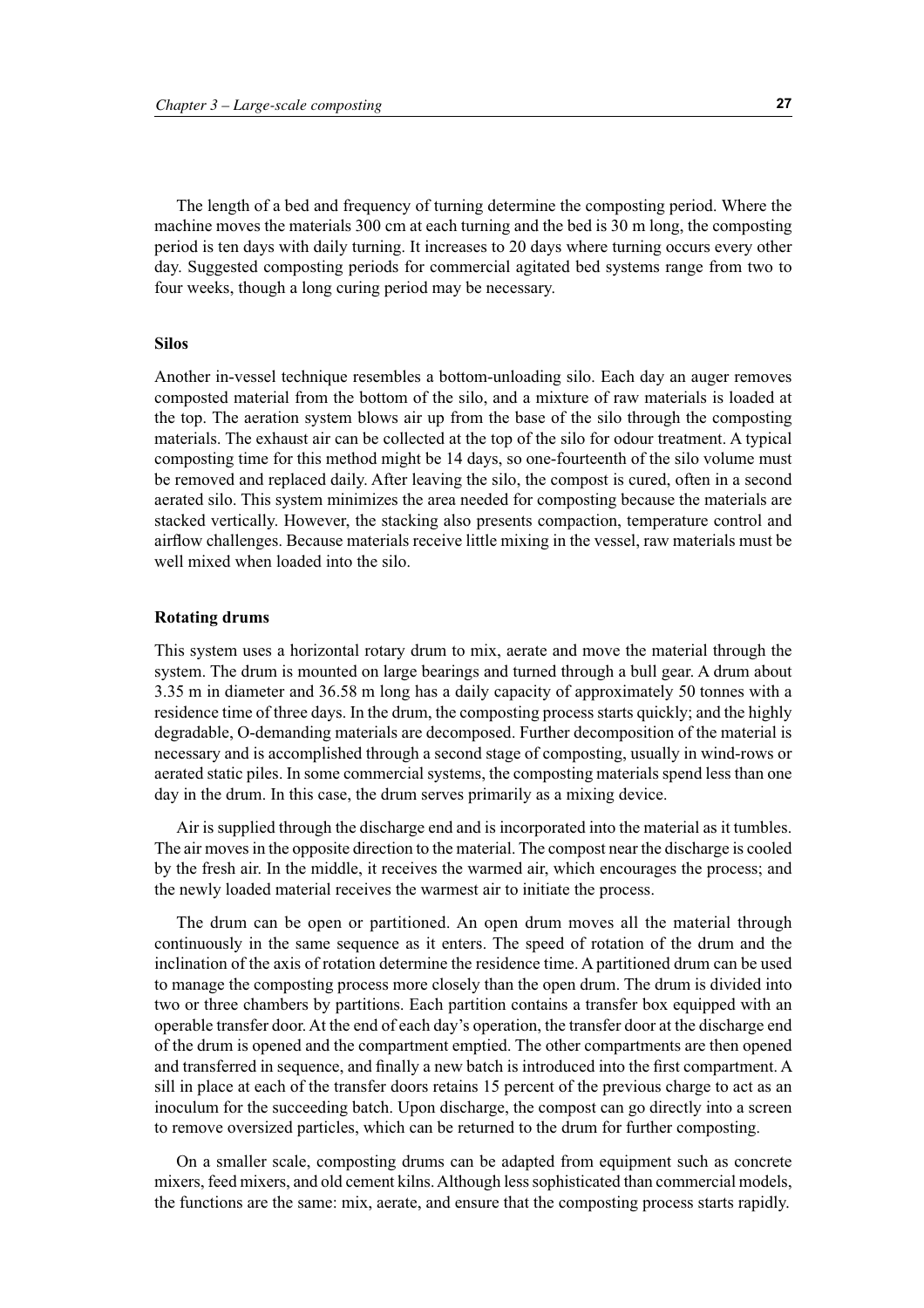#### **Transportable containers**

A different type of in-vessel system, relies on a transportable vessel and a central composting facility. A number of local farms participate and provide manure as a raw material. Each farm receives a transportable vessel, which resembles a solid waste roll-off container. In its base, the container has aeration pipes that are connected to a blower. At the farm, the manure and dry amendments are loaded daily into the container and aerated for several days until the container is picked up and delivered to the central facility to finish composting. When the composting container is picked up, the farm is provided with another empty container to continue the cycle. The farm supplies the manure and receives bulking agent, compost and/or revenue in return.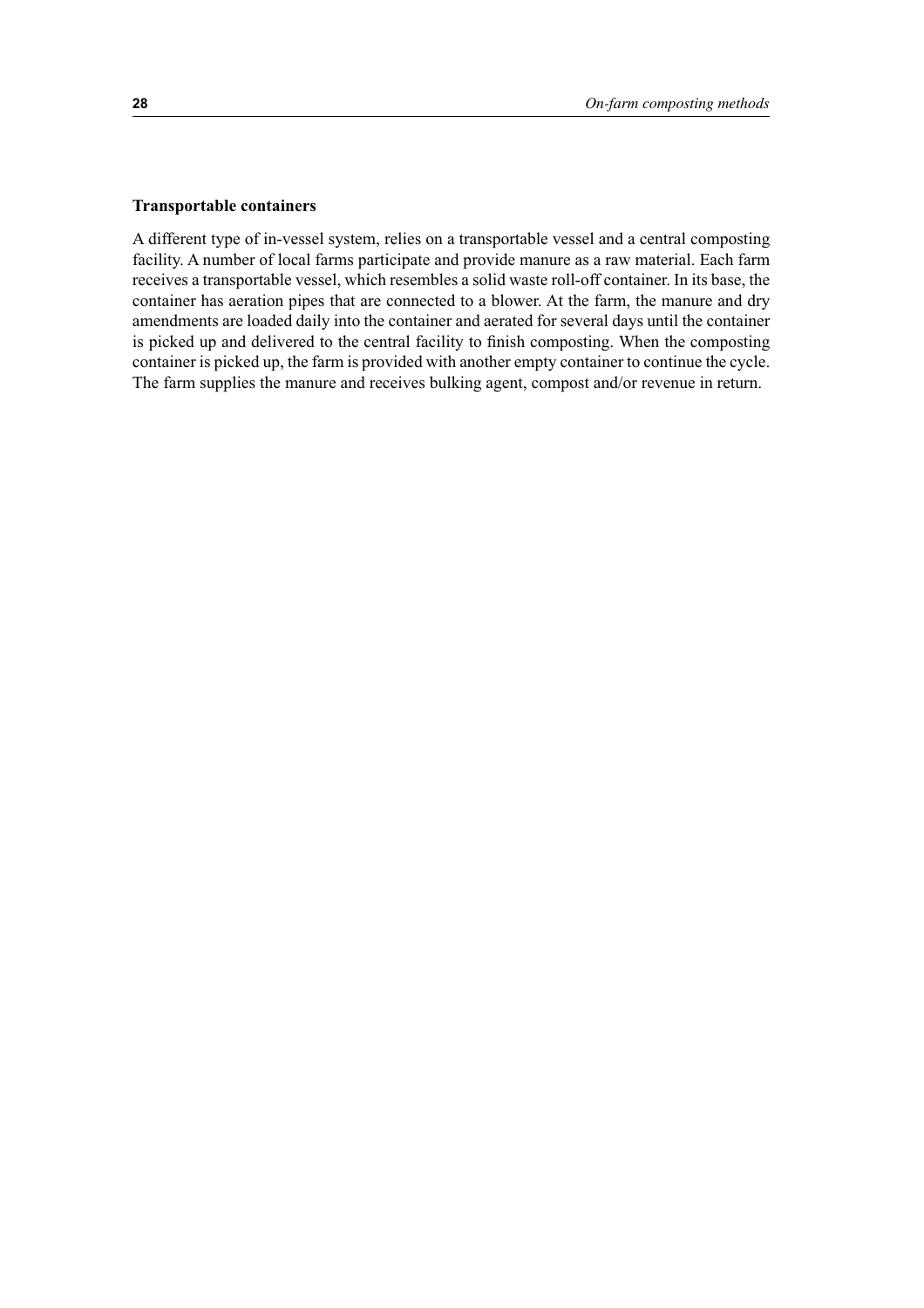## Chapter 4 **Vermicomposting**

The term vermicomposting means the use of earthworms (Plate 9) for composting organic residues. Earthworms can consume practically all kinds of organic matter and they can eat their own body weight per day, e.g. 1 kg of worms can consume 1 kg of residues every day. The excreta (castings) of the worms are rich in nitrate, available forms of P, K, Ca and Mg. The passage of soil through earthworms promotes the growth of bacteria and actinomycetes. Actinomycetes thrive in the presence of worms and their content in worm casts is more than six times that in the original soil.

#### **TYPES OF WORMS**

A moist compost heap of 2.4 m by 1.2 m and 0.6 m high can support a population of more than 50 000 worms. The introduction of worms into a compost heap has been found to mix the materials, aerate the heap and hasten decomposition. Turning the heaps is not necessary where earthworms are present to do the mixing and aeration. The ideal environment for the worms is a shallow pit and the right sort of worm is necessary. *Lumbricus rubellus* (red worm) and *Eisenia foetida* are thermo-tolerant and so particularly useful. Field worms (*Allolobophora caliginosa*) and night crawlers (*Lumbricus terrestris*) attack organic matter from below but the latter do not thrive during active composting, being killed more easily than the others at high temperature.

European night crawlers *(Dendrabaena veneta* or *Eisenia hortensis)* are produced commercially and have been used successfully in most climates. These night crawlers grow to about 10–20 cm. The African night crawler (*Eudrilus eugeniae*), is a large, tropical worm species. It tolerates higher temperatures than *Eisenia foetida* does, provided there is ample humidity. However, it has a narrow temperature tolerance range, and it cannot survive at temperatures below 7 °C. Vermicomposting is in use in many countries. Experiences from selected countries are described as case studies.



**PLATE 9 Close-up of worm culture** *[FAO/17449/ODOUL]*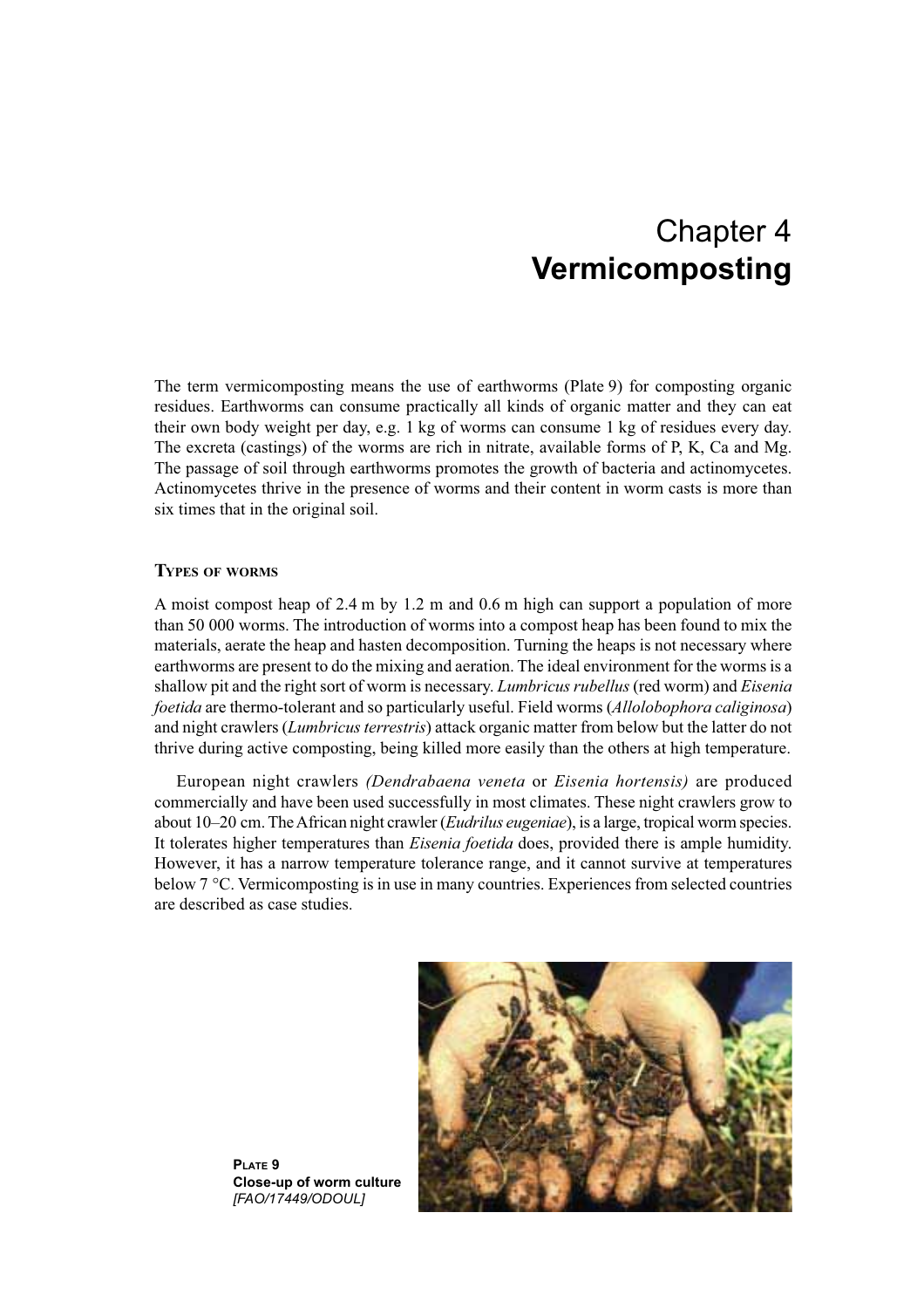#### **CASE STUDIES**

#### **Vermicomposting in the Philippines**

The worms used in this study (FAO, 1980) were *Lumbricus rubellus* and/or *Perionyx excavator*. The worms were reared and multiplied from a commercially-obtained breeder stock in shallow wooden boxes stored in a shed. The boxes were approximately 45 cm  $\times$  60 cm  $\times$  20 cm and had drainage holes; they were stored on shelves in rows and tiers.

The bedding material comprised miscellaneous organic residues such as sawdust, cereal straw, rice husks, bagasse and cardboard, and was well moistened with water. The wet mixture was stored for about one month, being covered with a damp sack to minimize evaporation, and was mixed thoroughly several times. When fermentation was complete, chicken manure and green matter, such as ipil ipil leaves or water hyacinth, were added. The material was placed in the boxes. It was sufficiently loose for the worms to burrow and it was able to retain moisture. The proportions of the different materials varied according to the nature of the material, but the aim was to achieve a final protein content of about 15 percent. A pH value as near neutral as possible was necessary and the boxes were kept at temperatures between 20 and 27  $^{\circ}$ C (at higher temperatures, the worms aestivate; at lower temperatures, they hibernate).

Although the worms were able to eat the bedding material, the worms were fed regularly at this stage: every kilogram of worms received 1 kg of feed every 24 hours. For each  $0.1 \text{ m}^2$  of surface area, 100 g of breeder worms were added to the boxes. The feedstuffs included chicken manure, ipil ipil, and vegetable wastes. At one farm, water hyacinth was grown specifically and used fresh (chopped up) as the sole source of feed. Some form of protection was required against predators (birds, ants, leeches, rats, frogs and centipedes).

#### *Composting procedure*

A series of pits (the number depending on the space available) were dug approximately 3 m  $\times$  $4 \text{ m} \times 1 \text{ m}$  deep, with sloping sides. Bamboo poles were laid in a parallel row on the pit floor and covered with a lattice of wood strips. This provided the necessary drainage as the worms could not have survived in a waterlogged environment.

The pits were lined with old feedstuff sacks to prevent the worms from escaping into the surrounding soil and yet permit drainage of excess water. The pits were then filled with rural organic residues such as straw and other crop residues, animal manure, green weeds, and leaves. The filled pits were covered loosely with soil and kept moist for a week or so. One or two spots on the heap were then well watered and worms from the breeding boxes were place on top. The worms burrowed down immediately into the damp soil.

In order to harvest the worms from the boxes, two-thirds of the box was emptied into a new box lined with banana leaf or old newspaper. The original box was then provided with fresh bedding material and those worms remaining multiplied again. The worms emptied from the box were picked out by hand for adding to the heap.

The compost pits were left for a period of two months; ideally such pits should be shaded from hot sunshine and kept moist. Within two months, about 10 kg of castings had been produced per kilogram of worms. The pits were then excavated to an extent of about two-thirds to threequarters and the bulk of the worms removed by hand or by sieving. This left sufficient worms in the pit for further composting, and the pit was refilled with fresh organic residues. The compost was sun-dried and sieved to produce good quality material. A typical analysis was: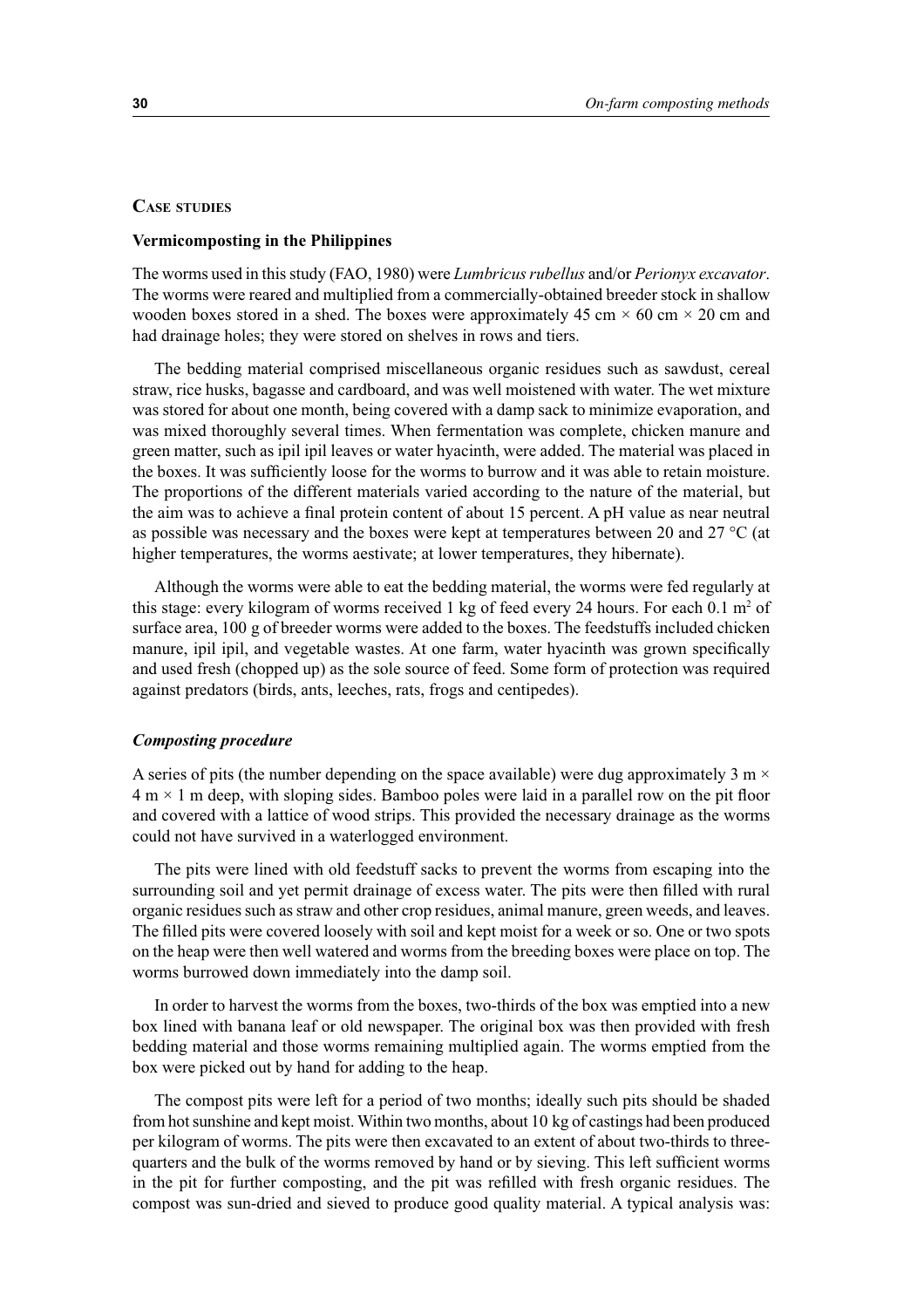organic matter, 9.3 percent; N, 8.3 percent; P, 4.5 percent; K, 1.0 percent (water soluble); Ca, 0.4 percent; and Mg, 0.1 percent.

The excess worms harvested from the pits were then either used in other pits, sold to other farmers for the same purpose, used or sold as animal feed supplement, used or sold as fish food, or used in certain human food preparations.

#### **Vermicomposting in Cuba**

In Cuba, different methods are used for worm propagation and vermicomposting (Cracas, 2000).

#### *Worm trough rows*

The most common method uses cement troughs (60 cm  $\times$  180 cm) to raise worms and create worm compost. Because of the climate, they are watered by hand every day. In these beds, the only feedstock for the worms is manure. This manure is aged for about one week before being added to the trough. First, a layer of 7.5–10 cm of manure is placed in the empty trough, and then worms are added. As the worms consume the manure, more manure is layered on top, about every ten days, until the worm compost reaches to within about 5 cm of the top of the trough (about two months). Then the worms are separated from the compost and transferred to another trough.

#### *Wind-rows*

Another method of vermicomposting is wind-rows. Cow manure is piled about 90 cm across and 90 cm high. It is then seeded with worms. As the worms work their way through it, fresh manure is added to the end of the row, and the worms move forward. The rows are covered with fronds or palm leaves to keep them shaded and cool. Some of these rows have a drip system (a hose running alongside the row with holes in it) but most are watered by hand. Some of these rows are tens of metres in length. The compost is gathered from the opposite end once the worms have moved forward. It is then bagged and sold. Fresh manure, seeded with worms, begins the row and the process again. Some of the wind-rows have bricks running along their sides, but most are simply piles of manure without sides or protection. Manure is static composted for 30 days, then transferred to rows for worms to be added. After 90 days, the piles reach a height of about 90 cm. Wind-rows are also used to compost rice hulls and sugar cake (cake is what is left after sugar cane has been processed), but this too is mixed with animal manure. Food scraps are sometimes added to worm beds.

#### **Vermiculture in India**

This approach (Jambhhekar, 2002) uses the following materials: breeder worms, a wooden bed and organic wastes. The bed should be of the desired length and about 75 cm high  $\times$  120 cm wide. Worms should be applied for every part of waste. Other steps in the process are:

- Sieving and shredding decomposition can be accelerated by shredding raw materials into small pieces.
- Blending carbonaceous substances such as sawdust, paper and straw can be mixed with N-rich materials such as sewage sludge, biogas slurry and fish scraps to obtain a near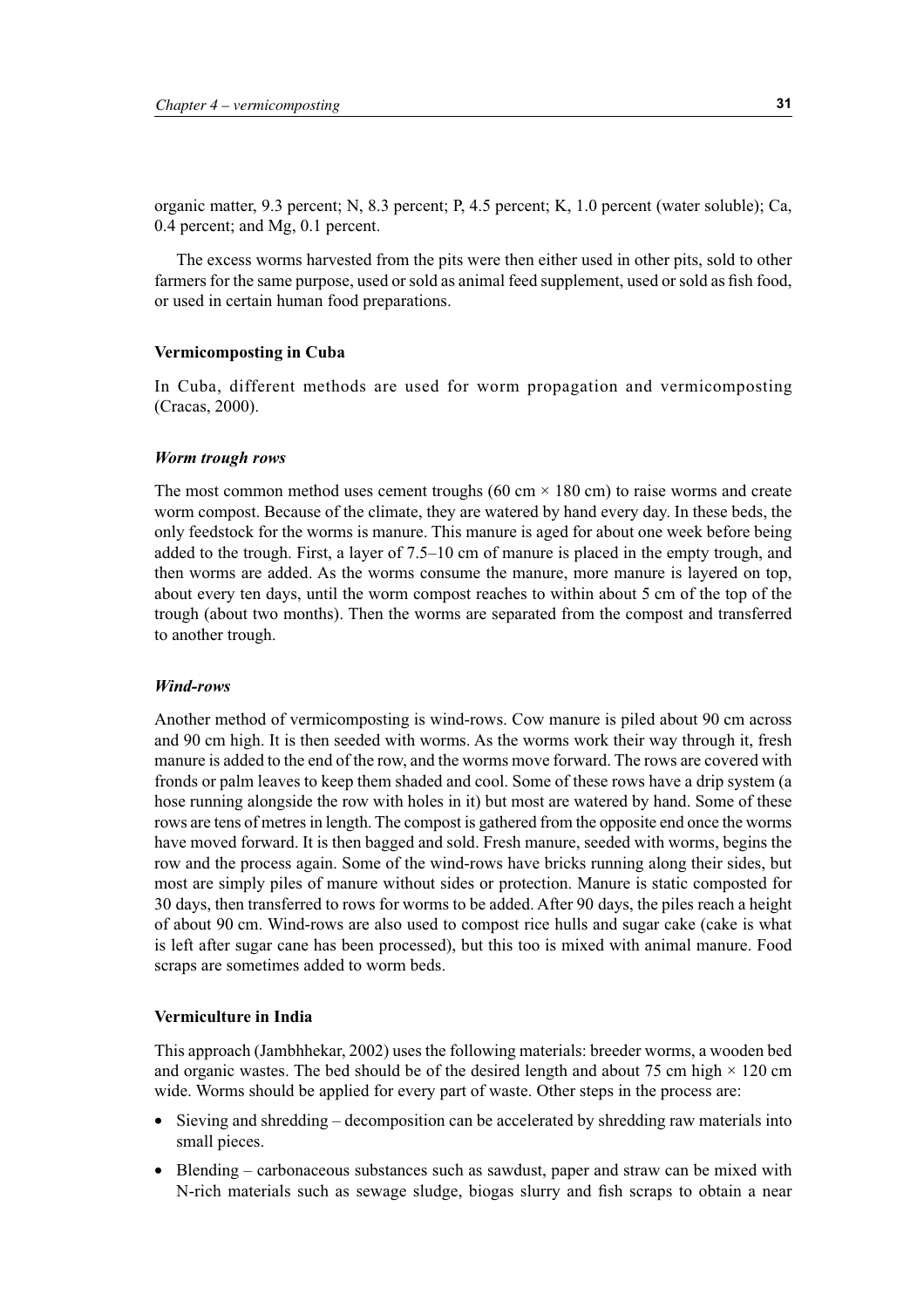optimum C:N ratio. A varied mixture of substances produces good quality compost, rich in macronutrients and micronutrients.

- Half digestion the raw materials should be kept in piles and the temperature allowed to reach 50–55 °C. The piles should remain at this temperature for seven to ten days.
- Maintaining moisture, temperature and  $pH -$  the optimum moisture level for maintaining aerobic conditions is 40–45 percent. Proper moisture and aeration can be maintained by mixing fibrous with N-rich materials. The temperature of the piles should be 28–30 °C. Higher or lower temperatures reduce the activity of microflora and earthworms. The height of the bed can help control the rise in temperature. The pH of the raw material should not exceed 6.5–7.

The compost is ready after about one month. It is black, granular, lightweight and humusrich. In order to facilitate the separating of the worms from the compost, watering should cease two to three days before emptying the beds. This forces about 80 percent of the worms to the bottom of the bed. The remaining worms can be removed by hand. The vermicompost is then ready for application.

Some entrepreneurs have made modifications, e.g. making the floor leakproof, and providing a covered shade in order to ensure temperature regulation and protection against accumulation of excessive water in the rainy season. Although this adds to the cost, the improved efficiency of vermicomposting and faster rate of growth of earthworms more than offsets this additional cost.

The excess water, which may be leached along with the earthworms extracts, is also collected from the concrete flooring and recirculated. This ensures high N content in the finished product and also better quality because of the preserved worm extracts. The steps in this process are:

- Cattle dung is collected from cow shelters.
- The dung is kept for about  $7-10$  days to let it cool.
- Beds/rows of dung and crop residues/leaves, etc. are made about 1 m wide, 75 cm high and with a distance of 75 cm between two rows.
- In the beds/rows, crop waste such as leaves, straw etc. is layered alternatively with the dung to thus make a height of about 75 cm. The beds are kept as such for 4–5 days to cool.
- Water is sprinkled to let the compostable matter cool down.
- Earthworms are put on the top of the manure row/bed. About 1 kg worms in a metre-long manure row are inoculated.
- It is left undisturbed for 2–3 days after covering with banana leaves. Covering with jute bags or sacks is not recommended as it heats the manure bed.
- The bed is opened after  $2-3$  days. The upper portion of about 10 cm of manure is loosened with the help of a suitable hand tool.
- The bed is covered again. The worms feed on an upper bed of about 10 cm. This portion becomes vermicasted in about 7–10 days.
- This portion (vermicasted manure) is removed and collected near the bed. Another upper portion of 10 cm is loosened and covered again with the leaves.
- Moisture is maintained in the bed by regular sprinkling of water.
- The loosened portion of the manure is vermicasted in another 7–10 days and is removed again.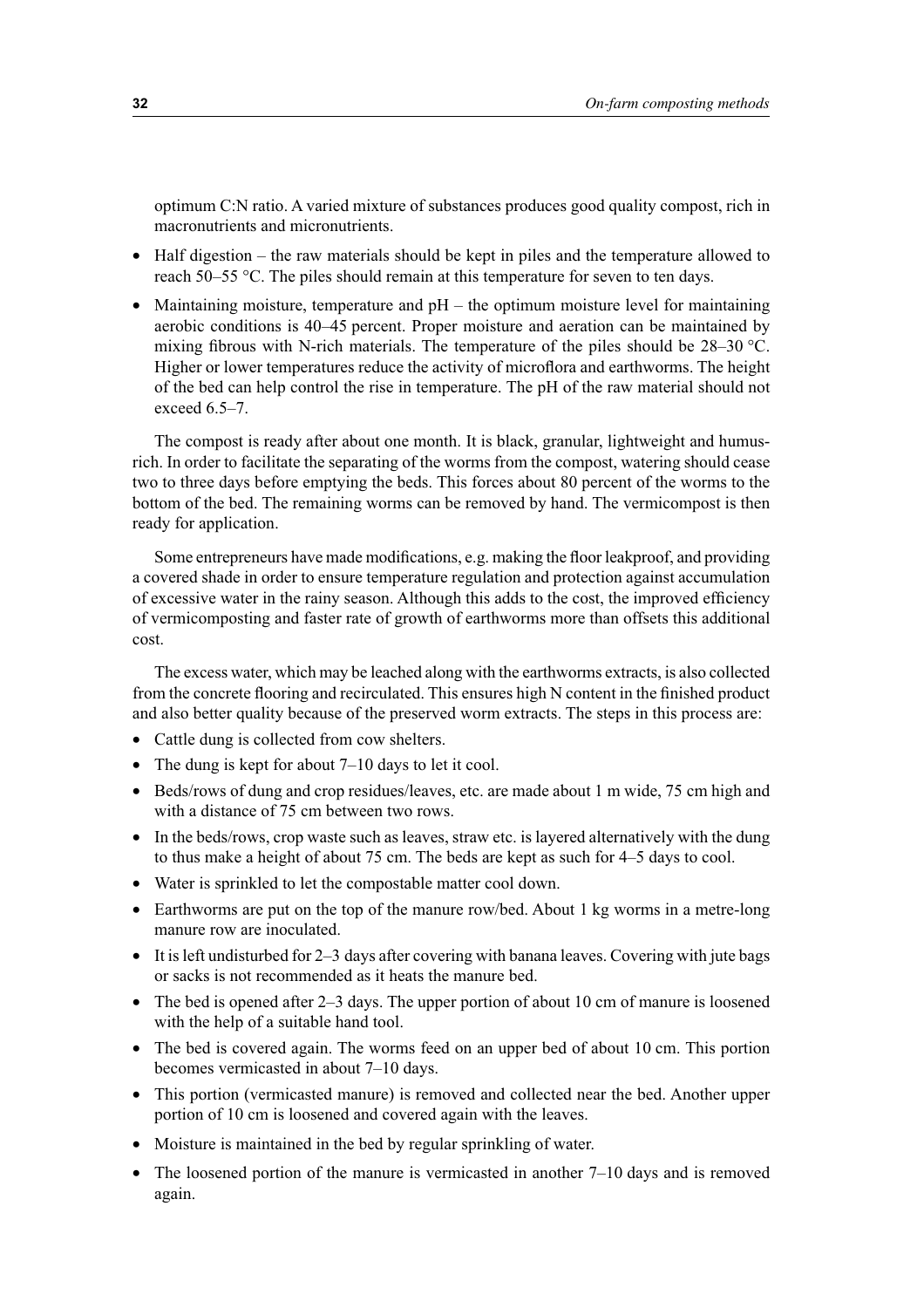- Thus, in about 40 days, about 60 cm of the bed is converted into vermicompost and is collected on 3–4 occasions.
- The remaining bed of about 10 cm in height contains earthworm mixed manure.
- Fresh manure mixture/organic residues, etc. are again put on the residual bed containing earthworms of about 10 cm and the composting process is restarted.
- The manure collected from the bed is freed of worms through sieving. Uncomposted or foreign matter is also removed in this way.
- The screened manure is bagged and used or sold as required.

#### **ENHANCING VERMICOMPOST PRODUCTION**

Vermicompost production using epigeic compost worms such as *Eisenia foetida*, *Lumbricus rubellus* and *Eudrilus eugeniae* can be enhanced effectively by supplementing the organic wastes used for vermicomposting with cow urine . Undiluted urine can be used for moistening organic wastes during the preliminary composting period (before the addition of worms.). After the initiation of worm activity, urine can be diluted with an equal quantity of water. No problems have been observed with daily use of diluted cow urine for moistening the vermicomposting bed. This simple technique can yield vermicompost with a higher N content. Moreover, worms have been found to become very active and vermicompost can be harvested at least 10 days early.

#### **INTEGRATING TRADITIONAL COMPOSTING AND VERMICOMPOSTING**

Problems associated with traditional thermophilic composting relate to: long duration of the process, frequent turning of the material, material size reduction to enhance the surface area, loss of nutrients during the prolonged process, and the heterogeneous resultant product. However, the main advantage of thermophilic composting is that the temperatures reached during the process are high enough for an adequate pathogen kill.

In vermicomposting, the earthworms take over both the roles of turning and maintaining the material in an aerobic condition, thereby reducing the need for mechanical operations. In addition, the product (vermicompost) is homogenous. However, the major drawback of the vermicomposting process is that the temperature is not high enough for an acceptable pathogen kill. Whereas in traditional thermophilic composting the temperatures exceed 70 °C, the vermicomposting processes must be maintained at less than 35 °C.

A study has examined the possibility of integrating traditional thermophilic composting and vermicomposting (Ndegwa and Thompson, 2001). The work involved combining pertinent attributes from each of the two processes to enhance the overall process and improve the product qualities. The two approaches investigated in the study related to: (i) pre-composting followed by vermicomposting; and (ii) pre-vermicomposting followed by composting. The duration of each of the combined operations viz. composting and vermicomposting was four weeks. A comparison was made with vermicomposting alone (duration: 56 days). The results indicated that the combination of the two processes shortened the stabilization time and improved product quality. Furthermore, the resultant product was more stable and consistent, had less potential impact on the environment, and met pathogen reduction requirements.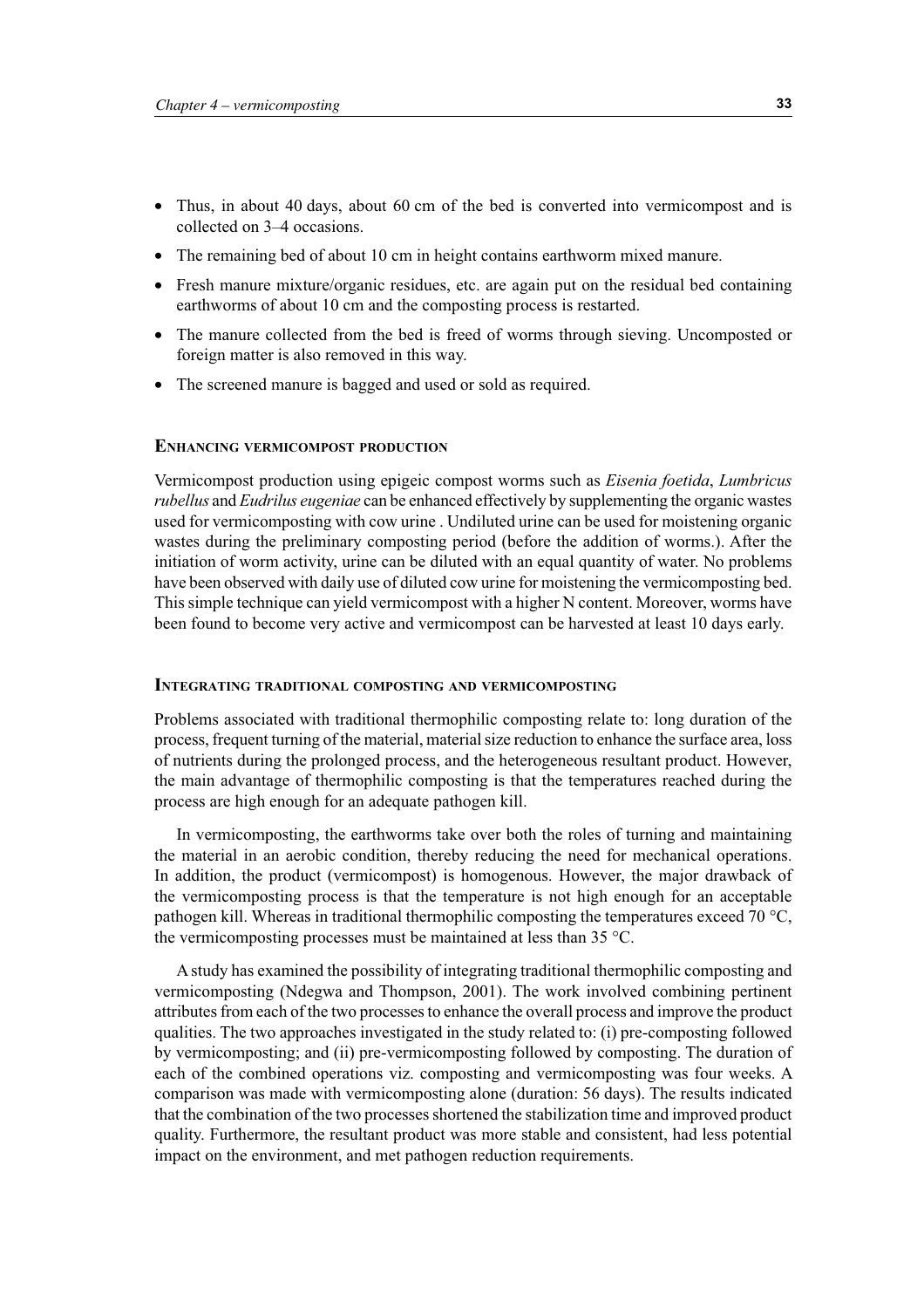### **References**

- **Community Sanitation and Recycle Organization (CSARO).** Web site: http://www.bigpond.com.kh/ users/csaro/
- **Cracas, P.** 2000. Vermicomposting Cuban style. *Worm Dig. Iss.*, 25 online articles.
- **FAO.** 1980. *A manual of rural composting*. FAO/UNDP Regional Project RAS/75/004 Field Document No. 15. Rome.
- **FAO.** 2002. *Biofertilizer production plant, Myanmar (FAO/UNDP Project)*, by H. Hiraoka. Back to Office Report. Bangkok, FAO–RAP.
- **Indian Agricultural Research Institute (IARI).** 1989. *Biofertilizers*. New Delhi, Division of Microbiology.
- **Jambhhekar, H.** 2002. *Vermiculture in India online training material*. Pune, India, Maharashtra, Agricultural Bioteks.
- **Manickam, T.S.** 1967. *Chemistry of fertilizers and manures*. Coimbatore, India, Division of Soil Science and Agricultural Chemistry, Agricultural Research Institute.
- **Natural Resource, Agriculture, and Engineering Service (NRAES).** 1992. *On-farm composting*, edited by R. Rynk. Ithaca, USA, NRAES Cooperative Extension.
- **Ndegwa, P.M. & Thompson, S.A.** 2001. Integrating composting and vermicomposting in the treatment and bioconversion of biosolids. *Biores. Tech*., 76(2): 107–112.
- **Palm, C.A., Gachengo, C.N., Delve, R.J., Cadisch, G. & Giller, K.E.** 2001. Organic inputs for soil fertility management in tropical agroecosystems: application of an organic resource database. *Ag. Ecosys. Env.*, 83: 27–42.
- **Raabe, R.D.** 2001. *The rapid composting method*. University of California, US, Co-operative Extension, Division of Agriculture and Natural Resources.
- **Ramasami, S.** 1975. *Processing of bones into bonemeal and its effect on plant growth*. New Delhi, Indian Agricultural Research Institute. (PhD thesis)
- **Richard, T.** 1996. The effect of lignin on biodegradability. *In: Cornell composting*. (available at http: //www.cfe.cornell.edu/compost/calc/lignin.html
- **Schorth, G.** 2003. Decomposition and nutrient supply from biomass. *In* G. Schorth & F.L. Sinclari, eds. *Trees, crops and soil fertility: concepts and research methods*. CABI Publishing, ISBN– 0851995934.
- **Smith, R.C.** 1995. *Composting practices*. NDSU Extension Service, North Dakota State University of Agriculture and Applied Science, and USDA.
- **Tamilnadu Agricultural University (TNAU).** 1999. *Crop production guide*. Coimbatore, India.
- **Virginia, C.C.** 1997. *Rapid composting technology in Philippines: its role in producing good quality organic fertilizers*. Extension Bulletin. Taiwan Province of China, FFTC.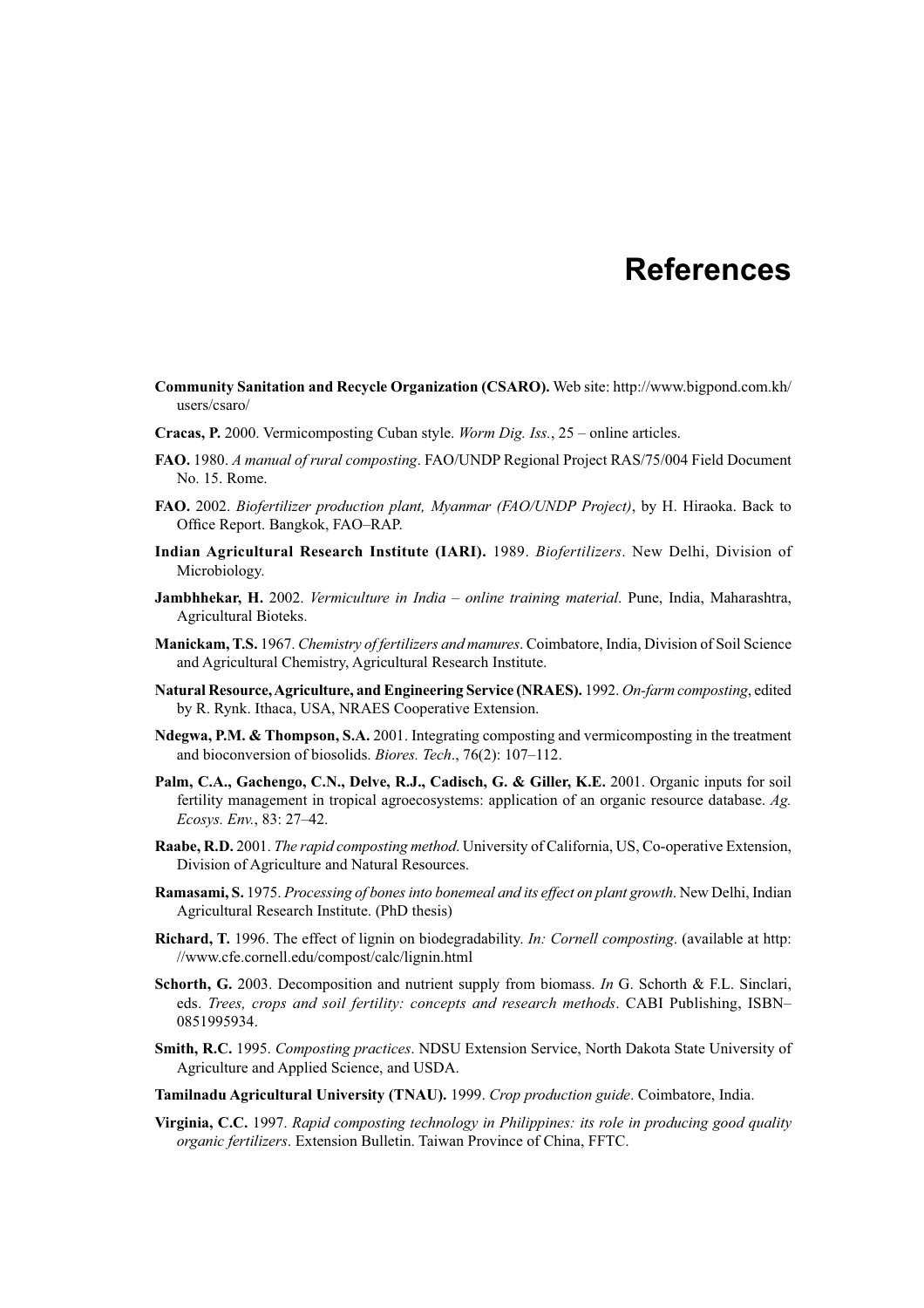#### **FAO TECHNICAL PAPERS**

#### FAO LAND AND WATER DISCUSSION PAPERS

- 1. A perspective on water control in southern Africa support to regional investment initiatives, 2003 (E)
- 2. On-farm composting methods, 2003 (E)

Availability: December 2003

- 
- 
- 
- *F French*
- *P Portuguese*
- *S Spanish*

The FAO Technical Papers are available through the authorized FAO Sales Agents or directly from Sales and Marketing Group, FAO, Viale delle Terme di Caracalla, 00100 Rome, Italy.

- *Ar Arabic Multil + Multilingual C – Chinese \* Out of print*
- *E English* \*\* In preparation
	-